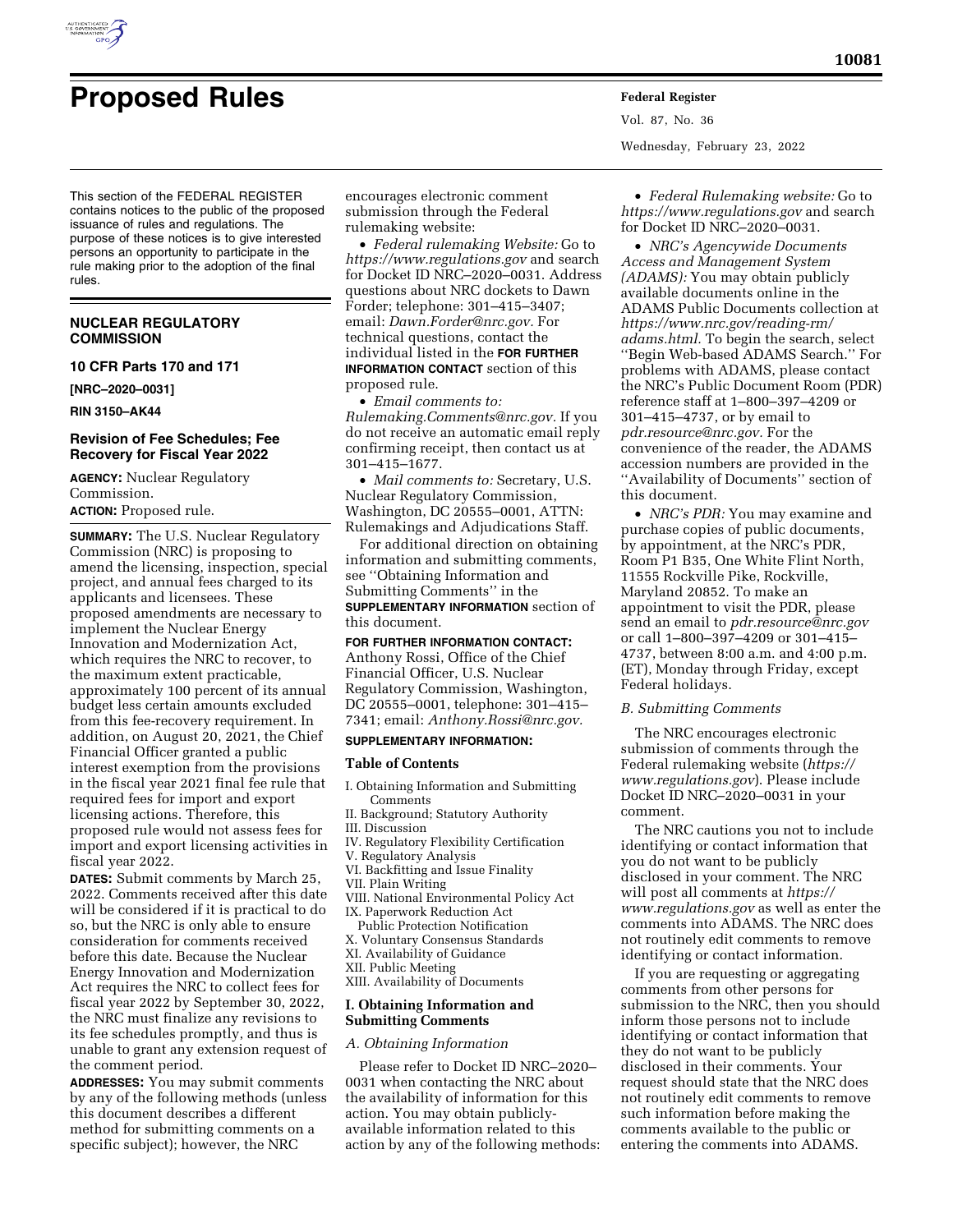## **II. Background; Statutory Authority**

The NRC's fee regulations are primarily governed by two laws: (1) The Independent Offices Appropriation Act, 1952 (IOAA) (31 U.S.C. 9701), and (2) the Nuclear Energy Innovation and Modernization Act (NEIMA) (42 U.S.C. 2215). The IOAA authorizes and encourages Federal agencies to recover, to the fullest extent possible, costs attributable to services provided to identifiable recipients. Under NEIMA, the NRC must recover, to the maximum extent practicable, approximately 100 percent of its annual budget, less the budget authority for excluded activities. Under Section 102(b)(1)(B) of NEIMA, ''excluded activities'' include any feerelief activity as identified by the Commission, generic homeland security activities, waste incidental to reprocessing activities, Nuclear Waste Fund activities, advanced reactor regulatory infrastructure activities, Inspector General services for the Defense Nuclear Facilities Safety Board, research and development at universities in areas relevant to the NRC's mission, and a nuclear science and engineering grant program.

In fiscal year (FY) 2022, the fee-relief activities identified by the Commission are consistent with prior fee rules and include Agreement State oversight, regulatory support to Agreement States, medical isotope production infrastructure, fee exemptions for nonprofit educational institutions, costs not recovered from small entities under

§ 171.16(c) of title 10 of the *Code of Federal Regulations* (10 CFR), generic decommissioning/reclamation activities, the NRC's uranium recovery program and unregistered general licenses, potential U.S. Department of Defense Program Memorandum of Understanding activities (Military Radium-226), and non-military radium sites. In addition, the resources for import and export licensing are identified as a fee-relief activity to be excluded from the fee-recovery requirement.

Under NEIMA, the NRC must use its IOAA authority first to collect service fees for NRC work that provides specific benefits to identifiable recipients (such as licensing work, inspections, and special projects). The NRC's regulations in 10 CFR part 170, ''Fees for Facilities, Materials, Import and Export Licenses, and Other Regulatory Services Under the Atomic Energy Act of 1954, as Amended,'' explain how the agency collects service fees from specific beneficiaries. Because the NRC's fee recovery under the IOAA (10 CFR part 170) will not equal 100 percent of the agency's total budget authority for the fiscal year (less the budget authority for excluded activities), the NRC also assesses ''annual fees'' under 10 CFR part 171, ''Annual Fees for Reactor Licenses and Fuel Cycle Licenses and Materials Licenses, Including Holders of Certificates of Compliance, Registrations, and Quality Assurance Program Approvals and Government

Agencies Licensed by the NRC,'' to recover the remaining amount necessary to comply with NEIMA.

### **III. Discussion**

#### *FY 2022 Fee Collection—Overview*

The NRC is issuing this FY 2022 proposed fee rule based on the FY 2022 budget request as further described in the NRC's FY 2022 Congressional Budget Justification (CBJ) (NUREG– 1100, Volume 37) because a full-year appropriation has not yet been enacted for FY 2022. The amount used for total budget authority in this proposed rule is \$887.7 million, an increase of \$43.3 million from FY 2021. As explained previously, certain portions of the NRC's total budget authority for the fiscal year are excluded from NEIMA's fee-recovery requirement under Section 102(b)(1)(B) of NEIMA. Based on the FY 2022 budget request, these exclusions total \$131.0 million, an increase of \$8.0 million from FY 2021. These excluded activities consist of \$91.5 million for fee-relief activities, \$23.1 million for advanced reactor regulatory infrastructure activities, \$14.3 million for generic homeland security activities, \$1.0 million for waste incidental to reprocessing activities, and \$1.1 million for Inspector General services for the Defense Nuclear Facilities Safety Board. Table I summarizes the excluded activities for the FY 2022 proposed fee rule. The FY 2021 amounts are provided for comparison purposes.

## TABLE I—EXCLUDED ACTIVITIES (Dollars in millions)

|                                                                                                               | FY 2021<br>final rule | FY 2022<br>proposed rule |
|---------------------------------------------------------------------------------------------------------------|-----------------------|--------------------------|
| Fee-Relief Activities:                                                                                        |                       |                          |
|                                                                                                               | 24.7                  | 25.5                     |
|                                                                                                               | 10.4                  | 11.1                     |
|                                                                                                               | 7.0                   | 3.7                      |
|                                                                                                               | 9.3                   | 11.6                     |
|                                                                                                               | 7.8                   | 7.4                      |
|                                                                                                               | 12.3                  | 12.1                     |
| Generic decommissioning/reclamation activities (not related to the operating power reactors and spent         |                       |                          |
|                                                                                                               | 14.9                  | 15.9                     |
|                                                                                                               | 3.7                   | 3.0                      |
| Potential Department of Defense remediation program Memorandum of Understanding activities                    | 1.0                   | 0.9                      |
|                                                                                                               | 0.2                   | 0.3                      |
| Activities under Section 102(b)(1)(B)(ii) of NEIMA (Generic Homeland Security activities, Waste Incidental to | 91.2                  | 91.5                     |
|                                                                                                               | 14.1                  | 16.4                     |
|                                                                                                               | 17.7                  | 23.1                     |
|                                                                                                               | 123.0                 | 131.0                    |

After accounting for the exclusions from the fee-recovery requirement and net billing adjustments (*i.e.,* for FY 2022

invoices that the NRC estimates will not be paid during the fiscal year, less payments received in FY 2022 for prior

year invoices), the NRC must recover approximately \$752.2 million in fees in FY 2022. Of this amount, the NRC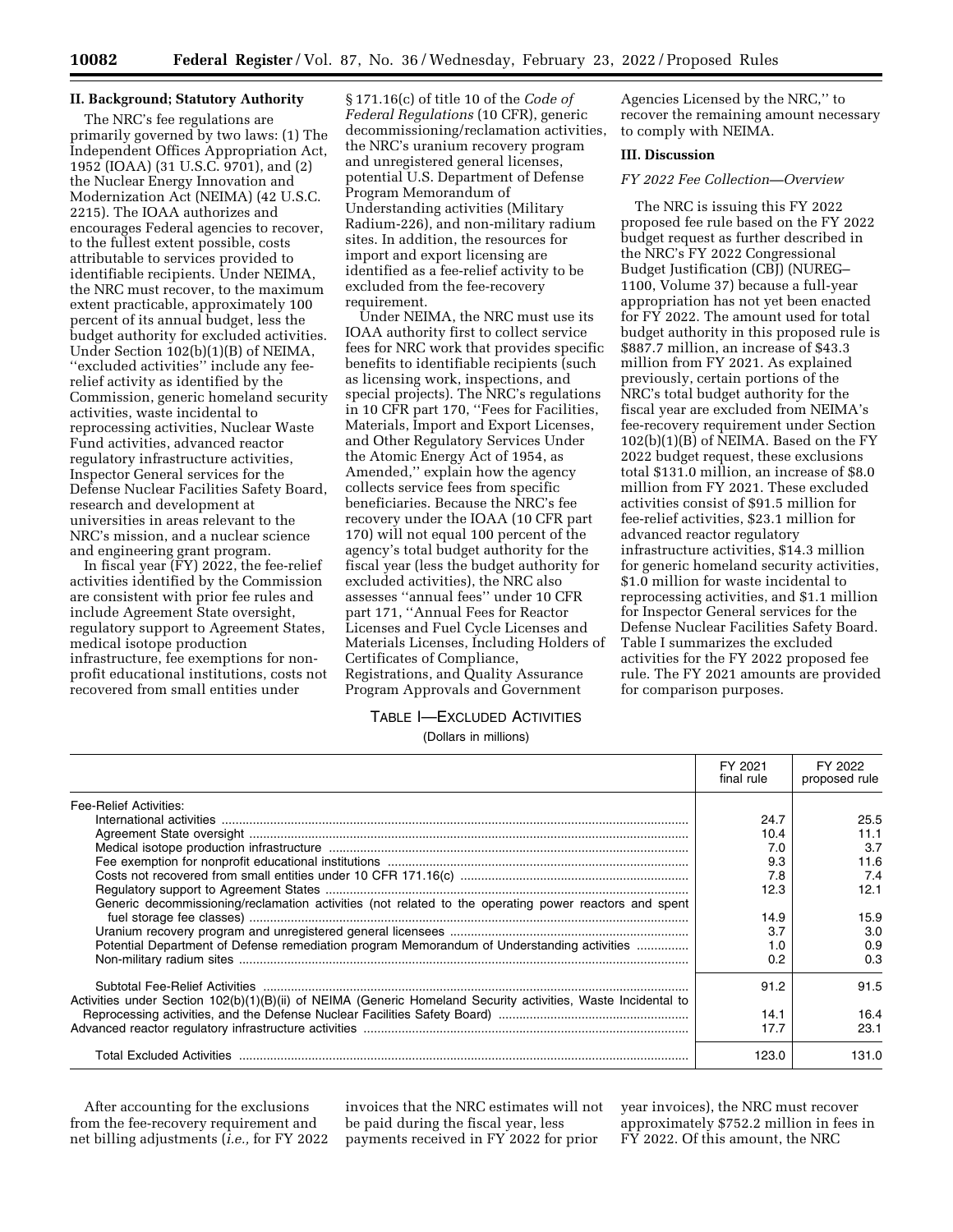estimates that \$188.9 million will be recovered through 10 CFR part 170 service fees and approximately \$563.3 million will be recovered through 10 CFR part 171 annual fees. Table II summarizes the fee-recovery amounts for the FY 2022 proposed fee rule using the budget request and takes into account the budget authority for excluded activities and net billing adjustments. For all information

presented in the following tables, individual values may not sum to totals due to rounding. Please see the work papers, available as indicated in the ''Availability of Documents'' section of this document, for actual amounts.

In FY 2021, the explanatory statement associated with the Consolidated Appropriations Act, 2021, included direction for the NRC to use \$35.0 million in prior-year unobligated

carryover funds, including \$16.0 million for the University Nuclear Leadership Program. Since a full-year appropriation has not yet been enacted, the FY 2022 proposed fee rule is based on the FY 2022 budget request. Therefore, this proposed fee rule does not account for the utilization of carryover funds. The FY 2021 amounts are provided for comparison purposes.

## TABLE II—BUDGET AND FEE RECOVERY AMOUNTS

(Dollars in millions)

|                                                                                                    | FY 2021<br>Final rule | FY 2022<br>Proposed rule |
|----------------------------------------------------------------------------------------------------|-----------------------|--------------------------|
|                                                                                                    | \$844.4<br>$-123.0$   | \$887.7<br>$-131.0$      |
|                                                                                                    | 721.4<br>100          | 756.7<br>100             |
|                                                                                                    | 721.4<br>$-190.6$     | 756.7<br>$-188.9$        |
| 10 CFR Part 171 Billing Adjustments:                                                               | 530.8                 | 567.8                    |
| Less Current Year Collections from a Terminated Reactor—Indian Point Nuclear Generating, Unit 2 in | 2.1                   | 2.0                      |
|                                                                                                    | $-2.7$<br>$-12.8$     | N/A<br>$-6.5$            |
|                                                                                                    | 708.0                 | 752.2                    |
|                                                                                                    | 517.4                 | 563.3                    |

#### *FY 2022 Fee Collection—Professional Hourly Rate*

The NRC uses a professional hourly rate to assess fees under 10 CFR part 170 for specific services it provides. The professional hourly rate also helps determine flat fees (which are used for the review of certain types of license applications). This rate is applicable to all activities for which fees are assessed under §§ 170.21 and 170.31.

The NRC's professional hourly rate is derived by adding budgeted resources for (1) mission-direct program salaries and benefits, (2) mission-indirect program support, and (3) agency support (corporate support and the Inspector General). The NRC then subtracts certain offsetting receipts and divides this total by the mission-direct full-time equivalent (FTE) converted to hours (the mission-direct FTE converted

to hours is the product of the missiondirect FTE multiplied by the estimated annual mission-direct FTE productive hours). The only budgeted resources excluded from the professional hourly rate are those for mission-direct contract resources, which are generally billed to licensees separately. The following shows the professional hourly rate calculation:

Professor 291

\nProofessional

\n
$$
= \frac{\text{Budgeted Resources}}{\text{Mission-Direct FTE Converted to}}
$$
\n
$$
= \frac{\$743.4 \text{ million}}{1,694 \times 1,510} = \$291
$$
\nFlours

For FY 2022, the NRC is proposing to increase the professional hourly rate from \$288 to \$291. The 0.9 percent increase in the professional hourly rate is primarily due to a 1.5 percent increase in budgetary resources of approximately \$11.2 million. The increase in budgetary resources is, in turn, primarily due to an increase in salaries and benefits to support Federal pay raises for NRC employees. The anticipated increase in the number of mission-direct FTE compared to FY

2021 is an offset to the increase in the professional hourly rate. The number of mission-direct FTE is expected to increase by 10, primarily to support new reactor licensing activities, including the review of design certifications, preapplication activities, and the review of combined license (COL) applications.

The FY 2022 estimate for annual mission-direct FTE productive hours is 1,510 hours, which is unchanged from FY 2021. This estimate, also referred to as the productive hours assumption,

reflects the average number of hours that a mission-direct employee spends on mission-direct work in a given year. This estimate, therefore, excludes hours charged to annual leave, sick leave, holidays, training, and general administrative tasks. Table III shows the professional hourly rate calculation methodology. The FY 2021 amounts are provided for comparison purposes.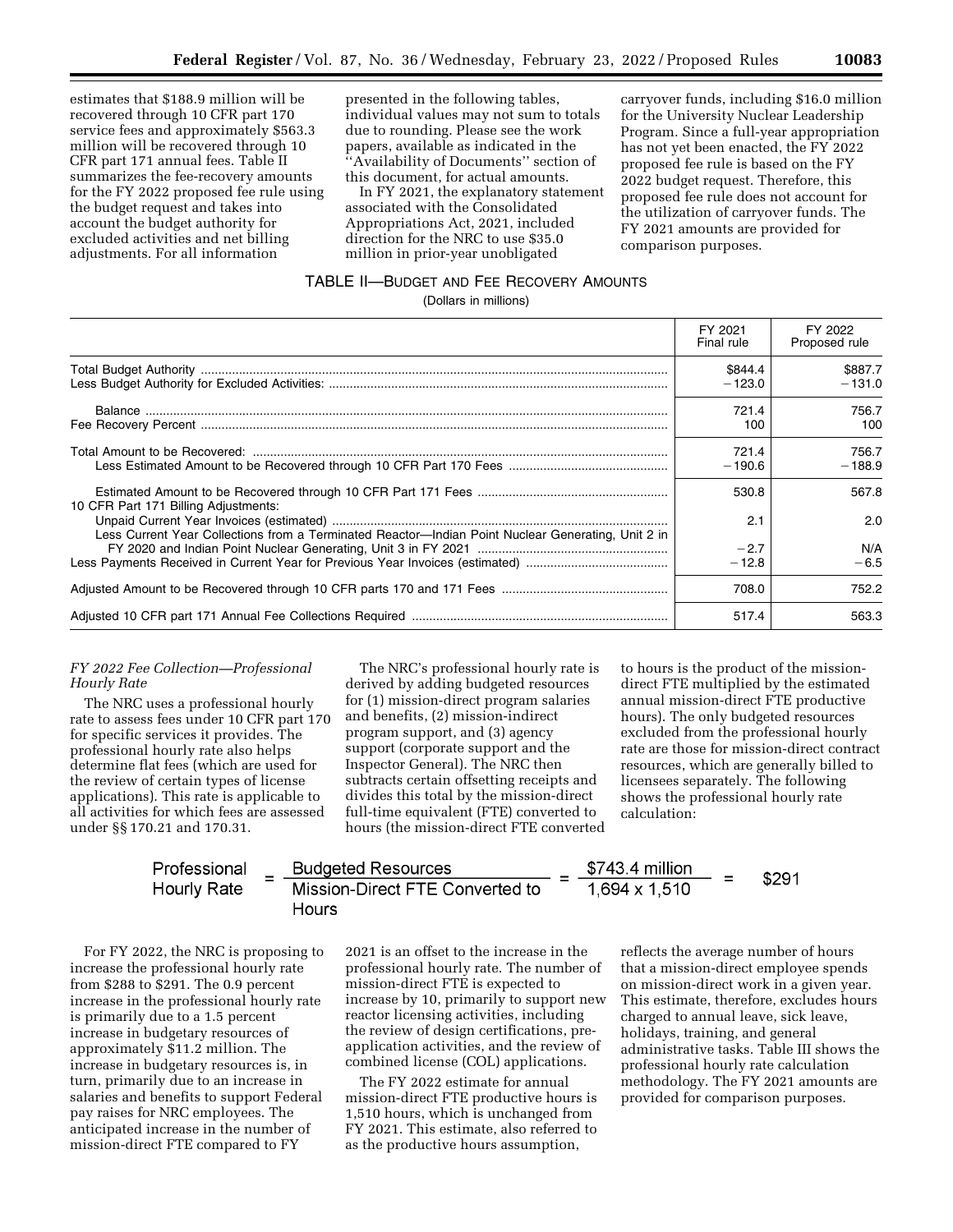TABLE III—PROFESSIONAL HOURLY RATE CALCULATION

[Dollars in millions, except as noted]

|                                                                                                             | FY 2021<br>final rule | FY 2022<br>proposed rule |
|-------------------------------------------------------------------------------------------------------------|-----------------------|--------------------------|
|                                                                                                             | \$335.3               | \$348.9                  |
|                                                                                                             | \$113.2               | \$115.6                  |
|                                                                                                             | \$283.7               | \$278.9                  |
|                                                                                                             | \$732.2               | \$743.4                  |
|                                                                                                             | \$0.0                 | \$0.0                    |
|                                                                                                             | \$732.2               | \$743.4                  |
|                                                                                                             | 1.684                 | 1.694                    |
|                                                                                                             | 1.510                 | 1.510                    |
| Mission-Direct FTE Converted to Hours (Mission-Direct FTE multiplied by Annual Mission-Direct FTE Produc-   |                       |                          |
|                                                                                                             | 2.542.840             | 2.557,940                |
| Professional Hourly Rate (Total Budgeted Resources Included in Professional Hourly Rate Divided by Mission- | \$288                 | \$291                    |

### *FY 2022 Fee Collection—Flat Application Fee Changes*

The NRC proposes to amend the flat application fees it charges in its schedule of fees in §§ 170.21 and 170.31 to reflect the revised professional hourly rate of \$291. The NRC charges these fees to applicants for materials licenses and other regulatory services, as well as to holders of materials licenses. The NRC calculates these flat fees by multiplying the average professional staff hours needed to process the licensing actions by the professional hourly rate for FY 2022. As part of its calculations, the NRC analyzes the actual hours spent performing licensing actions and estimates the five-year average of professional staff hours that are needed to process licensing actions as part of its biennial review of fees. These actions are required by Section 205(a) of the Chief Financial Officers Act of 1990 (31 U.S.C. 902(a)(8)). The NRC performed this review in FY 2021 and will perform this review again in FY 2023. The higher professional hourly rate of \$291 is the primary reason for the increase in flat application fees (see the work papers).

In order to simplify billing, the NRC rounds these flat fees to a minimal degree. Specifically, the NRC rounds these flat fees (up or down) in such a

way that ensures both convenience for its stakeholders and minimal effects due to rounding. Accordingly, fees under \$1,000 are rounded to the nearest \$10, fees between \$1,000 and \$100,000 are rounded to the nearest \$100, and fees greater than \$100,000 are rounded to the nearest \$1,000.

The flat fees are applicable for certain materials licensing actions (see fee categories 1.C. through 1.D., 2.B. through 2.F., 3.A. through 3.S., 4.B. through 5.A., 6.A. through 9.D., 10.B., 15.A. through 15.L., 15.R., and 16 of § 170.31). Applications filed on or after the effective date of the FY 2022 final fee rule will be subject to the revised fees in the final rule.

In accordance with NEIMA, in FY 2022, the NRC identified international activities, including the resources for import and export licensing activities, as a fee-relief activity to be excluded from the fee-recoverable budget. The FY 2021 final fee rule, published in the **Federal Register** (86 FR 32146; June 16, 2021), provided for fees to be charged for import and export licensing actions, consistent with the FY 2021 budget request. However, charging fees under 10 CFR part 170 for import and export licensing actions during the effective dates of the FY 2021 final fee rule would be inconsistent with the Commission's substantive fee policy decision in the FY 2022 budget request and would result in the NRC imposing fees for import and export licensing actions for only one FY between FY 2018 and FY 2022. This would not be fair and equitable and could also lead to confusion for the affected import and export license applicants/licensees. Therefore, in light of the particular facts and unique history associated with this matter, on August 20, 2021, the Chief Financial Officer concluded that it would be in the public interest to grant an exemption from the provisions in the

FY 2021 final fee rule (in §§ 170.21 and 170.31) that would require fees for import and export licensing actions in accordance with § 170.11(b). In accordance with the Commission's substantive fee policy decision for FY 2022, fees will not be assessed for import and exporting licensing activities (see fee categories K.1. through K.5. of § 170.21 and fee categories 15.A. through 15.R. of § 170.31) under this proposed rule.

## *FY 2022 Fee Collection—Low-Level Waste Surcharge*

As in prior years, the NRC proposes to assess a generic low-level waste (LLW) surcharge of \$4.3 million. Disposal of LLW occurs at commercially operated LLW disposal facilities that are licensed by either the NRC or an Agreement State. Four existing LLW disposal facilities in the United States accept various types of LLW. All are located in Agreement States and, therefore, are regulated by an Agreement State, rather than the NRC. The NRC proposes to allocate this surcharge to its licensees based on data available in the U.S. Department of Energy's (DOE) Manifest Information Management System. This database contains information on total LLW volumes disposed of by four generator classes: Academic, industrial, medical, and utility. The ratio of waste volumes disposed of by these generator classes to total LLW volumes disposed over a period of time is used to estimate the portion of this surcharge that will be allocated to the power reactors, fuel facilities, and the materials users fee classes. The materials users fee class portion is adjusted to account for the large percentage of materials licensees

<sup>1</sup>The fees collected by the NRC for Freedom of Information Act (FOIA) services and indemnity fees (financial protection required of all licensees for public liability claims at 10 CFR part 140) are subtracted from the budgeted resources amount when calculating the 10 CFR part 170 professional hourly rate, per the guidance in the Office of Management and Budget (OMB) Circular A–25, *User Charges.* The budgeted resources for FOIA activities are allocated under the product for Information Services within the Corporate Support business line. The budgeted resources for indemnity activities are allocated under the Licensing Actions and Research and Test Reactors products within the Operating Reactors business line.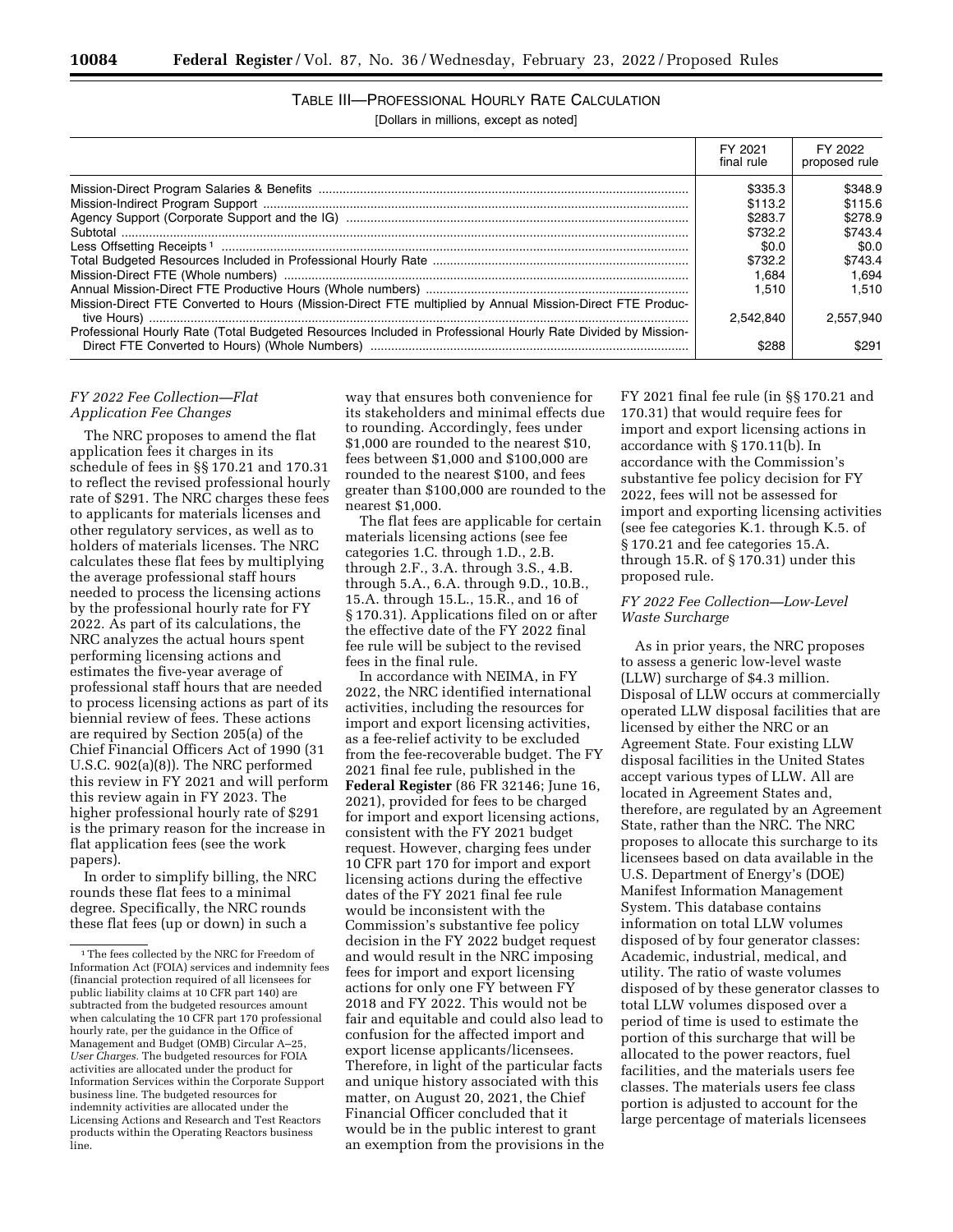that are licensed by the Agreement States rather than the NRC.

Table IV shows the allocation of the LLW surcharge and its allocation across the various fee classes.

## TABLE IV—ALLOCATION OF LLW SURCHARGE FY 2022

[Dollars in millions]

| Fee classes                  | LLW surcharge  |     |
|------------------------------|----------------|-----|
|                              | Percent        |     |
|                              | 87.5           | 3.7 |
|                              |                | 0.0 |
|                              |                | 0.0 |
|                              | 9.9            | 0.4 |
|                              | 2.6            | 0.1 |
|                              |                | 0.0 |
| <b>Rare Earth Facilities</b> |                | 0.0 |
|                              | 0 <sub>c</sub> | 0.0 |
| T∩tal                        | 100.C          | 4.3 |

## *FY 2022 Fee Collection—Revised Annual Fees*

In accordance with SECY–05–0164, ''Annual Fee Calculation Method,'' the NRC rebaselines its annual fees every year. ''Rebaselining'' entails analyzing the budget in detail and then allocating the FY 2022 budgeted resources to various classes or subclasses of licensees. It also includes updating the

number of NRC licensees in its fee calculation methodology.

The NRC is proposing revisions to its annual fees in §§ 171.15 and 171.16 to recover approximately 100 percent of the NRC's FY 2022 budget request (less the budget authority for excluded activities and the estimated amount to be recovered through 10 CFR part 170 fees). The total estimated 10 CFR part 170 collections for this proposed rule are \$188.9 million, which is a decrease

# TABLE V—REBASELINED ANNUAL FEES [Actual dollars]

of \$1.6 million from the FY 2021 final rule. The NRC, therefore, must recover \$563.3 million through annual fees from its licensees, which is an increase of \$43.1 million from the FY 2021 final rule.

Table V shows the proposed rebaselined fees for FY 2022 for a sample of licensee categories. The FY 2021 amounts are provided for comparison purposes.

| Class/category of licenses | FY 2021<br>final annual<br>fee                                                                                          | FY 2022<br>proposed<br>annual fee                                                                                       |
|----------------------------|-------------------------------------------------------------------------------------------------------------------------|-------------------------------------------------------------------------------------------------------------------------|
|                            | \$4,749,000<br>237,000                                                                                                  | \$5,165,000<br>254.000                                                                                                  |
| <b>Typical Users:</b>      | 4.986.000<br>237,000<br>80,000<br>4.643.000<br>1.573.000<br>2.023.000<br>467.000<br>47.200<br>29.100<br>9.900<br>16.800 | 5,419,000<br>254.000<br>93,000<br>4.441.000<br>1,505,000<br>1.935.000<br>447.000<br>47.000<br>29,700<br>9.900<br>17.000 |
|                            | 17.900                                                                                                                  | 18.200                                                                                                                  |

The work papers that support this proposed rule show in detail how the NRC allocates the budgeted resources for each class of licensees and calculates the fees.

Paragraphs a. through h. of this section describe the budgeted resources allocated to each class of licensees and

the calculations of the rebaselined fees. For more information about detailed fee calculations for each class, please consult the accompanying work papers for this proposed rule.

#### a. Operating Power Reactors

The NRC proposes to collect \$485.5 million in annual fees from the operating power reactors fee class in FY 2022, as shown in Table VI. The FY 2021 operating power reactors fees are shown for comparison purposes.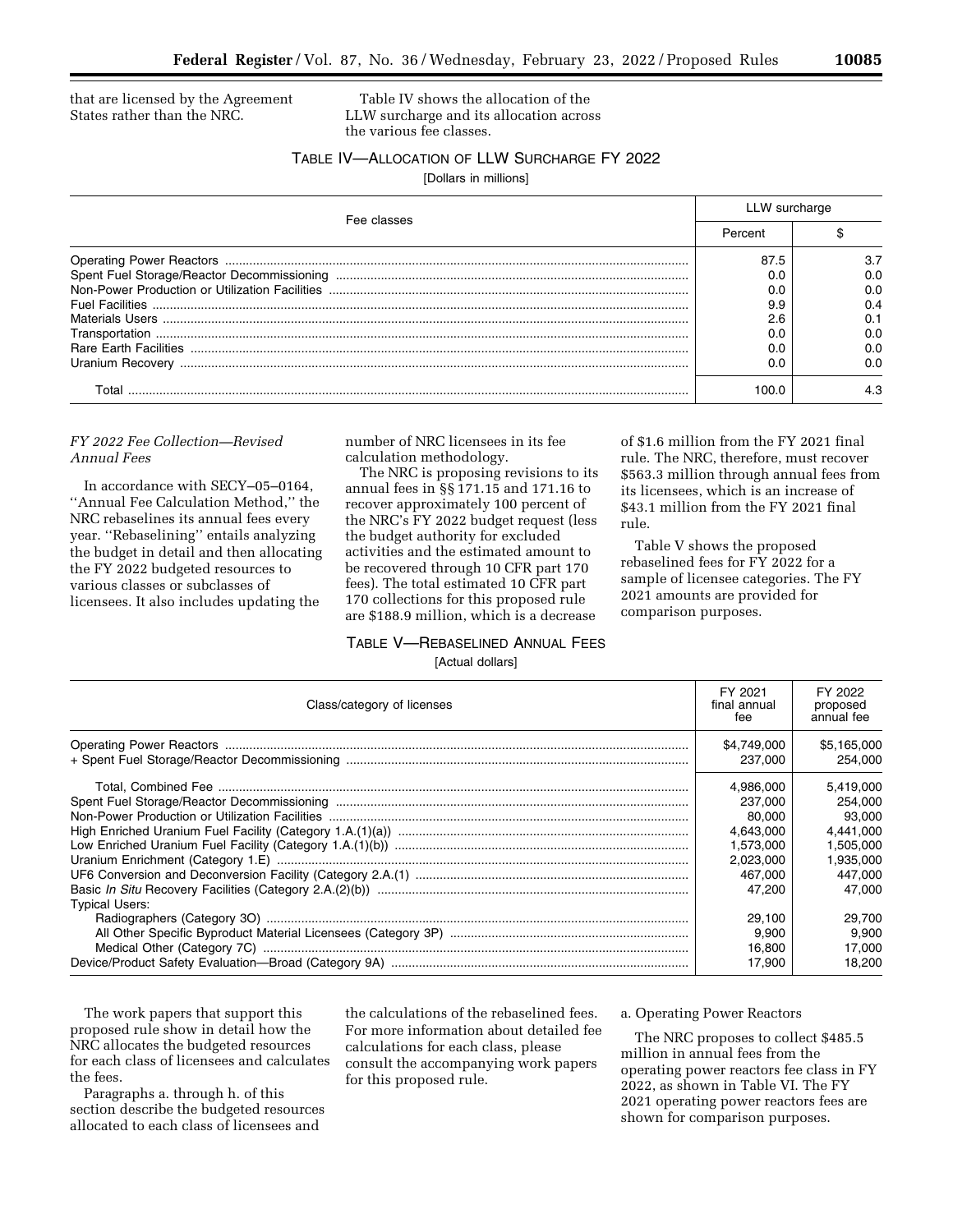| TABLE VI—ANNUAL FEE SUMMARY CALCULATIONS FOR OPERATING POWER REACTORS |  |  |
|-----------------------------------------------------------------------|--|--|
|                                                                       |  |  |

[Dollars in millions]

| Summary fee calculations                                                                                     | FY 2021<br>final rule         | FY 2022<br>proposed rule      |
|--------------------------------------------------------------------------------------------------------------|-------------------------------|-------------------------------|
|                                                                                                              | \$611.8<br>$-161.6$           | \$645.1<br>$-160.0$           |
| Adjustment: Estimated current year collections from a terminated reactor (Indian Point Generating, Unit 3 in | 450.2<br>0.3<br>2.9<br>$-9.1$ | 485.1<br>0.5<br>3.7<br>$-3.9$ |
|                                                                                                              | $-2.7$                        | N/A                           |
|                                                                                                              | 441.7<br>93                   | 485.5                         |
|                                                                                                              | \$4.749                       | \$5.165                       |

In comparison to FY 2021, the FY 2022 proposed annual fee for the operating power reactors fee class is increasing primarily due to the following: (1) An increase in budgeted resources; (2) a reduction of the 10 CFR part 171 billing adjustment; (3) the absence of the collection adjustment that was provided in FY 2021 due to the shutdown of Indian Point Generating, Unit 3; and (4) a decrease in 10 CFR part 170 estimated billings. The increase in the annual fee for the operating power reactors fee class is partially offset due to the increase in the total number of operating power reactors from 93 to 94. These components are discussed in the following paragraphs.

The budgeted resources for the operating power reactors fee class increased primarily due to the following: (1) An increase in contract funding in the information technology program to support the Mission Analytics Portal (a tool to enhance the agency's ability to leverage data to support mission activities), to develop infrastructure to increase analytics capabilities using artificial intelligence, and to develop mobile applications for resident inspectors; (2) an increase in certain contract costs in the areas of research, event response, and licensing due to the absence of authorized prior year unobligated carryover funding compared to FY 2021; (3) to support new reactor licensing activities for the review of the Westinghouse eVinci micro reactor design certification, the review of the NuScale Power, LLC standard design approval application, and pre-application activities for three non-light water reactors and COL applications; and (4) security-related pre-application activities for the Utah Associated Municipal Power Systems application. These new reactor resources are offset by a decrease in

oversight resulting from the anticipated transition of Vogtle Electric Generating Plant, Units 3 and 4 (Vogtle Units 3 and 4), from construction into operation.

The proposed annual fee is also increasing due to the following contributing factors: (1) A lower 10 CFR part 171 billing adjustment credit than was included in the operating power reactors fee class calculation in FY 2021 from the deferral of annual fees and service fees due to the coronavirus disease (COVID–19) pandemic; and (2) the absence of the one-time current year collection adjustment that resulted in a credit of \$2,700,000 due to the shutdown of Indian Point Nuclear Generating, Unit 3, in FY 2021.

Furthermore, the proposed annual fee for the operating power reactors fee class is increasing due to a decrease in the 10 CFR part 170 estimated billings as a result of the following: (1) The NRC's denial of the Oklo Power, LLC COL application to build and operate the Aurora compact fast reactor and (2) a decrease in hours associated with operator reactor licensing activities. The decrease in 10 CFR part 170 estimated billings is offset by an increase in work due to the following: (1) An anticipated rise in in-person inspections and travel as COVID–19 impacts become less prominent; (2) an increase in operating reactors license renewal applications; and (3) licensing activities to support the planned reviews of new power reactor designs.

The fee-recoverable budgeted resources are divided equally among the 94 licensed operating power reactors, an increase of one operating power reactor compared to FY 2021 due to the proposed assessment of annual fees for Vogtle Unit 3, resulting in an annual fee of \$5,165,000 per reactor. Additionally, each licensed operating power reactor will be assessed the FY 2022 spent fuel

storage/reactor decommissioning annual fee of \$254,000 (see Table VII and the discussion that follows). The combined FY 2022 proposed annual fee for each operating power reactor is \$5,419,000.

Section 102(b)(3)(B)(i) of NEIMA established a new cap for the annual fees charged to operating reactor licensees; under this provision, the annual fee for an operating reactor licensee, to the maximum extent practicable, shall not exceed the annual fee amount per operating reactor licensee established in the FY 2015 final fee rule (80 FR 37432; June 30, 2015), adjusted for inflation. The NRC included an estimate of the operating power reactors annual fee in Appendix C, ''Estimated Operating Power Reactors Annual Fee,'' of the FY 2022 budget request, with the intent to increase transparency with stakeholders. The NRC developed this estimate based on the staff's allocation of the FY 2022 budget request to fee classes under 10 CFR part 170, and allocations within the operating power reactors fee class under 10 CFR part 171. In addition, the estimated annual fee assumed 94 operating power reactors in FY 2022 and applied various data assumptions from the FY 2021 final fee rule (86 FR 32146; June 16, 2021). Based on these allocations and assumptions, the operating power reactor annual fee included in the FY 2022 budget request was estimated to be \$4.8 million, approximately \$0.6 million below the FY 2015 operating power reactors annual fee amount adjusted for inflation of \$5.5 million. Although the FY 2022 budget request included the estimated operating power reactors annual fee, the assumptions made between budget formulation and the development of the FY 2022 proposed rule have changed; however, the FY 2022 proposed annual fee of \$5,165,000 remains below the FY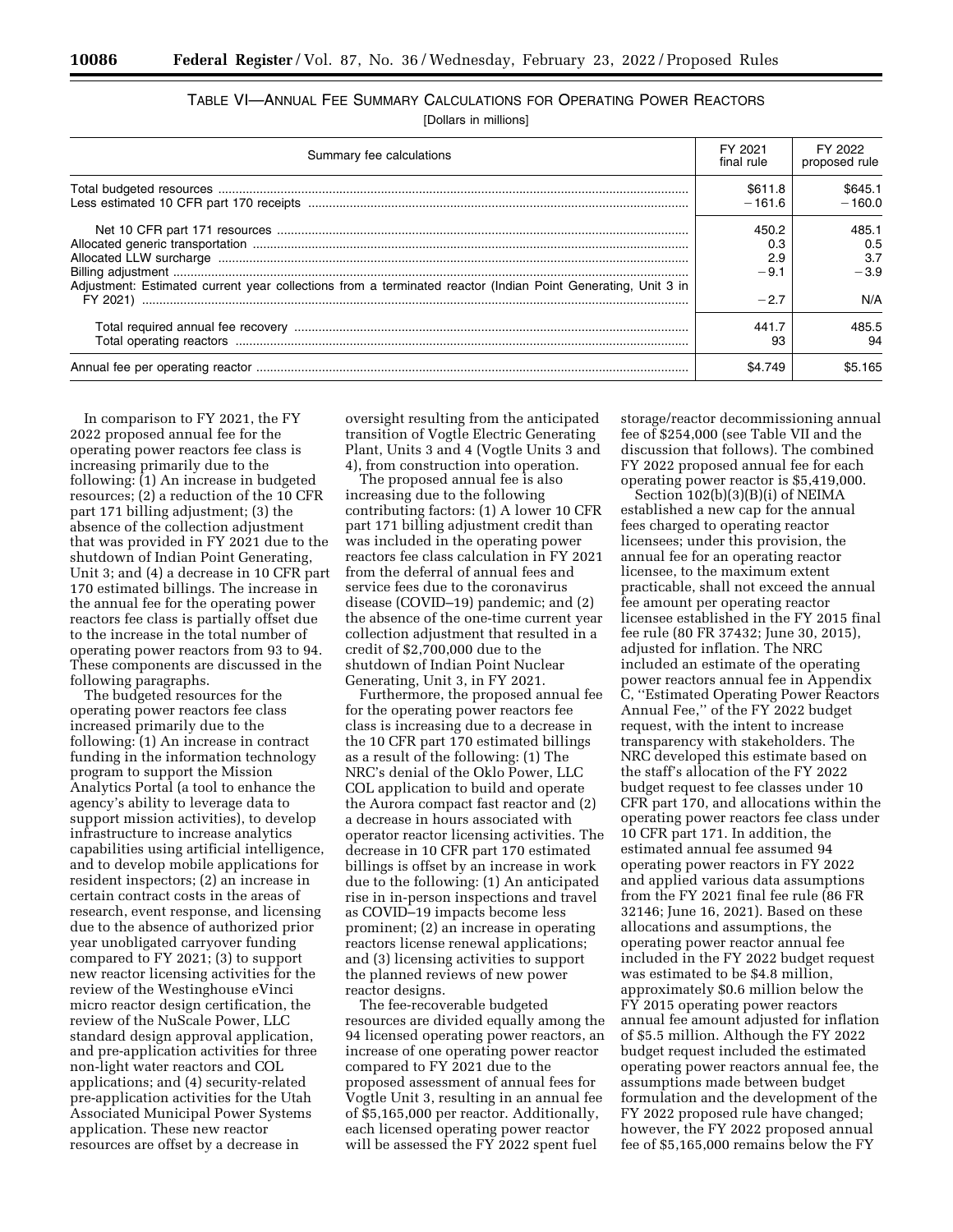2015 operating power reactors annual fee amount adjusted for inflation.

In FY 2016, the NRC amended its licensing, inspection, and annual fee regulations to establish a variable annual fee structure for light-water small modular reactors (SMRs) (81 FR 32617). Under the variable annual fee structure, an SMR annual fee would be assessed as a function of its bundled

licensed thermal power rating. Currently, there are no operating SMRs; therefore, the NRC will not assess an annual fee in FY 2022 for this type of licensee.

b. Spent Fuel Storage/Reactor Decommissioning

The NRC proposes to collect \$31.3 million in annual fees from 10 CFR part

50 power reactor licensees, and from 10 CFR part 72 licensees that do not hold a 10 CFR part 50 license, to recover the budgeted resources for the spent fuel storage/reactor decommissioning fee class in FY 2022, as shown in Table VII. The FY 2021 spent fuel storage/reactor decommissioning fees are shown for comparison purposes.

## TABLE VII—ANNUAL FEE SUMMARY CALCULATIONS FOR SPENT FUEL STORAGE/REACTOR DECOMMISSIONING [Dollars in millions]

| Summary fee calculations | FY 2021<br>final<br>rule | FY 2022<br>proposed rule |
|--------------------------|--------------------------|--------------------------|
|                          | \$42.2<br>$-13.8$        | \$40.4<br>$-10.3$        |
|                          | 28.4<br>$-0.6$           | 30.2<br>1.4<br>$-0.3$    |
|                          | 28.9<br>122              | 31.3<br>123              |
|                          | 0.237                    | 0.254                    |

In comparison to FY 2021, the FY 2022 proposed annual fee for the spent fuel storage/reactor decommissioning fee class is increasing primarily due to the following: (1) The decline in the 10 CFR part 170 estimated billings and (2) a reduction of the 10 CFR part 171 billing adjustment. The increase in the proposed annual fee is partially offset by a decrease in the budgeted resources. These components are discussed in the following paragraphs.

The 10 CFR part 170 estimated billings for the spent fuel storage/reactor decommissioning fee class decreased primarily due to the following: (1) A reduction in hours and contract support associated with the staff's review of applications for renewals and amendments for independent spent fuel storage installation (ISFSI) licenses and dry cask storage certificates of compliance (CoCs); (2) the completion of the review of the Interim Storage Partners consolidated interim storage facility application and issuance of the license; and (3) the near completion of

the staff's review of the Holtec HI– STORE consolidated interim storage facility application. This decrease in the 10 CFR part 170 estimated billings is partially offset by increased work, including the following: (1) Inspection activities, exemption requests, and financial assurance reviews for ISFSI licenses and dry cask storage CoCs; (2) the staff's review of a new fuel storage system; and (3) activities within the power reactor decommissioning program to support Indian Point Generating Unit 2's transition to decommissioning, the staff's review of a license transfer application for Kewaunee, and an increase in contract support for license termination plan activities, cooling tower demo surveys, and confirmatory surveys.

The increase in the annual fee is also due to a lower 10 CFR part 171 billing adjustment credit than was included in the spent fuel storage/reactor decommissioning fee class calculation in FY 2021 from the deferral of annual

fees and service fees due to the COVID– 19 pandemic.

The increase in the annual fee for the spent fuel storage/reactor decommissioning fee class is partially offset by a decline in budgeted resources with changes in workload primarily due to the completion of the license application reviews for the consolidated interim storage facilities and renewals for other ISFSIs. The decrease in the budgeted resources is offset by an increase in contract costs due to the absence of prior year unobligated carryover funding compared to FY 2021.

The required annual fee recovery amount is divided equally among 123 licensees, resulting in a FY 2022 annual fee of \$254,000 per licensee.

#### c. Fuel Facilities

The NRC proposes to collect \$16.8 million in annual fees from the fuel facilities fee class in FY 2022, as shown in Table VIII. The FY 2021 fuel facilities fees are shown for comparison purposes.

## TABLE VIII—ANNUAL FEE SUMMARY CALCULATIONS FOR FUEL FACILITIES

[Dollars in millions]

| Summary fee calculations | FY 2021<br>final rule | FY 2022<br>proposed rule |
|--------------------------|-----------------------|--------------------------|
|                          | \$23.3<br>$-7.3$      | \$22.4<br>$-7.8$         |
|                          | 16.0<br>7.5           | 14.6<br>1.9<br>0.4       |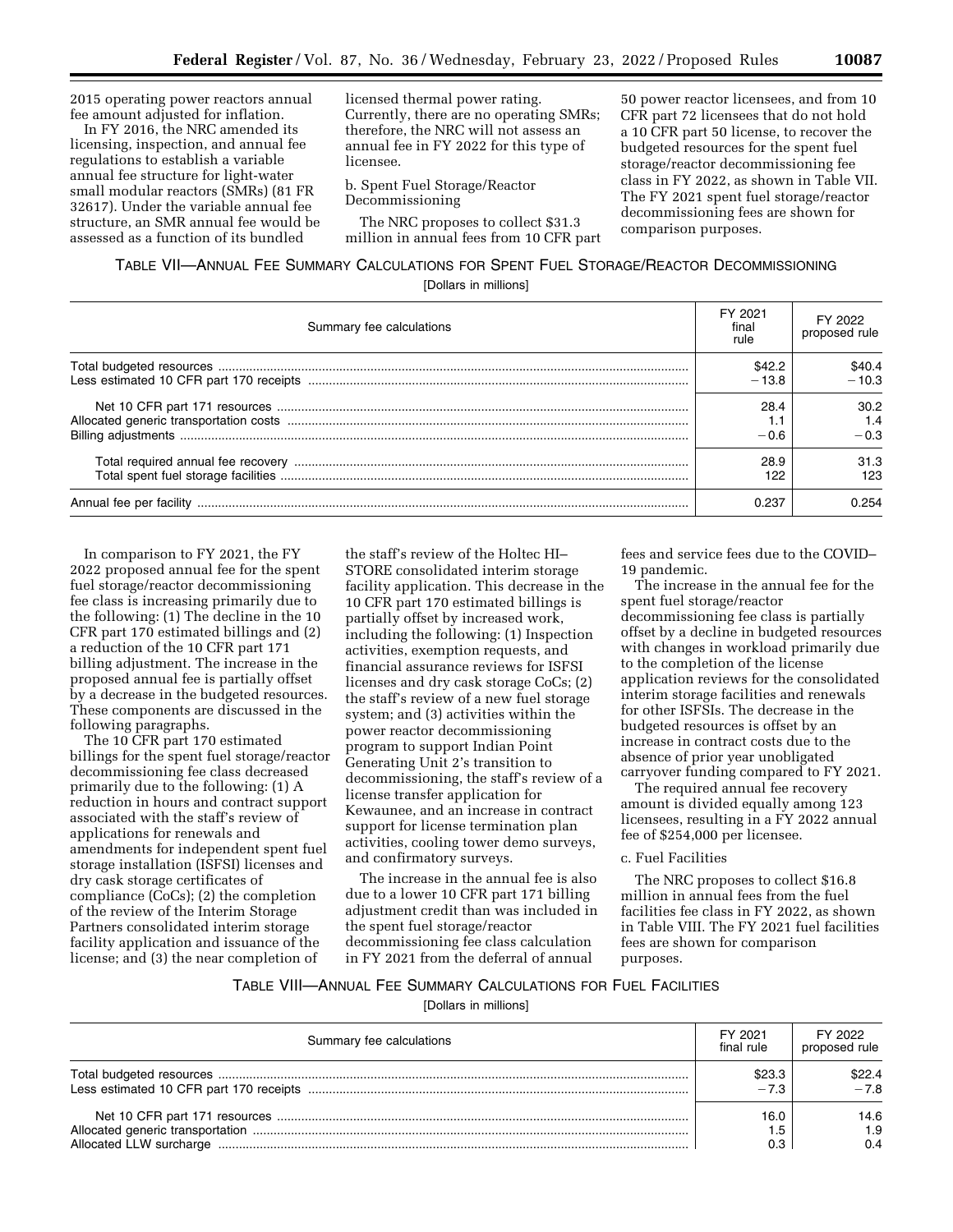# TABLE VIII—ANNUAL FEE SUMMARY CALCULATIONS FOR FUEL FACILITIES—Continued

[Dollars in millions]

| Summary fee calculations | FY 2021<br>final rule | FY 2022<br>proposed rule |
|--------------------------|-----------------------|--------------------------|
|                          | $-0.4$                | $-0.2$                   |
|                          | 17.5                  | 16.8                     |

In comparison to FY 2021, the FY 2022 proposed annual fee for the fuel facilities fee class is decreasing primarily due to the decrease in budgeted resources and the increase in 10 CFR part 170 estimated billings as discussed in the following paragraphs.

The budgeted resources for the fuel facilities fee class decreased primarily due to the following: (1) Efficiencies gained as a result of implemented enhancements to the licensing program and 2) enhancements made to the fuel facility oversight program through the implementation of the smarter inspection program.

The 10 CFR part 170 estimated billings increased as a result of the following: (1) The review of a new fuel facility license application, including the environmental review, for TRISO–X and (2) the staff's continued review of the Westinghouse Electric Company, LLC license renewal application.

The NRC will continue allocating annual fees to individual fuel facility licensees based on the effort/fee determination matrix developed in the FY 1999 final fee rule (64 FR 31447; June 10, 1999). To briefly recap, the matrix groups licensees within this fee class into various fee categories. The

matrix lists processes that are conducted at licensed sites and assigns effort factors for the safety and safeguards activities associated with each process (these effort levels are reflected in Table IX). The annual fees are then distributed across the fee class based on the regulatory effort assigned by the matrix. The effort factors in the matrix represent regulatory effort that is not recovered through 10 CFR part 170 fees (*e.g.,*  rulemaking, guidance). Regulatory effort for activities that are subject to 10 CFR part 170 fees, such as the number of inspections, is not applicable to the effort factor.

#### TABLE IX—EFFORT FACTORS FOR FUEL FACILITIES, FY 2022

| <b>Facility type</b> | Number of<br>facilities | <b>Effort factors</b> |            |
|----------------------|-------------------------|-----------------------|------------|
| (fee category)       |                         |                       | Safeguards |
|                      |                         | 88                    | 23         |

In FY 2022, the total remaining amount of the proposed annual fees to be recovered, \$16.8 million, is attributable to safety activities, safeguards activities, and the LLW surcharge. For FY 2022, the total budgeted resources proposed to be recovered as annual fees for safety activities are \$8.9 million. To calculate the annual fee, the NRC allocates this amount to each fee category based on its

percentage of the total regulatory effort for safety activities. Similarly, the NRC allocates the budgeted resources to be recovered as annual fees for safeguards activities, \$7.5 million, to each fee category based on its percentage of the total regulatory effort for safeguards activities. Finally, the fuel facilities fee class portion of the LLW surcharge— \$0.4 million—is allocated to each fee category based on its percentage of the

total regulatory effort for both safety and safeguards activities. The proposed annual fee per licensee is then calculated by dividing the total allocated budgeted resources for the fee category by the number of licensees in that fee category. The proposed annual fee for each facility is summarized in Table X.

#### TABLE X—ANNUAL FEES FOR FUEL FACILITIES

[Actual dollars]

| <b>Facility type</b><br>(fee category) | FY 2021<br>final<br>annual fee | FY 2022<br>proposed<br>annual fee |
|----------------------------------------|--------------------------------|-----------------------------------|
|                                        | \$4,643,000                    | \$4,441,000                       |
|                                        | 1.573.000                      | 1.505.000                         |
|                                        | 1.037.000                      | 992.000                           |
|                                        | N/A                            | N/A                               |
|                                        | N/A                            | N/A                               |
|                                        | 2.023.000                      | 1,935,000                         |
|                                        | 467.000                        | 447.000                           |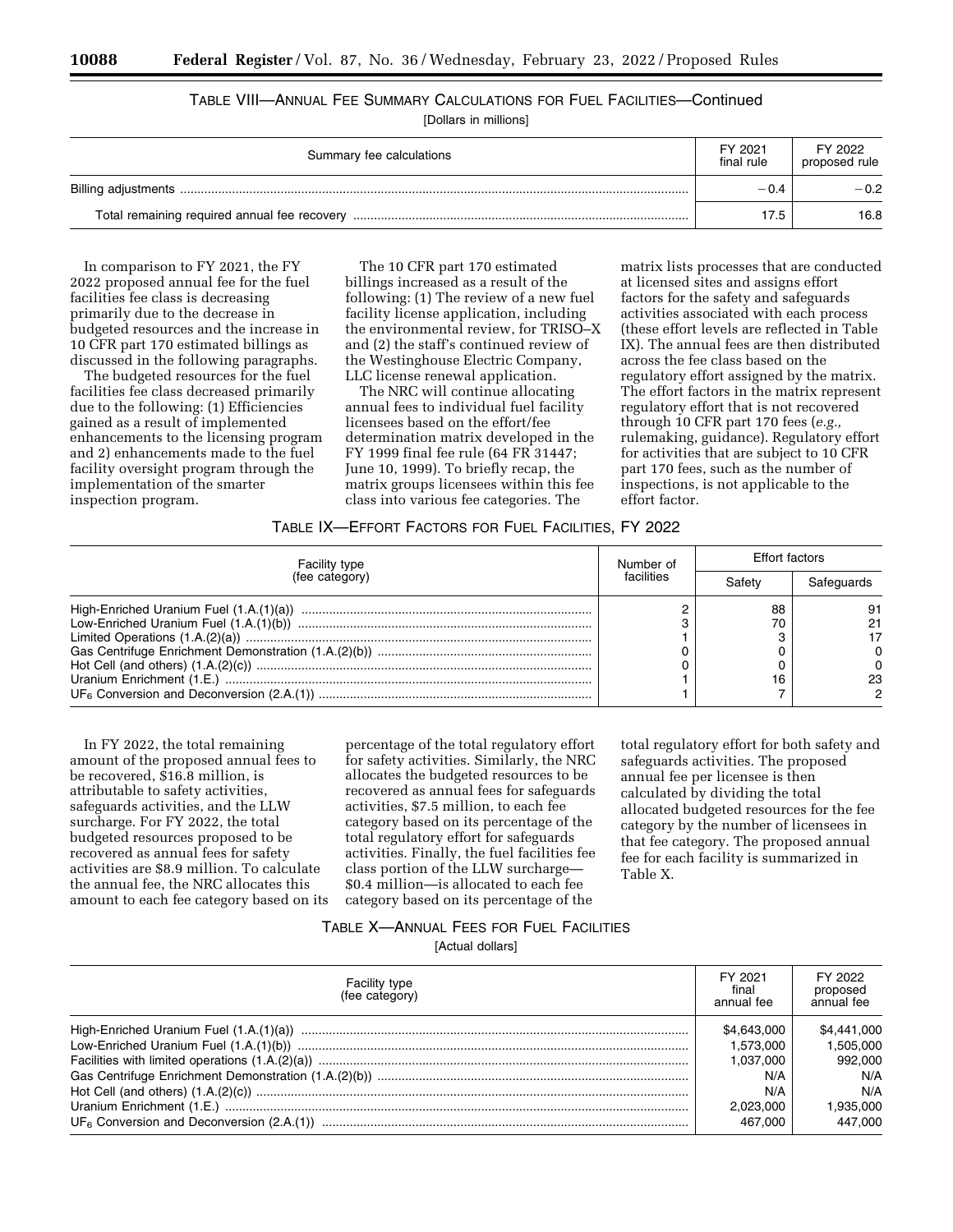The NRC proposes to collect \$0.2 million in annual fees from the uranium recovery facilities fee class in FY 2022, as shown in Table XI. The FY 2021

uranium recovery facilities fees are shown for comparison purposes.

| <b>TABLE XI-ANNUAL FEE SUMMARY CALCULATIONS FOR URANIUM RECOVERY FACILITIES</b> |
|---------------------------------------------------------------------------------|
|---------------------------------------------------------------------------------|

[Dollars in millions]

| Summary fee calculations | FY 2021<br>final rule | FY 2022<br>proposed rule |
|--------------------------|-----------------------|--------------------------|
|                          | \$0.5                 | \$0.7<br>$-0.5$          |
|                          | 0.2<br>N/A            | 0.2<br>N/A<br>0.0        |
|                          |                       | በ 2                      |

In comparison to FY 2021, the FY 2022 proposed annual fee for the non-DOE licensee in the uranium recovery facilities fee class is decreasing slightly due to an increase in 10 CFR part 170 estimated billings to support an increase in casework for Crow Butte Resources, Inc. related to its license renewal and to support a dam safety inspection.

The NRC regulates DOE's Title I and Title II activities under the Uranium Mill Tailings Radiation Control Act (UMTRCA).2 The annual fee assessed to DOE includes the resources specifically budgeted for the NRC's UMTRCA Title I and II activities, as well as 10 percent of the remaining budgeted resources for this fee class. The NRC described the overall methodology for determining fees for UMTRCA in the FY 2002 fee rule (67 FR 42625; June 24, 2002), and the NRC continues to use this methodology. The DOE's UMTRCA proposed annual fee is increasing compared to FY 2021 due to an increase in budgetary resources attributed to generic work that staff will be performing to resolve issues associated

with the transfer of NRC and Agreement State uranium mill tailings sites to the DOE for long-term surveillance and maintenance. The increase in the annual fee is offset by an increase in the 10 CFR part 170 estimated billings for the anticipated workload increases at various DOE UMTRCA sites. The NRC assesses the remaining 90 percent of its budgeted resources to the remaining licensee in this fee class, as described in the work papers, which is reflected in Table XII.

TABLE XII—COSTS RECOVERED THROUGH ANNUAL FEES; URANIUM RECOVERY FACILITIES FEE CLASS [Actual dollars]

| Summary of costs                                                                                                                                                 | FY 2021<br>final<br>annual fee | FY 2022<br>proposed<br>annual fee |
|------------------------------------------------------------------------------------------------------------------------------------------------------------------|--------------------------------|-----------------------------------|
| DOE Annual Fee Amount (UMTRCA Title I and Title II) General Licenses:                                                                                            | \$111,536<br>5.241<br>N/A      | \$170,294<br>5.222<br>N/A         |
| Annual Fee Amount for Other Uranium Recovery Licenses:<br>90 percent of generic/other uranium recovery budgeted resources less the amounts specifically budgeted | 117.000                        | 176,000                           |
|                                                                                                                                                                  | 47.166<br>N/A                  | 46.994<br>N/A                     |
|                                                                                                                                                                  | 47.166                         | 46.994                            |

Further, for any non-DOE licensees, the NRC will continue using a matrix to determine the effort levels associated with conducting generic regulatory actions for the different licensees in the uranium recovery facilities fee class; this is similar to the NRC's approach for fuel facilities, described previously. The matrix methodology for uranium recovery licensees first identifies the licensee categories included within this fee class (excluding DOE). These categories are: Conventional uranium mills and heap leach facilities, uranium

*in situ* recovery (ISR) and resin ISR facilities, and mill tailings disposal facilities. The matrix identifies the types of operating activities that support and benefit these licensees, along with each activity's relative weight (see the work papers). Currently, there is only one remaining non-DOE licensee, which is a basic *in situ* recovery facility. Table XIII displays the benefit factors for the non-DOE licensee in that fee category.

<sup>2</sup>Congress established the two programs, Title I and Title II, under UMTRCA to protect the public and the environment from hazards associated with uranium milling. The UMTRCA Title I program is for remedial action at abandoned mill tailings sites where tailings resulted largely from production of uranium for weapons programs. The NRC also regulates DOE's UMTRCA Title II program, which is directed toward uranium mill sites licensed by the NRC or Agreement States in or after 1978.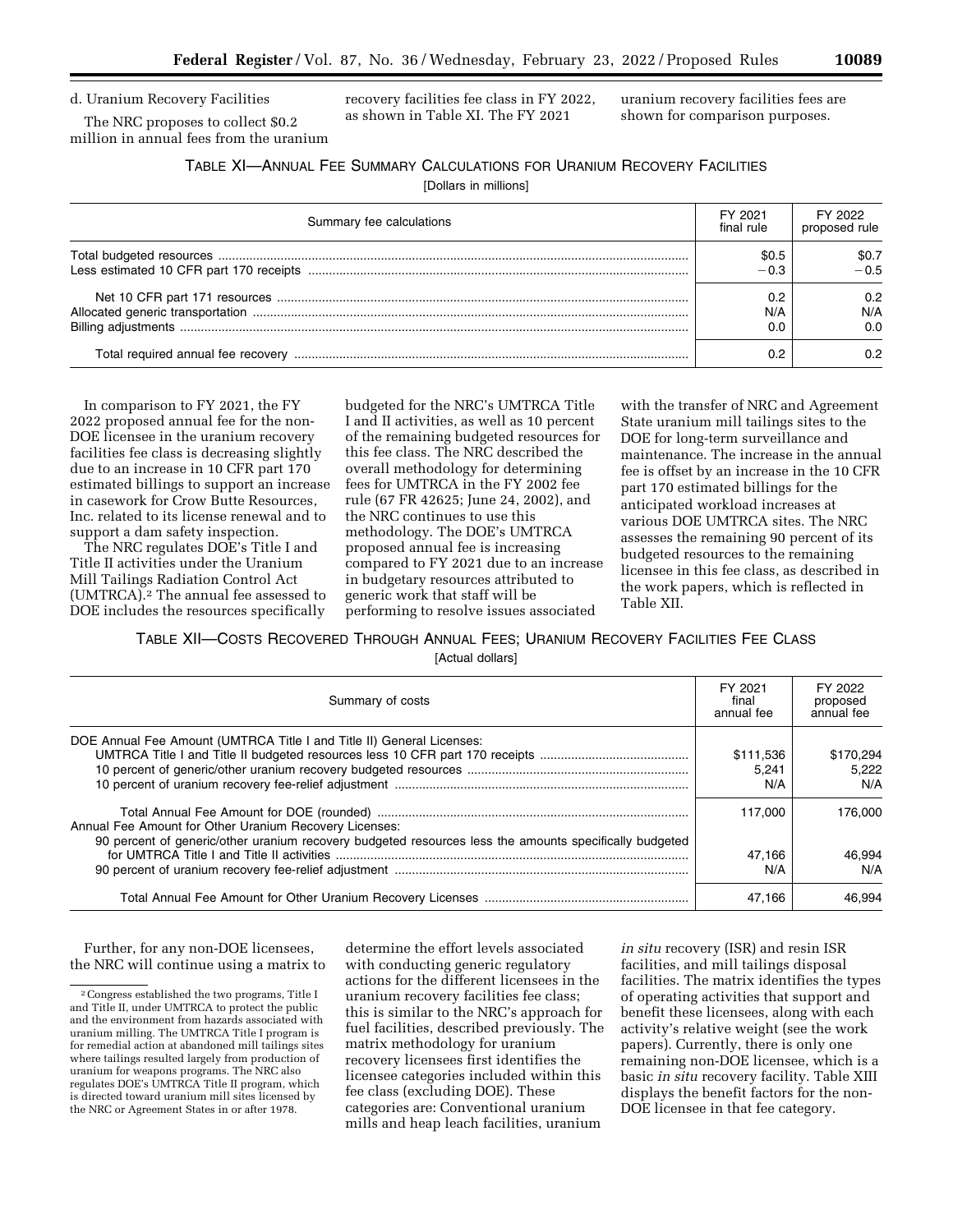| Fee category                                                             | Number of<br>licensees | Benefit<br>factor per<br>licensee | Total value | Benefit<br>factor<br>percent total      |
|--------------------------------------------------------------------------|------------------------|-----------------------------------|-------------|-----------------------------------------|
| Section 11e.(2) disposal incidental to existing tailings sites (2.A.(4)) |                        | 190                               | 190         | $\Omega$<br>100<br>$\Omega$<br>$\Omega$ |
| Total                                                                    |                        | 190                               | 190         | 100                                     |

## TABLE XIII—BENEFIT FACTORS FOR URANIUM RECOVERY LICENSES

The FY 2022 proposed annual fee for the remaining non-DOE licensee is calculated by allocating 100 percent of

the budgeted resources, as summarized in Table XIV.

## TABLE XIV—ANNUAL FEES FOR URANIUM RECOVERY LICENSEES [Other than DOE]

[Actual dollars]

| <b>Facility type</b><br>(fee category) | FY 2021<br>final annual<br>fee | FY 2022<br>proposed<br>annual fee |
|----------------------------------------|--------------------------------|-----------------------------------|
|                                        | N/A                            | N/A                               |
|                                        | \$47.200                       | \$47,000                          |
|                                        | N/A                            | N/A                               |
|                                        | N/A                            | N/A                               |

e. Non-Power Production or Utilization Facilities

The NRC proposes to collect \$0.279 million in annual fees from the nonpower production or utilization facilities fee class in FY 2022, as shown in Table XV. The final FY 2021 nonpower production or utilization

facilities fees are shown for comparison purposes.

## TABLE XV—ANNUAL FEE SUMMARY CALCULATIONS FOR NON-POWER PRODUCTION OR UTILIZATION FACILITIES [Actual dollars]

| Summary fee calculations | FY 2021<br>final rule          | FY 2022<br>proposed rule       |
|--------------------------|--------------------------------|--------------------------------|
|                          | \$2,896,754<br>$-2.576.000$    | \$6,079,694<br>$-5,803,000$    |
|                          | 320.754<br>43.302<br>$-43.915$ | 276,694<br>38,860<br>$-36.633$ |
|                          | 320.141                        | 278,921                        |
|                          | \$80,000                       | \$93.000                       |

In comparison to FY 2021, the FY 2022 proposed annual fee for the nonpower production or utilization facilities fee class is increasing, primarily due to the decrease of nonpower production or utilization

facilities from four to three due to the expected transition of the Aerotest Radiography and Research Reactor to decommissioning.

In FY 2022, the budgetary resources for the non-power production or utilization facilities fee class are primarily increasing because of an increase in workload associated with medical isotope production facilities and advanced research and test reactors. In addition, the 10 CFR part 170 estimated billings with respect to the medical isotope production facilities and advanced research and test reactors

are increasing primarily due to the following: (1) The staff's review of the operating license application for SHINE Medical Technologies, LLC and construction inspection activities; (2) the staff's review of the Kairos Power application for a permit to construct a test reactor; (3) pre-application meetings; and  $(4)$  the review of topical reports. The 10 CFR part 170 estimated billings associated with the current fleet of operating non-power production or utilization facilities licensees subject to annual fees are increasing to support the following: (1) Activities associated with

<sup>3</sup> In the FY 2021 final fee rule, the decimal places for the ''allocated generic transportation'' and ''billing adjustments'' calculations were adjusted to the thousandths place instead of the correct ten thousandths place. There was no impact to the overall calculation for the FY 2021 final fee rule. The revised dollar amounts for FY 2021 are shown here to align with the rest of Table XV and provide a clearer comparison to the FY 2022 proposed fees.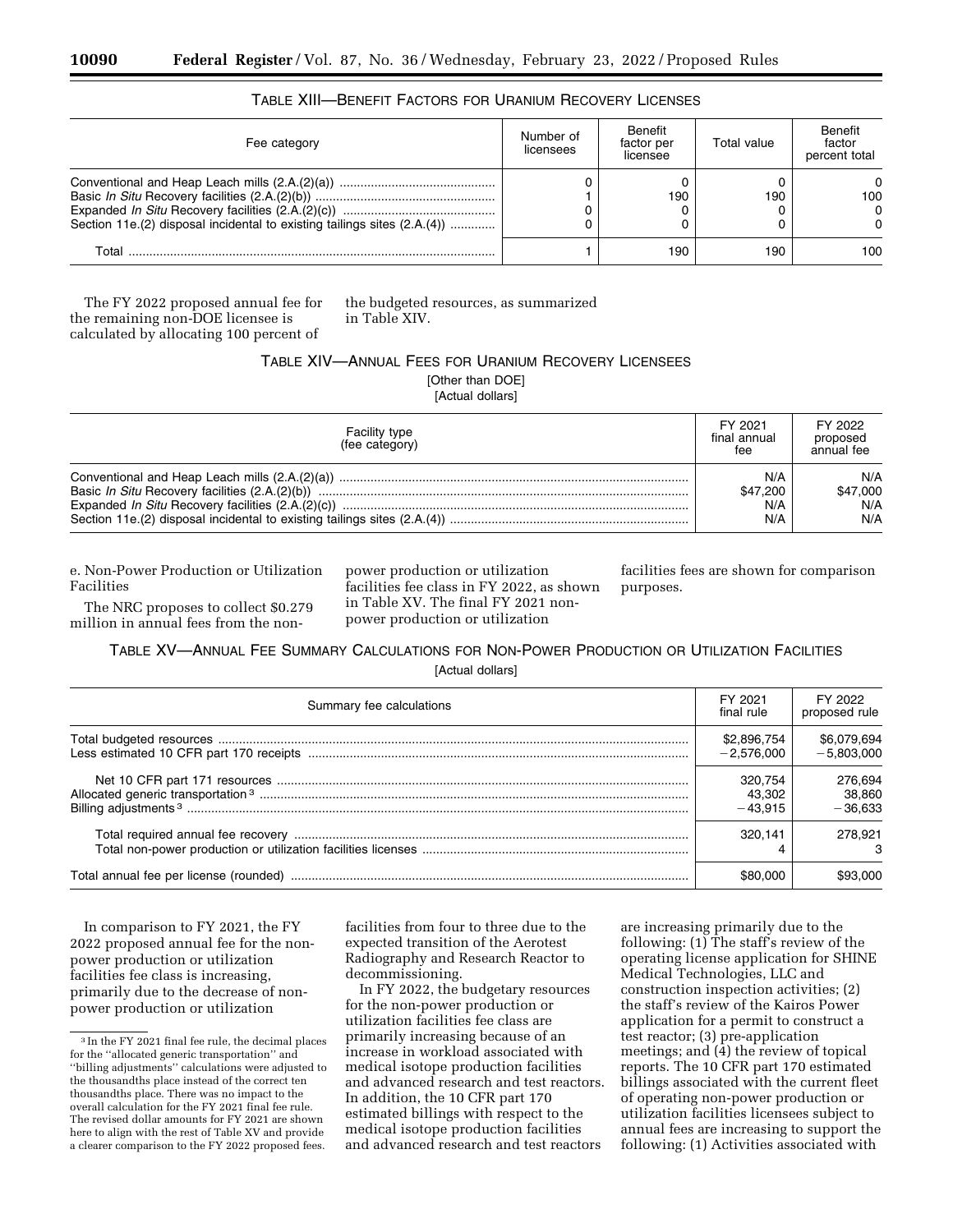the review of the GE Nuclear Test Reactor license renewal application and amendments and (2) activities associated with the special team inspection and restart for the National Institute of Standards and Technology Neutron Reactor.

The annual fee-recovery amount is divided equally among the three nonpower production or utilization facilities licensees subject to annual fees and results in an FY 2022 proposed annual fee of \$93,000 for each licensee.

#### f. Rare Earth

The agency received an application for a rare earth facility in FY 2021. In FY 2022, the NRC has allocated approximately \$0.2 million in budgeted resources to this fee class; however, because all the budgetary resources will be recovered through service fees assessed under 10 CFR part 170, the

NRC is not proposing to assess and collect annual fees in FY 2022 for this fee class.

#### g. Materials Users

The NRC proposes to collect \$35.0 million in annual fees from materials users licensed under 10 CFR parts 30, 40, and 70 in FY 2022, as shown in Table XVI. The FY 2021 materials users fees are shown for comparison purposes.

### TABLE XVI—ANNUAL FEE SUMMARY CALCULATIONS FOR MATERIALS USERS

[Dollars in millions]

| Summary fee calculations | FY 2021<br>final rule | FY 2022<br>proposed rule  |
|--------------------------|-----------------------|---------------------------|
|                          | \$35.1                | \$34.1<br>$-0.9$          |
|                          | 34.1<br>– N 4         | 33.2<br>1.8<br>0.1<br>-02 |
|                          | 35.3                  | 35 O                      |

The formula for calculating 10 CFR part 171 annual fees for the various categories of materials users is described in detail in the work papers. Generally, the calculation results in a single annual fee that includes 10 CFR part 170 costs, such as amendments, renewals, inspections, and other licensing actions specific to individual fee categories.

The total annual fee recovery of \$35.0 million for FY 2022 shown in Table XVI consists of \$27.2 million for general costs, \$7.7 million for inspection costs, and \$0.1 million for LLW costs. To equitably and fairly allocate the \$35.0 million required to be collected among approximately 2,460 diverse materials users licensees, the NRC continues to calculate the annual fees for each fee category within this class based on the 10 CFR part 170 application fees and estimated inspection costs for each fee category. Because the application fees and inspection costs are indicative of the complexity of the materials license, this approach provides a proxy for allocating the generic and other regulatory costs to the diverse fee categories. This fee calculation method also considers the inspection frequency (priority), which is indicative of the safety risk and resulting regulatory costs associated with the categories of licenses.

In comparison to FY 2021, the FY 2022 proposed annual fees are increasing for 44 fee categories within the materials users fee class primarily due to the following: (1) An increase in the budgeted resources for inspections activities compared to the FY 2021 biennial review of inspection hours; (2) a decline in 10 CFR part 170 estimated billings; (3) an increase in generic transportation costs for materials users; and (4) a reduction of materials users licensees from FY 2021.

A constant multiplier is established to recover the total general costs (including allocated generic transportation costs) of \$27.2 million. To derive the constant multiplier, the general cost amount is divided by the sum of all fee categories (application fee plus the inspection fee divided by inspection priority) then multiplied by the number of licensees. This calculation results in a constant multiplier of 1.0 for FY 2022. The average inspection cost is the average inspection hours for each fee category multiplied by the professional hourly rate of \$291. The inspection priority is the interval between routine inspections, expressed in years. The inspection multiplier is established in

order to recover the \$7.7 million in inspection costs. To derive the inspection multiplier, the inspection costs amount is divided by the sum of all fee categories (inspection fee divided by inspection priority) then multiplied by the number of licensees. This calculation results in an inspection multiplier of 1.47 for FY 2022. The unique category costs are any special costs that the NRC has budgeted for a specific category of licenses. Please see the work papers for more detail about this classification.

The proposed annual fee being assessed to each licensee also takes into account a share of approximately \$0.11 million in LLW surcharge costs allocated to the materials users fee class (see Table IV, ''Allocation of LLW Surcharge, FY 2022,'' in Section III, ''Discussion,'' of this document). The proposed annual fee for each fee category is shown in the proposed revision to § 171.16(d).

#### h. Transportation

The NRC proposes to collect \$1.7 million in annual fees to recover generic transportation budgeted resources in FY 2022, as shown in Table XVII. The FY 2021 fees are shown for comparison purposes.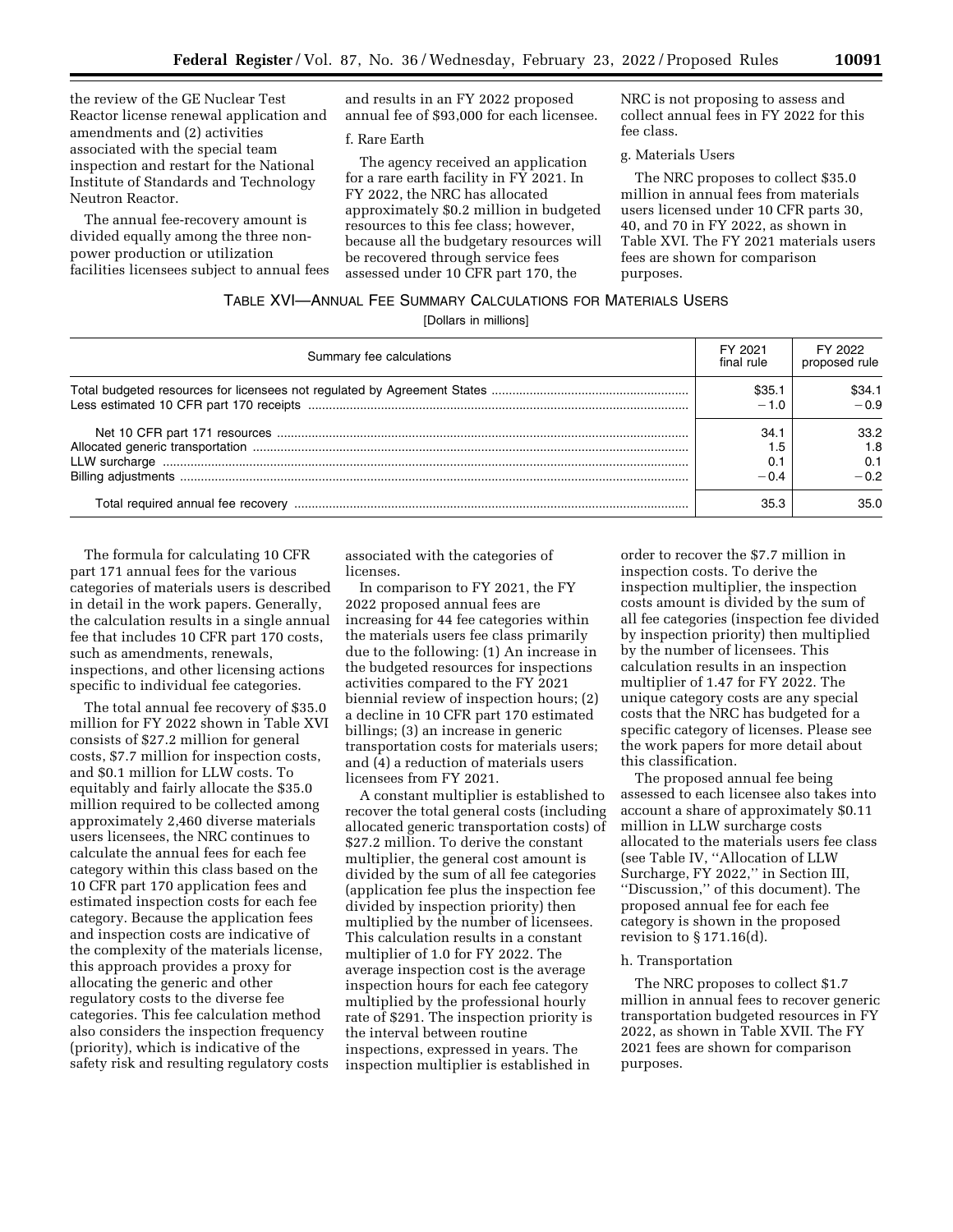# TABLE XVII—ANNUAL FEE SUMMARY CALCULATIONS FOR TRANSPORTATION

[Dollars in millions]

| Summary fee calculations | FY 2021<br>final rule | FY 2022<br>proposed rule |
|--------------------------|-----------------------|--------------------------|
|                          | \$8.3                 | \$10.2                   |
|                          | $-2.3$                | $-28$                    |
|                          | 5.9                   | 7.3                      |
|                          | $-4.5$                | $-5.7$                   |
|                          | 1 ∩ –                 | 0.O                      |
|                          | . .4                  |                          |

In comparison to FY 2021, the FY 2022 proposed annual fee for the transportation fee class is increasing primarily due to an increase in the budgeted resources offset by: (1) An increase in the 10 CFR part 170 estimated billings and (2) generic transportation resources allocated to other fee classes as discussed in the following paragraphs.

In FY 2022, the budget resources increased primarily due to the following: (1) To support the staff's review of transportation package applications (including the reviews of accident tolerant fuels (ATF)); (2) to support research activities along with the development of technical bases for the review of transportation packages loaded with batch quantities of fresh ATF; and (3) an increase in certain contract costs due to the absence of

prior year unobligated carryover funding compared to FY 2021.

The increase in the proposed annual fee is offset by an increase in 10 CFR part 170 estimated billings related to the review of new amendment packages and generic transportation resources allocated to respective fee classes due to an increase in the number of CoCs.

Consistent with the policy established in the NRC's FY 2006 final fee rule (71 FR 30721; May 30, 2006), the NRC recovers generic transportation costs unrelated to DOE by including those costs in the annual fees for licensee fee classes. The NRC continues to assess a separate annual fee under § 171.16, fee category 18.A., for DOE transportation activities. The amount of the allocated generic resources is calculated by multiplying the percentage of total CoCs used by each fee class (and DOE) by the

total generic transportation resources to be recovered.

This resource distribution to the licensee fee classes and DOE is shown in Table XVIII. Note that for the nonpower production or utilization facilities fee class, the NRC allocates the distribution to only those licensees that are subject to annual fees. Although five CoCs benefit the entire non-power production or utilization facilities fee class, only three out of 31 non-power production or utilization facilities licensees are subject to annual fees. Consequently, the number of CoCs used to determine the proportion of generic transportation resources allocated to annual fees for the non-power production or utilization facilities fee class has been adjusted to 0.5 so these licensees are charged a fair and equitable portion of the total fees (see the work papers).

TABLE XVIII—DISTRIBUTION OF TRANSPORTATION RESOURCES, FY 2022

[Dollars in millions]

| Licensee fee class/DOE | Number of<br>CoCs<br>benefiting fee<br>class or DOE | Percentage<br>of total<br>CoCs | Allocated<br>qeneric<br>transportation<br>resources |
|------------------------|-----------------------------------------------------|--------------------------------|-----------------------------------------------------|
|                        | 23.0                                                | 25.1                           | \$1.8                                               |
|                        | 6.0                                                 | 6.6                            | 0.5                                                 |
|                        | 17.0                                                | 18.6                           | 1.4                                                 |
|                        | 0.5                                                 | 0.5                            | 0.0                                                 |
|                        | 24.0                                                | 26.2                           | 1.9                                                 |
|                        | 70.5                                                | 77.0                           | 5.6                                                 |
| DOE.                   | 21.0                                                | 23.0                           |                                                     |
| T∩tal                  | 91.5                                                | 100.0                          | 7.3                                                 |

The NRC assesses an annual fee to DOE based on the 10 CFR part 71 CoCs it holds. The NRC, therefore, does not allocate these DOE-related resources to other licensees' annual fees because these resources specifically support DOE.

## *FY 2022—Policy Changes*

The NRC is not proposing any policy changes for FY 2022.

*FY 2022—Administrative Changes* 

The NRC is proposing five administrative changes in FY 2022:

1. *Amend § 170.3,* ''*Definitions,*'' *by deleting the definition for the phrase review is completed and incorporating* 

## *language from the definition into § 170.12(b)(3).*

The NRC proposes to amend § 170.3 by eliminating the definition for the phrase *review is completed* and incorporating language from the definition into § 170.12(b)(3). The definition is unnecessary in 10 CFR part 170 because this phrase is only referenced one time. This proposed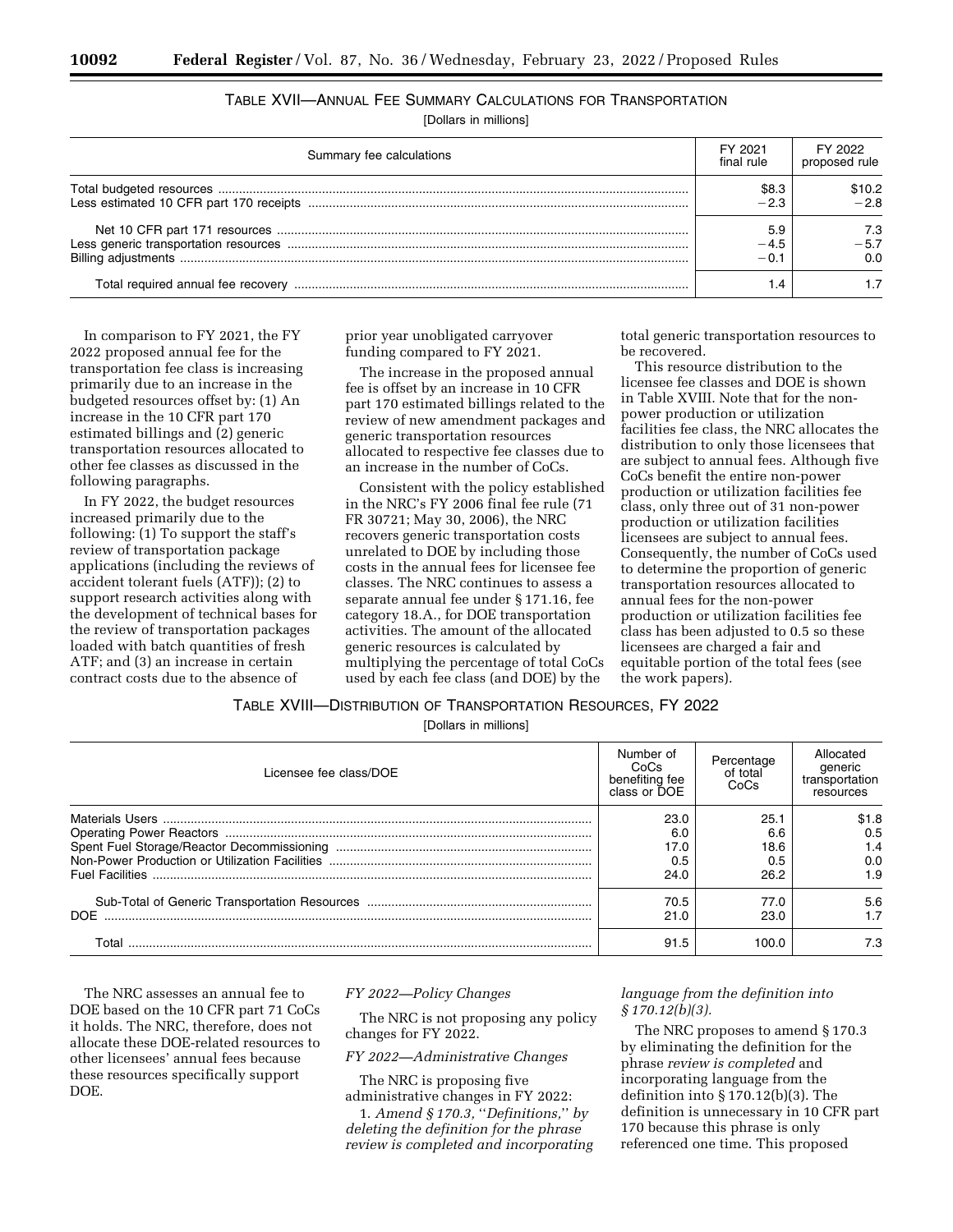amendment would not impact the NRC's assessment of 10 CFR part 170 service fees.

2. *Amend § 170.11,* ''*Exemptions,*'' *by clarifying exemption requirements.* 

The NRC proposes to amend paragraph (a)(1)(i) by replacing the word ''that'' with ''where the request/report,'' for consistency with the use of the latter phrase in the introductory text of paragraph (a)(1). In addition, the NRC proposes to amend paragraph (c) by replacing the word ''work'' with ''request/report'' for consistency with paragraph (a)(1) and to avoid any potential ambiguity about what is considered the ''work'' for purposes of the 90-day period in which the fee exemption must be submitted to the NRC's Chief Financial Officer.

The NRC also proposes to amend § 170.11(a)(1)(ii) by retaining the 'generic regulatory improvements" clause in paragraph (a)(1)(ii) and moving ''Office Director level or above,'' to a new paragraph (a)(1)(iii). These changes would clarify that the Chief Financial Officer may grant an exemption when the review of a request/report, at the time it is submitted, would ''assist the NRC in generic regulatory improvements or efforts,'' even if there is no ''request from the Office Director level or above'' to resolve ''an identified safety, safeguards, or environmental issue.''

Finally, the NRC proposes to move paragraph (a)(13) on CFO communications to a new paragraph (d) because this is not an exemption category but rather a separate requirement applicable to all fee exemption requests under 10 CFR part 170.

These proposed amendments to § 170.11 would not change the NRC's fee exemption policy.

3. *Amend § 170.12(f),* ''*Method of payment,*'' *by clarifying the types of payments, updating the contact information for payments, and clarifying the payment method.* 

The NRC proposes to amend paragraph (f) by replacing ''all license fees'' with ''all fee payments under 10 CFR part 170,'' for additional clarity. Currently, paragraph (f) states, in part, that all license fee payments are to be payable to the U.S. Nuclear Regulatory Commission. Since paragraph (f) applies to all fees and not only licensing fees, this proposed amendment would provide additional clarity for fee payments under 10 CFR part 170. In addition, the NRC proposes to further amend paragraph (f) by replacing ''License Fee and Accounts Receivable Branch'' with the ''Office of the Chief Financial Officer'' to remove reference

to a specific branch because the Office of the Chief Financial Officer collects fees for the NRC. This proposed amendment would eliminate the need to revise the branch information after reorganizations or branch name changes. Finally, the NRC is proposing to revise paragraph (f) to clarify that fee payments can be made electronically using *[www.Pay.gov](http://www.Pay.gov)* or manually using NRC Form 629, ''Authorization for Payment by Credit Card,'' which will align with the terms and conditions that are currently being updated to clarify the methods of payment.

4. *Add footnote 6 to the table in § 170.21,* ''*Schedule of fees for production and utilization facilities, review of standard referenced design approvals, special projects, inspections, and import and export licenses,*'' *and footnote 12 to the table in § 170.31,*  ''*Schedule of fees for materials licenses and other regulatory services, including inspections, and import and export licenses.*''

The NRC proposes to add footnote 6 to the table in § 170.21 and footnote 12 to the table in § 170.31. In accordance with NEIMA, in FY 2022, the NRC identified international activities, including the resources for import and export licensing activities, as a fee-relief activity to be excluded from the feerecoverable budget. Therefore, the NRC is not proposing to charge fees for import and export licensing actions.

5. *Add footnote 13 to the table in § 170.31 for clarity.* 

The NRC proposes to add footnote 13 to the table in § 170.31 to clarify, with respect to 10 CFR part 170 fees, that licensees paying fees under 4.A., 4.B. or 4.C. in the table are not subject to paying fees under 3.N. The proposed footnote would be identical to footnote 21 to the table in § 171.16(d).

#### *Update on the Fees Transformation Initiative*

In the staff requirements memorandum, dated October 19, 2016, for SECY–16–0097, ''Fee Setting Improvements and Fiscal Year 2017 Proposed Fee Rule,'' the Commission directed the staff to accelerate its process improvements for setting fees. In addition, the Commission directed the staff to begin the fees transformation activities listed in SECY–16–0097 as ''Process Changes Recommended for Future Consideration—FY 2018 and Beyond.'' The NRC has completed 39 of the 40 fees transformation activities.

The one fees transformation activity yet to be completed is the rulemaking to update the NRC's small business size standards in § 2.810, ''NRC size standards.'' The NRC published a

proposed rule on July 26, 2021 (86 FR 39980) and provided a 30-day comment period, which closed August 25, 2021. The NRC proposed to increase the upper and lower tiers for its receipts-based small entity size standards for small businesses and small not-for-profit organizations. This change would allow the NRC's standards to remain consistent with the inflation adjustments made by the Small Business Administration size standard for nonmanufacturing concerns. In addition, in accordance with the Small Business Runway Extension Act of 2018, the NRC proposed changing the calculation of annual average receipts for the receipts-based NRC size standard for small businesses that provide a service or for small businesses not engaged in manufacturing from a 3-year averaging period to a 5-year averaging period. The NRC did not receive public comments on the proposed rule and is in the process of publishing the final rule. The NRC will include updates on this rulemaking activity in the FY 2022 final fee rule to ensure that affected licensees are adequately informed. The public can track all NRC rulemaking activities, including the rulemaking on the NRC's size standards, on the NRC's Rulemaking Tracking and Reporting system at *[https://www.nrc.gov/reading](https://www.nrc.gov/reading-rm/doc-collections/rulemaking-ruleforum/active/RuleIndex.html)[rm/doc-collections/rulemaking](https://www.nrc.gov/reading-rm/doc-collections/rulemaking-ruleforum/active/RuleIndex.html)[ruleforum/active/RuleIndex.html](https://www.nrc.gov/reading-rm/doc-collections/rulemaking-ruleforum/active/RuleIndex.html),* or by Docket ID NRC–2014–0264 at *[http://](http://www.regulations.gov) [www.regulations.gov.](http://www.regulations.gov)* 

For more information, see the fees transformation accomplishments schedule, located on the NRC's license fees website: *[https://www.nrc.gov/](https://www.nrc.gov/about-nrc/regulatory/licensing/fees-transformation-accomplishments.html) [about-nrc/regulatory/licensing/fees](https://www.nrc.gov/about-nrc/regulatory/licensing/fees-transformation-accomplishments.html)[transformation-accomplishments.html.](https://www.nrc.gov/about-nrc/regulatory/licensing/fees-transformation-accomplishments.html)* 

#### **IV. Regulatory Flexibility Certification**

As required by the Regulatory Flexibility Act of 1980, as amended (RFA),4 the NRC has prepared a regulatory flexibility analysis related to this proposed rule. The regulatory flexibility analysis is available as indicated in the ''Availability of Documents'' section of this document.

#### **V. Regulatory Analysis**

Under NEIMA, the NRC is required to recover, to the maximum extent practicable, approximately 100 percent of its annual budget for FY 2022 less the budget authority for excluded activities. The NRC established fee methodology guidelines for 10 CFR part 170 in 1978 and established additional fee methodology guidelines for 10 CFR part

<sup>4</sup> 5 U.S.C. 603. The RFA, 5 U.S.C. 601–612, has been amended by the Small Business Regulatory Enforcement Fairness Act of 1996, Pulic Law 104– 121, Title II, 110 Stat. 847 (1996).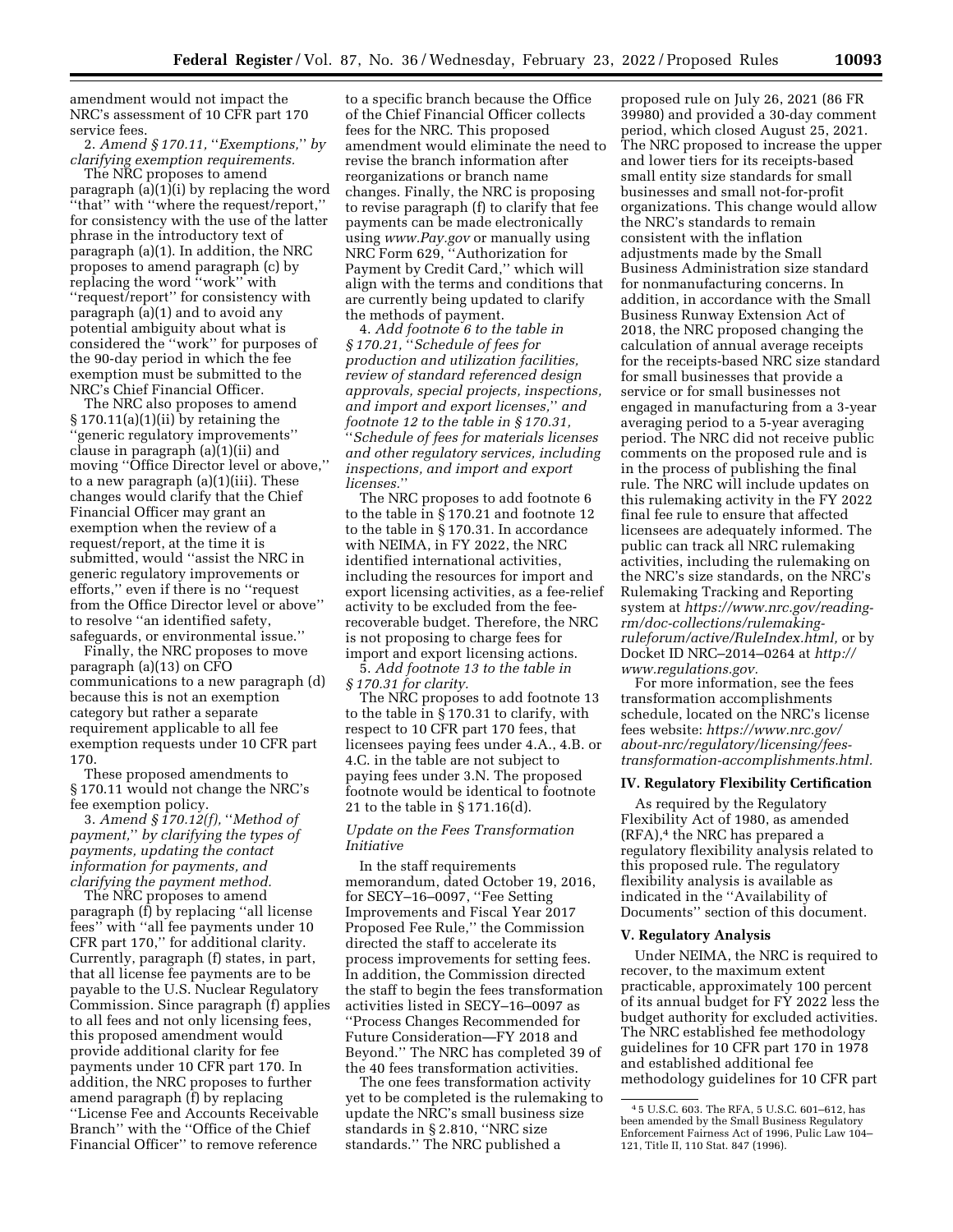**10094 Federal Register** / Vol. 87, No. 36 / Wednesday, February 23, 2022 / Proposed Rules

171 in 1986. In subsequent rulemakings, the NRC has adjusted its fees without changing the underlying principles of its fee policy to ensure that the NRC continues to comply with the statutory requirements for cost recovery.

In this proposed rule, the NRC continues this longstanding approach. Therefore, the NRC did not identify any alternatives to the current fee structure guidelines and did not prepare a regulatory analysis for this proposed rule.

## **VI. Backfitting and Issue Finality**

The NRC has determined that the backfit rule, § 50.109, does not apply to this proposed rule and that a backfit analysis is not required because these amendments do not require the modification of, or addition to, (1) systems, structures, components, or the design of a facility; (2) the design approval or manufacturing license for a facility; or (3) the procedures or organization required to design, construct, or operate a facility.

## **VII. Plain Writing**

The Plain Writing Act of 2010 (Public Law 111–274) requires Federal agencies to write documents in a clear, concise, and well-organized manner. The NRC wrote this document to be consistent with the Plain Writing Act, as well as the Presidential Memorandum, ''Plain Language in Government Writing,'' published June 10, 1998 (63 FR 31885). The NRC requests comment on the clarity and effectiveness of the language used in this proposed rule.

### **VIII. National Environmental Policy Act**

The NRC has determined that this proposed rule is the type of action described in § 51.22(c)(1). Therefore, neither an environmental impact statement nor environmental assessment has been prepared for this proposed rule.

#### **IX. Paperwork Reduction Act**

This proposed rule does not contain a collection of information as defined in the Paperwork Reduction Act of 1995 (44 U.S.C. 3501 *et seq.*) and, therefore, is not subject to the requirements of the Act.

#### *Public Protection Notification*

The NRC may not conduct or sponsor, and a person is not required to respond to, a collection of information unless the document requesting or requiring the collection displays a currently valid OMB control number.

#### **X. Voluntary Consensus Standards**

The National Technology Transfer and Advancement Act of 1995, Public Law 104–113, requires that Federal agencies use technical standards that are developed or adopted by voluntary consensus standards bodies unless the use of such a standard is inconsistent with applicable law or otherwise impractical. In this proposed rule, the NRC proposes to amend the licensing, inspection, and annual fees charged to its licensees and applicants, as necessary, to recover, to the maximum extent practicable, approximately 100 percent of its annual budget for FY 2022 less the budget authority for excluded activities, as required by NEIMA. This action does not constitute the

establishment of a standard that contains generally applicable requirements.

### **XI. Availability of Guidance**

The Small Business Regulatory Enforcement Fairness Act requires all Federal agencies to prepare a written compliance guide for each rule for which the agency is required by 5 U.S.C. 604 to prepare a regulatory flexibility analysis. The NRC, in compliance with the law, prepared the ''Small Entity Compliance Guide'' for the FY 2021 fee rule. The compliance guide was developed when the NRC completed the small entity biennial review for FY 2021. The NRC plans to continue to use this compliance guide for FY 2022 and has relabeled the compliance guide to reflect the current fiscal year. This compliance guide is available as indicated in the ''Availability of Documents'' section of this document.

#### **XII. Public Meeting**

The NRC will conduct a public meeting to describe the FY 2022 proposed rule and answer questions from the public on the proposed rule. The NRC will publish a notice of the location, time, and agenda of the meeting on the NRC's public meeting website within 10 calendar days of the meeting. Stakeholders should monitor the NRC's public meeting website for information about the public meeting at: *[http://www.nrc.gov/public-involve/](http://www.nrc.gov/public-involve/public-meetings/index.cfm)  [public-meetings/index.cfm.](http://www.nrc.gov/public-involve/public-meetings/index.cfm)* 

## **XIII. Availability of Documents**

The documents identified in the following table are available to interested persons through one or more of the following methods, as indicated.

| Documents                                                                                                                                                     | ADAMS accession No./FR citation/web link                                                                                                |
|---------------------------------------------------------------------------------------------------------------------------------------------------------------|-----------------------------------------------------------------------------------------------------------------------------------------|
| NUREG-1100, Volume 37, "Congressional Budget Justification: Fiscal Year 2022" (June 2021)                                                                     | ML21181A336.<br>ML22032A035.<br>https://www.whitehouse.gov/sites/white-<br>house.gov/files/omb/assets/OMB/circulars/<br>a025/a025.html. |
| "Revision of Fee Schedules; Fee Recovery for Fiscal Year 2021," dated June 16, 2021                                                                           | 86 FR 32146.                                                                                                                            |
| "Public Interest Exemption from Provisions in the Fiscal Year 2021 Fee Rule that Require Fees<br>for Import/Export Licensing Actions," dated August 20, 2021. | ML21209A553.                                                                                                                            |
| SECY-05-0164, "Annual Fee Calculation Method," dated September 15, 2005                                                                                       | ML052580332.                                                                                                                            |
| "Revision of Fee Schedules; Fee Recovery for Fiscal Year 2015," dated June 30, 2015                                                                           | 80 FR 37432.                                                                                                                            |
| "Variable Annual Fee Structure for Small Modular Reactors," dated May 24, 2016                                                                                | 81 FR 32617.                                                                                                                            |
| "Revision of Fee Schedules; 100% Fee Recovery, FY 1999," dated June 10, 1999                                                                                  | 64 FR 31447.                                                                                                                            |
|                                                                                                                                                               | 67 FR 42625.                                                                                                                            |
|                                                                                                                                                               | 71 FR 30721.                                                                                                                            |
| SECY-16-0097, "Fee Setting Improvements and Fiscal Year 2017 Proposed Fee Rule," dated<br>August 15, 2016.                                                    | ML16194A365.                                                                                                                            |
| Staff Requirements Memorandum for SECY-16-0097, dated October 19, 2016                                                                                        | ML16293A902.                                                                                                                            |
|                                                                                                                                                               | 86 FR 39980.                                                                                                                            |
|                                                                                                                                                               | https://www.nrc.gov/about-nrc/regulatory/li-<br>censing/fees-transformation-accomplish-<br>ments.html.                                  |
|                                                                                                                                                               | ML21363A153.                                                                                                                            |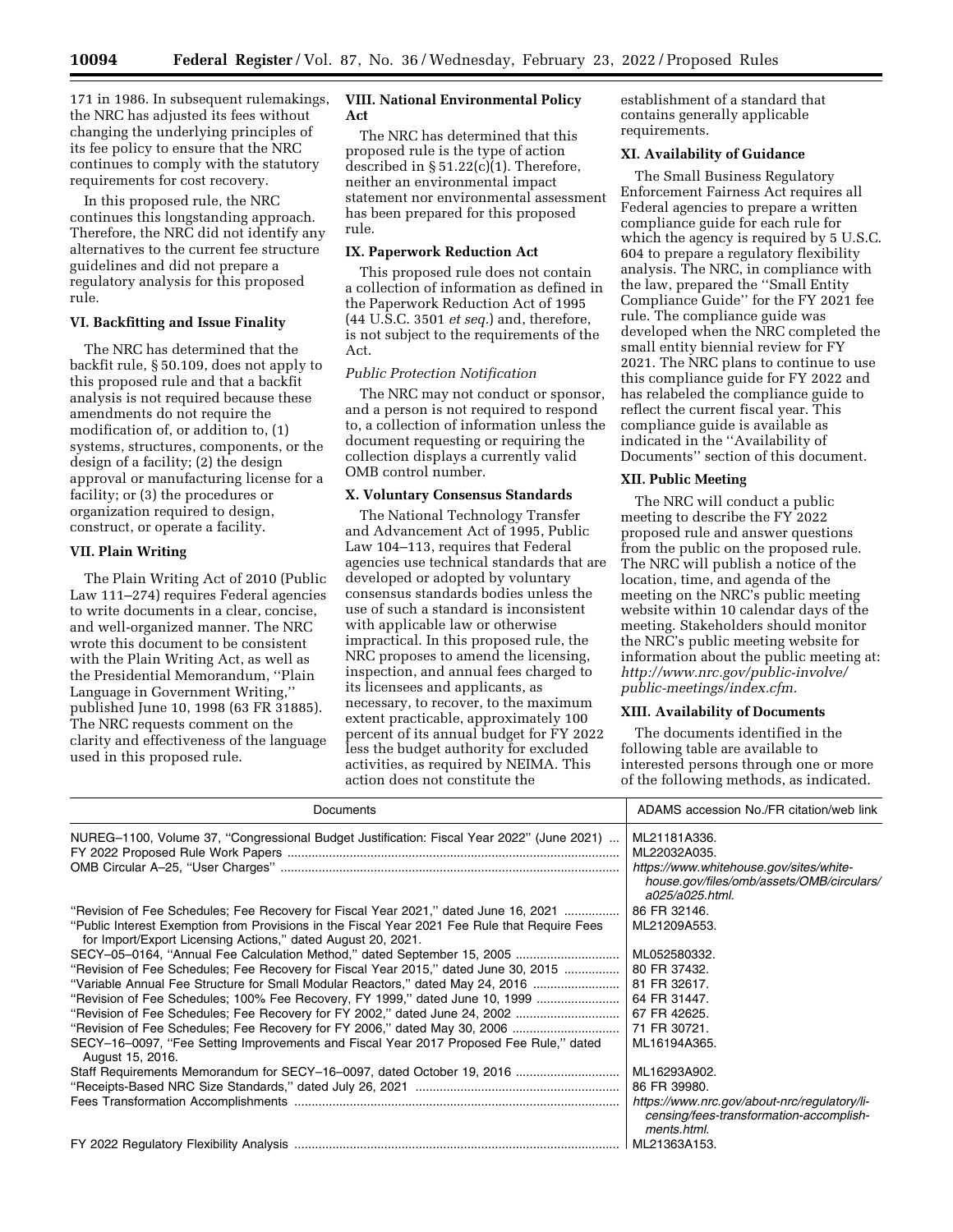| Documents | ADAMS accession No./FR citation/web link |
|-----------|------------------------------------------|
|           | ML21347A005.                             |

## **List of Subjects**

*10 CFR Part 170* 

Byproduct material, Import and export licenses, Intergovernmental relations, Non-payment penalties, Nuclear energy, Nuclear materials, Nuclear power plants and reactors, Source material, Special nuclear material.

#### *10 CFR Part 171*

Annual charges, Approvals, Byproduct material, Holders of certificates, Intergovernmental relations, Nonpayment penalties, Nuclear materials, Nuclear power plants and reactors, Registrations, Source material, Special nuclear material.

For the reasons set out in the preamble and under the authority of the Atomic Energy Act of 1954, as amended; the Energy Reorganization Act of 1974, as amended; and 5 U.S.C. 552 and 553, the NRC is proposing to amend 10 CFR parts 170 and 171:

## **PART 170—FEES FOR FACILITIES, MATERIALS, IMPORT AND EXPORT LICENSES, AND OTHER REGULATORY SERVICES UNDER THE ATOMIC ENERGY ACT OF 1954, AS AMENDED**

■ 1. The authority citation for part 170 continues to read as follows:

**Authority:** Atomic Energy Act of 1954, secs. 11, 161(w) (42 U.S.C. 2014, 2201(w)); Energy Reorganization Act of 1974, sec. 201 (42 U.S.C. 5841); 42 U.S.C. 2215; 31 U.S.C. 901, 902, 9701; 44 U.S.C. 3504 note.

#### **§ 170.3 [Amended]**

■ 2. In § 170.3, remove the definition for ''Review is completed''.

■ 3. In § 170.11:

■ a. Revise paragraphs (a)(1) and (c); and

■ b. Redesignate paragraph (a)(13) as

paragraph (d).

The revisions read as follows:

### **§ 170.11 Exemptions.**

(1) A special project that is a request/ report submitted to the NRC—

(i) In response to a generic letter or NRC bulletin, where the request/report does not result in an amendment to the license, does not result in the review of an alternate method or reanalysis to meet the requirements of the generic letter, or does not involve an unreviewed safety issue;

(ii) When the NRC, at the time the request/report is submitted, plans to use the information to assist the NRC in generic regulatory improvements or efforts (*e.g.,* rules, regulatory guides, regulations, policy statements, generic letters, or bulletins); or

(iii) When the NRC, at the time the request/report is submitted, plans to use the information in response to an NRC request from the Office Director level or above to resolve an identified safety, safeguards, or environmental issue. \* \* \* \* \*

(c) For purposes of paragraph (a)(1) of this section, a request for a fee exemption must be submitted to the Chief Financial Officer within 90 days of the date of the NRC's receipt of the request/report.

\* \* \* \* \*  $\blacksquare$  4. In § 170.12, revise paragraphs (b)(3) and (f) to read as follows.

#### **§ 170.12 Payment of fees.**

\* \* \* \* \* (b) \* \* \* (3) The NRC intends to bill each applicant or licensee at quarterly intervals for all accumulated costs for each application the applicant or licensee has on file for NRC review, until the review has been brought to an end, whether by issuance of a permit, license, approval, certificate, exemption, or other form of permission; by denial,

action on the application by the applicant.

\* \* \* \* \*

(f) *Method of payment.* All fee payments under 10 CFR part 170 are to be made payable to the U.S. Nuclear Regulatory Commission. The payments are to be made in U.S. funds by electronic funds transfer such as ACH (Automated Clearing House) using E.D.I. (Electronic Data Interchange), check, draft, money order, or credit card (submit electronic payment at *[www.Pay.gov](http://www.Pay.gov)* or manual payment using the NRC Form 629, ''Authorization for Payment by Credit Card''). Payment of invoices of \$5,000 or more should be paid via ACH through the NRC's Lockbox Bank at the address indicated on the invoice. Credit card payments should be made up to the limit established by the credit card bank at the address indicated on the invoice. Specific written instructions for making electronic payments and credit card payments may be obtained by contacting the Office of the Chief Financial Officer at 301–415–7554. In accordance with Department of the Treasury requirements, refunds will only be made upon receipt of information on the payee's financial institution and bank accounts.

#### **§ 170.20 [Amended]**

\* \* \* \* \*

■ 5. In § 170.20, remove the dollar amount ''\$288'' and add in its place the dollar amount ''\$291''.

 $\blacksquare$  6. In § 170.21, in table 1, revise the table entry for ''K, Import and export licenses'' and add footnote 6 to read as follows:

**§ 170.21 Schedule of fees for production and utilization facilities, review of standard referenced design approvals, special projects, inspections and import and export licenses.** 

\* \* \* \* \*

# the application; or by postponement of TABLE 1 TO § 170.21—SCHEDULE OF FACILITY FEES

withdrawal, or suspension of review of

[See footnotes at end of table]

| Facility categories and type of fees | . |
|--------------------------------------|---|
|                                      |   |

\*\*\*\*\*\*\*

K. Import and export licenses: 6

Licenses for the import and export only of production or utilization facilities or the export only of components for production or utilization facilities issued under 10 CFR part 110.

1. Application for import or export of production or utilization facilities 4 (including reactors and other facilities) and exports of components requiring Commission and Executive Branch review, for example, actions under 10 CFR 110.40(b).

 $(a) * * * *$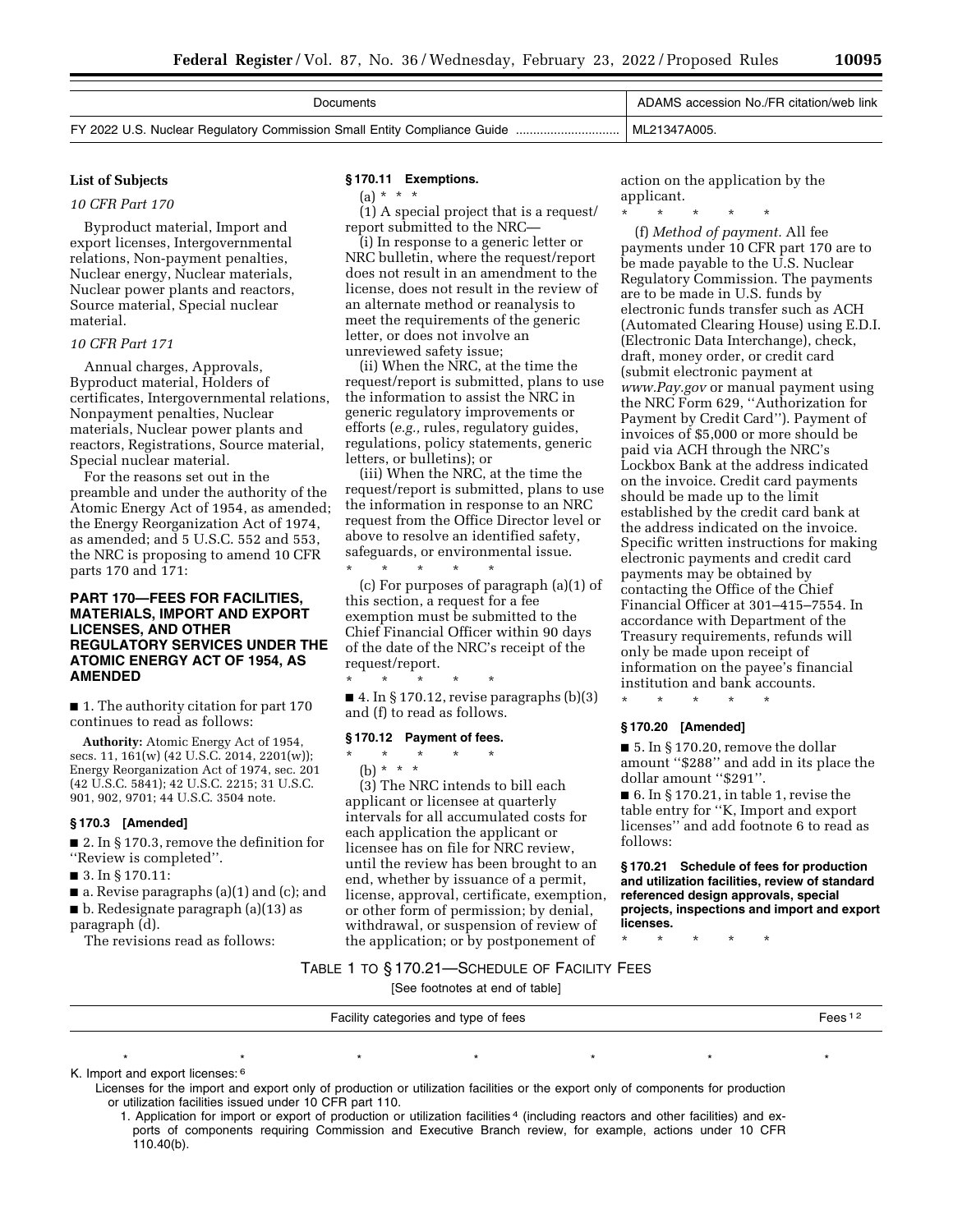# TABLE 1 TO § 170.21—SCHEDULE OF FACILITY FEES—Continued

[See footnotes at end of table]

| FERS 12 | Facility categories and type of fees                                                                                     |
|---------|--------------------------------------------------------------------------------------------------------------------------|
| N/A     |                                                                                                                          |
|         | 2. Application for export of reactor and other components requiring Executive Branch review, for example, those ac-      |
|         | tions under 10 CFR $110.41(a)$ .                                                                                         |
| N/A     |                                                                                                                          |
|         | 3. Application for export of components requiring the assistance of the Executive Branch to obtain foreign government    |
|         | assurances.                                                                                                              |
| N/A     |                                                                                                                          |
|         | 4. Application for export of facility components and equipment not requiring Commission or Executive Branch review,      |
|         | or obtaining foreign government assurances.                                                                              |
| N/A     |                                                                                                                          |
|         | 5. Minor amendment of any active export or import license, for example, to extend the expiration date, change domes-     |
|         | tic information, or make other revisions which do not involve any substantive changes to license terms or conditions     |
|         | or to the type of facility or component authorized for export and, therefore, do not require in-depth analysis or review |
|         | or consultation with the Executive Branch, U.S. host state, or foreign government authorities.                           |
| N/A     | Minor amendment to license                                                                                               |

1Fees will be charged for approvals issued under a specific exemption provision of the Commission's regulations under title 10 of the *Code of Federal Regulations* (*e.g.,* 10 CFR 50.12, 10 CFR 73.5) and any other sections in effect now or in the future, regardless of whether the approval

is in the form of a license amendment, letter of approval, safety evaluation report, or other form.<br><sup>2</sup> Full cost fees will be determined based on the professional staff time and appropriate contractual support services ex currently on file and for which fees are determined based on the full cost expended for the review, the professional staff hours expended for the review of the application up to the effective date of the final rule will be determined at the professional rates in effect when the service was provided.

<sup>4</sup> Imports only of major components for end-use at NRC-licensed reactors are authorized under NRC general import license in 10 CFR 110.27.

<sup>6</sup> Because the resources for import and export licensing activities are identified as a fee-relief activity to be excluded from the fee-recoverable budget, import and export licensing actions will not incur fees.

■ 7. In § 170.31, revise table 1 to read as follows:

**§ 170.31 Schedule of fees for materials licenses and other regulatory services, including inspections, and import and export licenses.** 

\* \* \* \* \*

## TABLE 1 TO § 170.31—SCHEDULE OF MATERIALS FEES

| Category of materials licenses and type of fees <sup>1</sup>                                                                                                                                                                                                                                                                  | Fees <sup>23</sup> |
|-------------------------------------------------------------------------------------------------------------------------------------------------------------------------------------------------------------------------------------------------------------------------------------------------------------------------------|--------------------|
| 1. Special nuclear material: 11                                                                                                                                                                                                                                                                                               |                    |
| A. (1) Licenses for possession and use of U-235 or plutonium for fuel fabrication activities.                                                                                                                                                                                                                                 |                    |
|                                                                                                                                                                                                                                                                                                                               | Full Cost.         |
| (b) Low Enriched Uranium in Dispersible Form Used for Fabrication of Power Reactor Fuel <sup>6</sup> [Program Code(s):<br>21210].                                                                                                                                                                                             | Full Cost.         |
| (2) All other special nuclear materials licenses not included in Category 1.A. (1) which are licensed for fuel cycle ac-<br>tivities. <sup>6</sup>                                                                                                                                                                            |                    |
|                                                                                                                                                                                                                                                                                                                               | Full Cost.         |
|                                                                                                                                                                                                                                                                                                                               | Full Cost.         |
|                                                                                                                                                                                                                                                                                                                               | Full Cost.         |
| B. Licenses for receipt and storage of spent fuel and reactor-related Greater than Class C (GTCC) waste at an inde-<br>pendent spent fuel storage installation (ISFSI) <sup>6</sup> [Program Code(s): 23200].                                                                                                                 | Full Cost.         |
| C. Licenses for possession and use of special nuclear material of less than a critical mass as defined in §70.4 of this<br>chapter in sealed sources contained in devices used in industrial measuring systems, including x-ray fluorescence ana-<br>lyzers. <sup>4</sup>                                                     |                    |
|                                                                                                                                                                                                                                                                                                                               | \$1.300.           |
| D. All other special nuclear material licenses, except licenses authorizing special nuclear material in sealed or unsealed<br>form in combination that would constitute a critical mass, as defined in $\S 70.4$ of this chapter, for which the licensee<br>shall pay the same fees as those under Category 1.A. <sup>4</sup> |                    |
| Application [Program Code(s): 22110, 22111, 22120, 22131, 22136, 22150, 22151, 22161, 22170, 23100, 23300,<br>23310].                                                                                                                                                                                                         | \$2.700.           |
| E. Licenses or certificates for construction and operation of a uranium enrichment facility <sup>6</sup> [Program Code(s): 21200]                                                                                                                                                                                             | Full Cost.         |
| F. Licenses for possession and use of special nuclear material greater than critical mass as defined in §70.4 of this<br>chapter, for development and testing of commercial products, and other non-fuel-cycle activities. <sup>46</sup> [Program Code(s):<br>22155].                                                         | Full Cost.         |
| 2. Source material: 11                                                                                                                                                                                                                                                                                                        |                    |
| A. (1) Licenses for possession and use of source material for refining uranium mill concentrates to uranium hexafluoride<br>or for deconverting uranium hexafluoride in the production of uranium oxides for disposal. <sup>6</sup> [Program Code(s): 11400].                                                                 | Full Cost.         |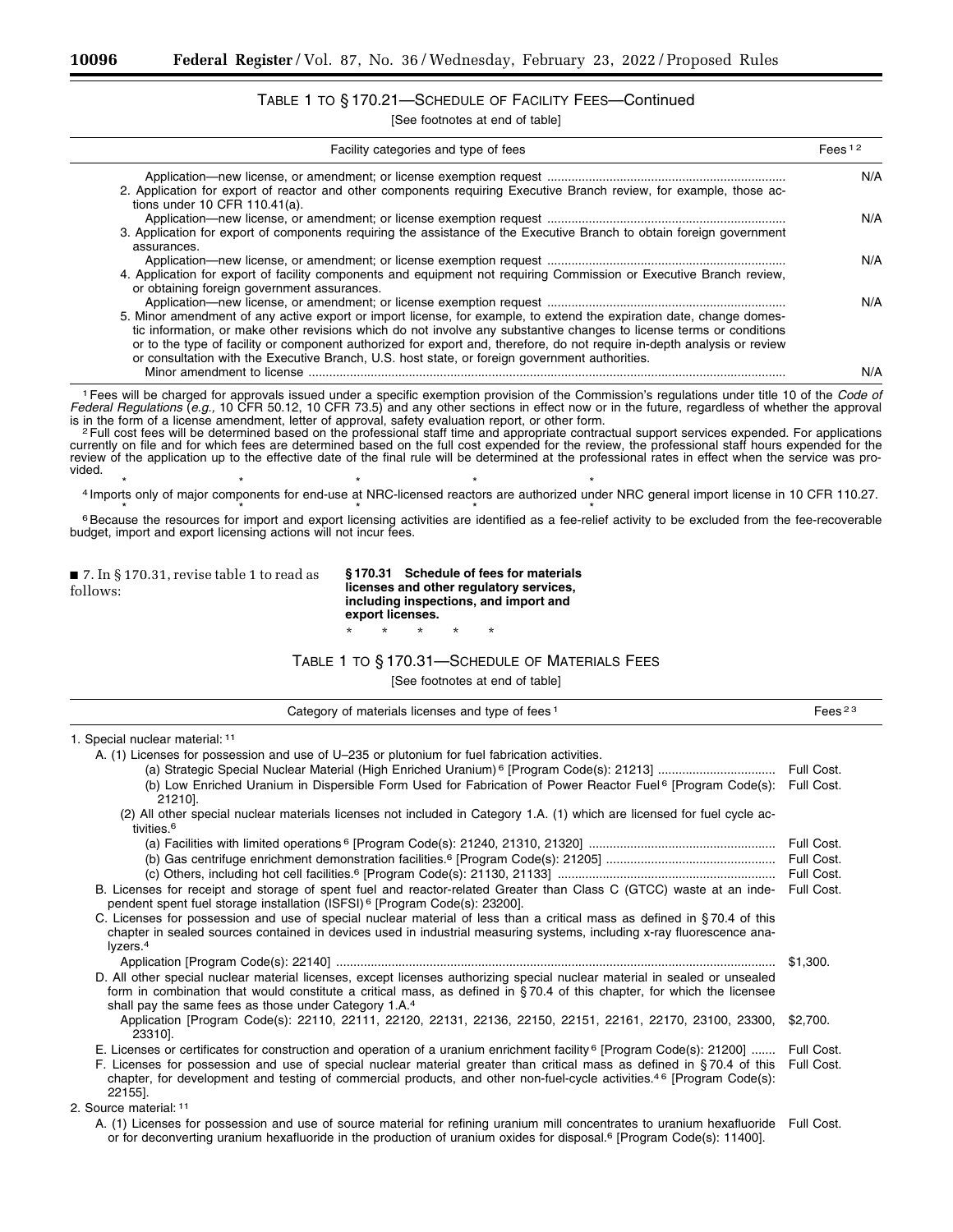# TABLE 1 TO § 170.31—SCHEDULE OF MATERIALS FEES—Continued

| Category of materials licenses and type of fees <sup>1</sup>                                                                                                                                                                                                                                                                                                                                                                                                                                    | Fees $23$        |
|-------------------------------------------------------------------------------------------------------------------------------------------------------------------------------------------------------------------------------------------------------------------------------------------------------------------------------------------------------------------------------------------------------------------------------------------------------------------------------------------------|------------------|
| (2) Licenses for possession and use of source material in recovery operations such as milling, <i>in-situ</i> recovery, heap-<br>leaching, ore buying stations, ion-exchange facilities, and in processing of ores containing source material for ex-<br>traction of metals other than uranium or thorium, including licenses authorizing the possession of byproduct waste<br>material (tailings) from source material recovery operations, as well as licenses authorizing the possession and |                  |
| maintenance of a facility in a standby mode. <sup>6</sup>                                                                                                                                                                                                                                                                                                                                                                                                                                       |                  |
|                                                                                                                                                                                                                                                                                                                                                                                                                                                                                                 |                  |
|                                                                                                                                                                                                                                                                                                                                                                                                                                                                                                 |                  |
|                                                                                                                                                                                                                                                                                                                                                                                                                                                                                                 |                  |
|                                                                                                                                                                                                                                                                                                                                                                                                                                                                                                 |                  |
|                                                                                                                                                                                                                                                                                                                                                                                                                                                                                                 | Full Cost.       |
| (3) Licenses that authorize the receipt of byproduct material, as defined in Section 11e.(2) of the Atomic Energy Act,                                                                                                                                                                                                                                                                                                                                                                          | Full Cost.       |
| from other persons for possession and disposal, except those licenses subject to the fees in Category 2.A.(2) or                                                                                                                                                                                                                                                                                                                                                                                |                  |
| Category 2.A.(4) <sup>6</sup> [Program Code(s): 11600, 12000].                                                                                                                                                                                                                                                                                                                                                                                                                                  |                  |
| (4) Licenses that authorize the receipt of byproduct material, as defined in Section 11e.(2) of the Atomic Energy Act,<br>from other persons for possession and disposal incidental to the disposal of the uranium waste tailings generated<br>by the licensee's milling operations, except those licenses subject to the fees in Category 2.A.(2) <sup>6</sup> [Program                                                                                                                        | Full Cost.       |
| Code(s): 12010].                                                                                                                                                                                                                                                                                                                                                                                                                                                                                |                  |
| B. Licenses which authorize the possession, use, and/or installation of source material for shielding. <sup>78</sup>                                                                                                                                                                                                                                                                                                                                                                            |                  |
|                                                                                                                                                                                                                                                                                                                                                                                                                                                                                                 | \$1,300          |
| C. Licenses to distribute items containing source material to persons exempt from the licensing requirements of part 40 of<br>this chapter.                                                                                                                                                                                                                                                                                                                                                     |                  |
| D. Licenses to distribute source material to persons generally licensed under part 40 of this chapter.                                                                                                                                                                                                                                                                                                                                                                                          | \$6,200.         |
|                                                                                                                                                                                                                                                                                                                                                                                                                                                                                                 | \$2,900.         |
| E. Licenses for possession and use of source material for processing or manufacturing of products or materials con-                                                                                                                                                                                                                                                                                                                                                                             |                  |
| taining source material for commercial distribution.                                                                                                                                                                                                                                                                                                                                                                                                                                            |                  |
|                                                                                                                                                                                                                                                                                                                                                                                                                                                                                                 | \$2,800.         |
| F. All other source material licenses.                                                                                                                                                                                                                                                                                                                                                                                                                                                          |                  |
| 3. Byproduct material: 11                                                                                                                                                                                                                                                                                                                                                                                                                                                                       |                  |
| A. Licenses of broad scope for the possession and use of byproduct material issued under parts 30 and 33 of this chap-                                                                                                                                                                                                                                                                                                                                                                          |                  |
| ter for processing or manufacturing of items containing byproduct material for commercial distribution. Number of loca-<br>tions of use: $1-5$ .                                                                                                                                                                                                                                                                                                                                                |                  |
|                                                                                                                                                                                                                                                                                                                                                                                                                                                                                                 | \$13,600.        |
| (1). Licenses of broad scope for the possession and use of byproduct material issued under parts 30 and 33 of this<br>chapter for processing or manufacturing of items containing byproduct material for commercial distribution. Number                                                                                                                                                                                                                                                        |                  |
| of locations of use: 6-20.                                                                                                                                                                                                                                                                                                                                                                                                                                                                      |                  |
|                                                                                                                                                                                                                                                                                                                                                                                                                                                                                                 | \$18,100.        |
| (2). Licenses of broad scope for the possession and use of byproduct material issued under parts 30 and 33 of this                                                                                                                                                                                                                                                                                                                                                                              |                  |
| chapter for processing or manufacturing of items containing byproduct material for commercial distribution. Number                                                                                                                                                                                                                                                                                                                                                                              |                  |
| of locations of use: more than 20.                                                                                                                                                                                                                                                                                                                                                                                                                                                              | \$22,600.        |
| B. Other licenses for possession and use of byproduct material issued under part 30 of this chapter for processing or                                                                                                                                                                                                                                                                                                                                                                           |                  |
| manufacturing of items containing byproduct material for commercial distribution. Number of locations of use: 1-5.                                                                                                                                                                                                                                                                                                                                                                              |                  |
|                                                                                                                                                                                                                                                                                                                                                                                                                                                                                                 | \$3,700.         |
| (1). Other licenses for possession and use of byproduct material issued under part 30 of this chapter for processing                                                                                                                                                                                                                                                                                                                                                                            |                  |
| or manufacturing of items containing byproduct material for commercial distribution. Number of locations of use: 6-                                                                                                                                                                                                                                                                                                                                                                             |                  |
| 20.                                                                                                                                                                                                                                                                                                                                                                                                                                                                                             | \$5,000.         |
| (2). Other licenses for possession and use of byproduct material issued under part 30 of this chapter for processing                                                                                                                                                                                                                                                                                                                                                                            |                  |
| or manufacturing of items containing byproduct material for commercial distribution. Number of locations of use:                                                                                                                                                                                                                                                                                                                                                                                |                  |
| more than 20.                                                                                                                                                                                                                                                                                                                                                                                                                                                                                   |                  |
|                                                                                                                                                                                                                                                                                                                                                                                                                                                                                                 | \$6,200.         |
| C. Licenses issued under §§ 32.72 and/or 32.74 of this chapter that authorize the processing or manufacturing and dis-                                                                                                                                                                                                                                                                                                                                                                          |                  |
| tribution or redistribution of radiopharmaceuticals, generators, reagent kits, and/or sources and devices containing by-<br>product material. This category does not apply to licenses issued to nonprofit educational institutions whose processing                                                                                                                                                                                                                                            |                  |
| or manufacturing is exempt under § 170.11(a)(4). Number of locations of use: 1-5.                                                                                                                                                                                                                                                                                                                                                                                                               |                  |
|                                                                                                                                                                                                                                                                                                                                                                                                                                                                                                 | \$5,400.         |
| (1). Licenses issued under §§ 32.72 and/or 32.74 of this chapter that authorize the processing or manufacturing and                                                                                                                                                                                                                                                                                                                                                                             |                  |
| distribution or redistribution of radiopharmaceuticals, generators, reagent kits, and/or sources and devices con-                                                                                                                                                                                                                                                                                                                                                                               |                  |
| taining byproduct material. This category does not apply to licenses issued to nonprofit educational institutions<br>whose processing or manufacturing is exempt under $\S 170.11(a)(4)$ . Number of locations of use: 6-20.                                                                                                                                                                                                                                                                    |                  |
|                                                                                                                                                                                                                                                                                                                                                                                                                                                                                                 | \$7,200.         |
| (2). Licenses issued under §§ 32.72 and/or 32.74 of this chapter that authorize the processing or manufacturing and                                                                                                                                                                                                                                                                                                                                                                             |                  |
| distribution or redistribution of radiopharmaceuticals, generators, reagent kits, and/or sources and devices con-                                                                                                                                                                                                                                                                                                                                                                               |                  |
| taining byproduct material. This category does not apply to licenses issued to nonprofit educational institutions                                                                                                                                                                                                                                                                                                                                                                               |                  |
| whose processing or manufacturing is exempt under $\S 170.11(a)(4)$ . Number of locations of use: more than 20.                                                                                                                                                                                                                                                                                                                                                                                 |                  |
|                                                                                                                                                                                                                                                                                                                                                                                                                                                                                                 | \$9,000.<br>N/A. |
|                                                                                                                                                                                                                                                                                                                                                                                                                                                                                                 |                  |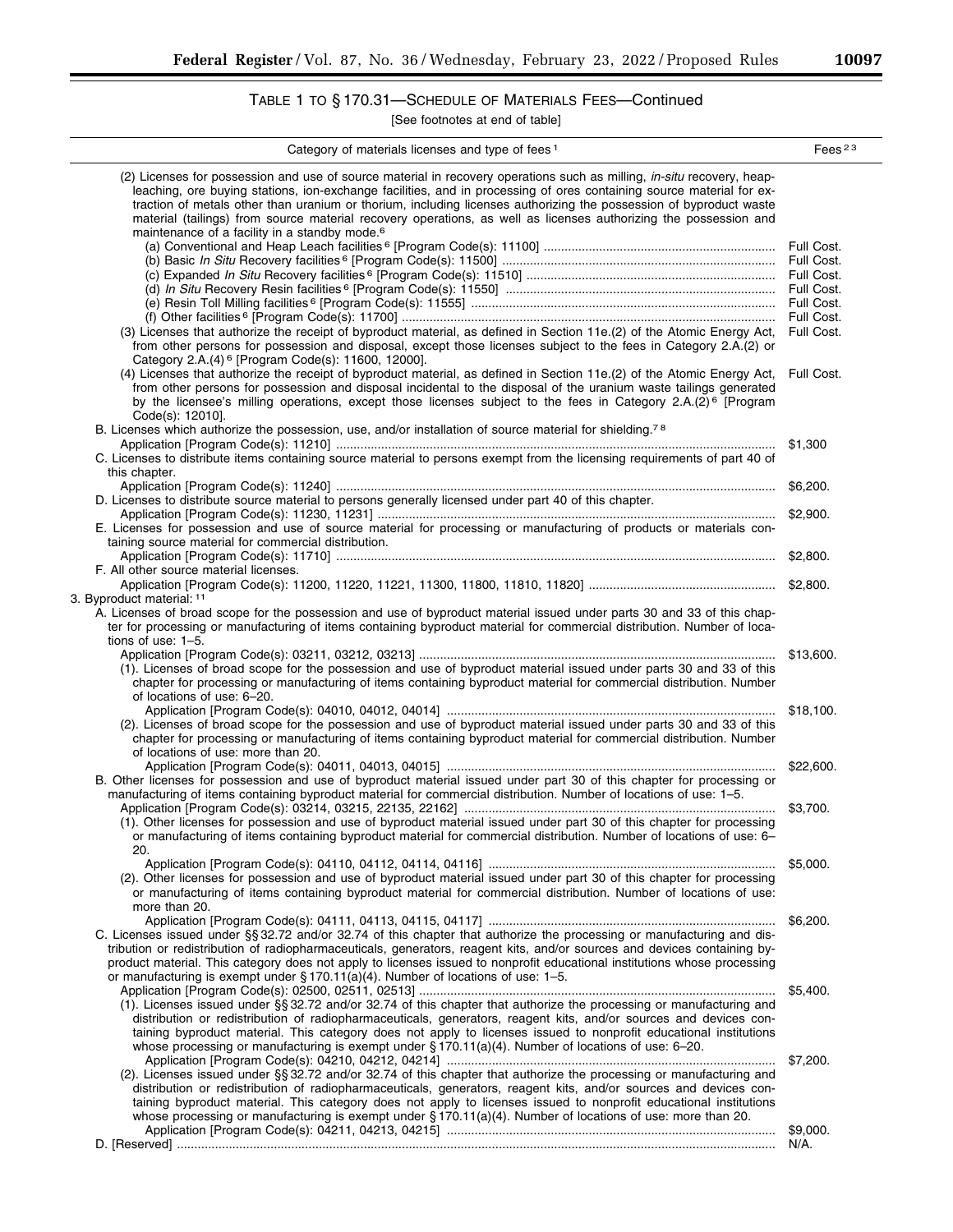-

 $\overline{\phantom{0}}$ 

# TABLE 1 TO § 170.31—SCHEDULE OF MATERIALS FEES—Continued

| Category of materials licenses and type of fees <sup>1</sup>                                                                                                                                                                                                                                                                                                                                                                                                                                                                                      | Fees <sup>23</sup> |
|---------------------------------------------------------------------------------------------------------------------------------------------------------------------------------------------------------------------------------------------------------------------------------------------------------------------------------------------------------------------------------------------------------------------------------------------------------------------------------------------------------------------------------------------------|--------------------|
| E. Licenses for possession and use of byproduct material in sealed sources for irradiation of materials in which the<br>source is not removed from its shield (self-shielded units).<br>F. Licenses for possession and use of less than or equal to 10,000 curies of byproduct material in sealed sources for irra-<br>diation of materials in which the source is exposed for irradiation purposes. This category also includes underwater<br>irradiators for irradiation of materials where the source is not exposed for irradiation purposes. | \$3,300.           |
| G. Licenses for possession and use of greater than 10,000 curies of byproduct material in sealed sources for irradiation<br>of materials in which the source is exposed for irradiation purposes. This category also includes underwater irradiators<br>for irradiation of materials where the source is not exposed for irradiation purposes.                                                                                                                                                                                                    | \$6,800.           |
| H. Licenses issued under subpart A of part 32 of this chapter to distribute items containing byproduct material that require<br>device review to persons exempt from the licensing requirements of part 30 of this chapter. The category does not in-<br>clude specific licenses authorizing redistribution of items that have been authorized for distribution to persons exempt<br>from the licensing requirements of part 30 of this chapter.                                                                                                  | \$64,900.          |
| I. Licenses issued under subpart A of part 32 of this chapter to distribute items containing byproduct material or quantities<br>of byproduct material that do not require device evaluation to persons exempt from the licensing requirements of part<br>30 of this chapter. This category does not include specific licenses authorizing redistribution of items that have been<br>authorized for distribution to persons exempt from the licensing requirements of part 30 of this chapter.                                                    | \$6,900.           |
| J. Licenses issued under subpart B of part 32 of this chapter to distribute items containing byproduct material that require<br>sealed source and/or device review to persons generally licensed under part 31 of this chapter. This category does not<br>include specific licenses authorizing redistribution of items that have been authorized for distribution to persons gen-<br>erally licensed under part 31 of this chapter.                                                                                                              |                    |
| K. Licenses issued under subpart B of part 32 of this chapter to distribute items containing byproduct material or quan-<br>tities of byproduct material that do not require sealed source and/or device review to persons generally licensed under<br>part 31 of this chapter. This category does not include specific licenses authorizing redistribution of items that have<br>been authorized for distribution to persons generally licensed under part 31 of this chapter.                                                                   | \$2,100.           |
| L. Licenses of broad scope for possession and use of byproduct material issued under parts 30 and 33 of this chapter for<br>research and development that do not authorize commercial distribution. Number of locations of use: 1-5.                                                                                                                                                                                                                                                                                                              | \$1,200.           |
| (1) Licenses of broad scope for possession and use of byproduct material issued under parts 30 and 33 of this chap-<br>ter for research and development that do not authorize commercial distribution. Number of locations of use: 6-20.                                                                                                                                                                                                                                                                                                          | \$5,700.           |
| (2) Licenses of broad scope for possession and use of byproduct material issued under parts 30 and 33 of this chap-<br>ter for research and development that do not authorize commercial distribution. Number of locations of use: More<br>than 20.                                                                                                                                                                                                                                                                                               | \$7,600.           |
| M. Other licenses for possession and use of byproduct material issued under part 30 of this chapter for research and de-<br>velopment that do not authorize commercial distribution.                                                                                                                                                                                                                                                                                                                                                              | \$9,500.           |
| N. Licenses that authorize services for other licensees, except:<br>(1) Licenses that authorize only calibration and/or leak testing services are subject to the fees specified in fee Cat-<br>egory 3.P.; and<br>(2) Licenses that authorize waste disposal services are subject to the fees specified in fee Categories 4.A., 4.B., and<br>4.C. <sup>13</sup>                                                                                                                                                                                   | \$8,700.           |
| O. Licenses for possession and use of byproduct material issued under part 34 of this chapter for industrial radiography<br>operations. Number of locations of use: 1-5.                                                                                                                                                                                                                                                                                                                                                                          | \$9,300.           |
| (1). Licenses for possession and use of byproduct material issued under part 34 of this chapter for industrial radiog-<br>raphy operations. Number of locations of use: 6-20.                                                                                                                                                                                                                                                                                                                                                                     | \$9,200.           |
| (2). Licenses for possession and use of byproduct material issued under part 34 of this chapter for industrial radiog-<br>raphy operations. Number of locations of use: more than 20.                                                                                                                                                                                                                                                                                                                                                             | \$12,300.          |
| P. All other specific byproduct material licenses, except those in Categories 4.A. through 9.D.9 Number of locations of<br>use: 1-5.                                                                                                                                                                                                                                                                                                                                                                                                              | \$15,400.          |
| Application [Program Code(s): 02400, 02410, 03120, 03121, 03122, 03123, 03124, 03130, 03140, 03220, 03221,<br>03222, 03800, 03810, 22130].<br>(1). All other specific byproduct material licenses, except those in Categories 4.A. through 9.D. <sup>9</sup> Number of locations<br>of use: 6-20.                                                                                                                                                                                                                                                 | \$6,600.           |
| Application [Program Code(s): 04410, 04412, 04414, 04416, 04418, 04420, 04422, 04424, 04426, 04428,<br>04430, 04432, 04434, 04436, 04438].<br>(2). All other specific byproduct material licenses, except those in Categories 4.A. through 9.D. <sup>9</sup> Number of locations<br>of use: More than 20.                                                                                                                                                                                                                                         | \$8,800.           |
| Application [Program Code(s): 04411, 04413, 04415, 04417, 04419, 04421, 04423, 04425, 04427, 04429, \$11,000.<br>04431, 04433, 04435, 04437, 04439].                                                                                                                                                                                                                                                                                                                                                                                              |                    |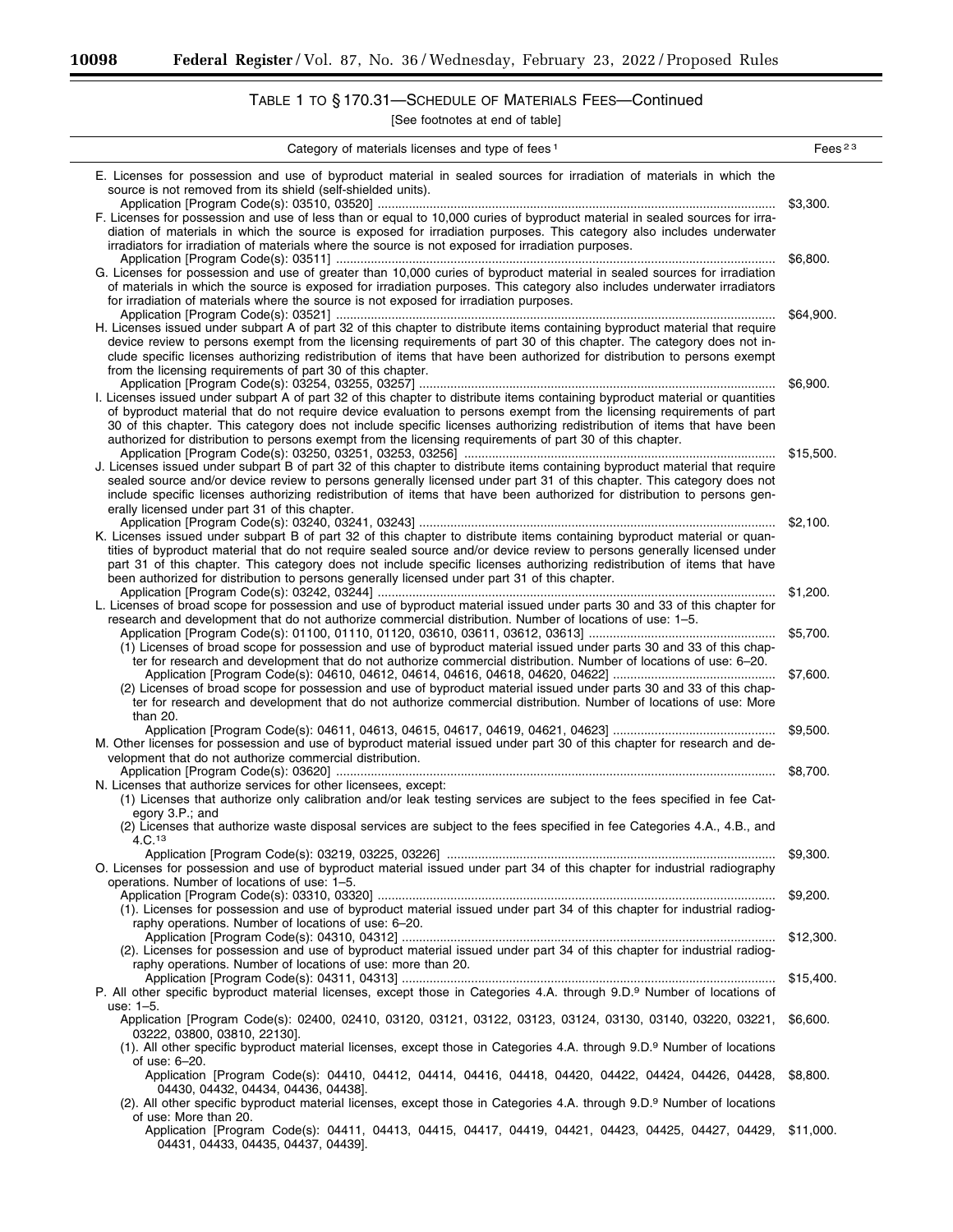# TABLE 1 TO § 170.31—SCHEDULE OF MATERIALS FEES—Continued

| Category of materials licenses and type of fees <sup>1</sup>                                                                                                                                                                                                                                                                                                                                                                                                                                                    | Fees <sup>23</sup> |
|-----------------------------------------------------------------------------------------------------------------------------------------------------------------------------------------------------------------------------------------------------------------------------------------------------------------------------------------------------------------------------------------------------------------------------------------------------------------------------------------------------------------|--------------------|
| Q. Registration of a device(s) generally licensed under part 31 of this chapter.                                                                                                                                                                                                                                                                                                                                                                                                                                |                    |
| R. Possession of items or products containing radium-226 identified in §31.12 of this chapter which exceed the number                                                                                                                                                                                                                                                                                                                                                                                           | \$400.             |
| of items or limits specified in that section. <sup>5</sup><br>1. Possession of quantities exceeding the number of items or limits in § 31.12(a)(4) or (5) of this chapter but less                                                                                                                                                                                                                                                                                                                              |                    |
| than or equal to 10 times the number of items or limits specified.                                                                                                                                                                                                                                                                                                                                                                                                                                              |                    |
| 2. Possession of quantities exceeding 10 times the number of items or limits specified in §31.12(a)(4) or (5) of this                                                                                                                                                                                                                                                                                                                                                                                           |                    |
| chapter.                                                                                                                                                                                                                                                                                                                                                                                                                                                                                                        | \$2,600.           |
| S. Licenses for production of accelerator-produced radionuclides.                                                                                                                                                                                                                                                                                                                                                                                                                                               |                    |
| 4. Waste disposal and processing: 11                                                                                                                                                                                                                                                                                                                                                                                                                                                                            |                    |
| A. Licenses specifically authorizing the receipt of waste byproduct material, source material, or special nuclear material<br>from other persons for the purpose of contingency storage or commercial land disposal by the licensee; or licenses au-<br>thorizing contingency storage of low-level radioactive waste at the site of nuclear power reactors; or licenses for receipt<br>of waste from other persons for incineration or other treatment, packaging of resulting waste and residues, and transfer |                    |
| of packages to another person authorized to receive or dispose of waste material.                                                                                                                                                                                                                                                                                                                                                                                                                               |                    |
| B. Licenses specifically authorizing the receipt of waste byproduct material, source material, or special nuclear material<br>from other persons for the purpose of packaging or repackaging the material. The licensee will dispose of the material<br>by transfer to another person authorized to receive or dispose of the material.                                                                                                                                                                         |                    |
|                                                                                                                                                                                                                                                                                                                                                                                                                                                                                                                 |                    |
| C. Licenses specifically authorizing the receipt of prepackaged waste byproduct material, source material, or special nu-<br>clear material from other persons. The licensee will dispose of the material by transfer to another person authorized to<br>receive or dispose of the material.                                                                                                                                                                                                                    |                    |
|                                                                                                                                                                                                                                                                                                                                                                                                                                                                                                                 |                    |
| A. Licenses for possession and use of byproduct material, source material, and/or special nuclear material for well log-<br>ging, well surveys, and tracer studies other than field flooding tracer studies.<br>Application [Program Code(s): 03110, 03111, 03112].                                                                                                                                                                                                                                             |                    |
| B. Licenses for possession and use of byproduct material for field flooding tracer studies.                                                                                                                                                                                                                                                                                                                                                                                                                     |                    |
| 6. Nuclear laundries: 11                                                                                                                                                                                                                                                                                                                                                                                                                                                                                        |                    |
| A. Licenses for commercial collection and laundry of items contaminated with byproduct material, source material, or spe-<br>cial nuclear material.                                                                                                                                                                                                                                                                                                                                                             |                    |
| 7. Medical licenses: 11                                                                                                                                                                                                                                                                                                                                                                                                                                                                                         |                    |
| A. Licenses issued under parts 30, 35, 40, and 70 of this chapter for human use of byproduct material, source material,                                                                                                                                                                                                                                                                                                                                                                                         |                    |
| or special nuclear material in sealed sources contained in gamma stereotactic radiosurgery units, teletherapy devices,<br>or similar beam therapy devices. Number of locations of use: 1-5.                                                                                                                                                                                                                                                                                                                     |                    |
| (1). Licenses issued under parts 30, 35, 40, and 70 of this chapter for human use of byproduct material, source ma-<br>terial, or special nuclear material in sealed sources contained in gamma stereotactic radiosurgery units, teletherapy                                                                                                                                                                                                                                                                    |                    |
| devices, or similar beam therapy devices. Number of locations of use: 6-20.                                                                                                                                                                                                                                                                                                                                                                                                                                     |                    |
| (2). Licenses issued under parts 30, 35, 40, and 70 of this chapter for human use of byproduct material, source ma-<br>terial, or special nuclear material in sealed sources contained in gamma stereotactic radiosurgery units, teletherapy<br>devices, or similar beam therapy devices. Number of locations of use: More than 20.                                                                                                                                                                             |                    |
|                                                                                                                                                                                                                                                                                                                                                                                                                                                                                                                 | \$19,300.          |
| B. Licenses of broad scope issued to medical institutions or two or more physicians under parts 30, 33, 35, 40, and 70 of<br>this chapter authorizing research and development, including human use of byproduct material, except licenses for by-<br>product material, source material, or special nuclear material in sealed sources contained in teletherapy devices. This<br>category also includes the possession and use of source material for shielding when authorized on the same license.            |                    |
| Number of locations of use: 1-5.                                                                                                                                                                                                                                                                                                                                                                                                                                                                                | \$9,100.           |
| (1). Licenses of broad scope issued to medical institutions or two or more physicians under parts 30, 33, 35, 40, and<br>70 of this chapter authorizing research and development, including human use of byproduct material, except li-<br>censes for byproduct material, source material, or special nuclear material in sealed sources contained in tele-<br>therapy devices. This category also includes the possession and use of source material for shielding when author-                                |                    |
| ized on the same license. Number of locations of use: 6-20.                                                                                                                                                                                                                                                                                                                                                                                                                                                     | \$12,100.          |
| (2). Licenses of broad scope issued to medical institutions or two or more physicians under parts 30, 33, 35, 40, and<br>70 of this chapter authorizing research and development, including human use of byproduct material, except li-<br>censes for byproduct material, source material, or special nuclear material in sealed sources contained in tele-<br>therapy devices. This category also includes the possession and use of source material for shielding when author-                                |                    |
| ized on the same license. Number of locations of use: more than 20.                                                                                                                                                                                                                                                                                                                                                                                                                                             |                    |
| C. Other licenses issued under parts 30, 35, 40, and 70 of this chapter for human use of byproduct material, source ma-<br>terial, and/or special nuclear material, except licenses for byproduct material, source material, or special nuclear mate-<br>rial in sealed sources contained in teletherapy devices. <sup>10</sup> Number of locations of use: 1-5.                                                                                                                                                |                    |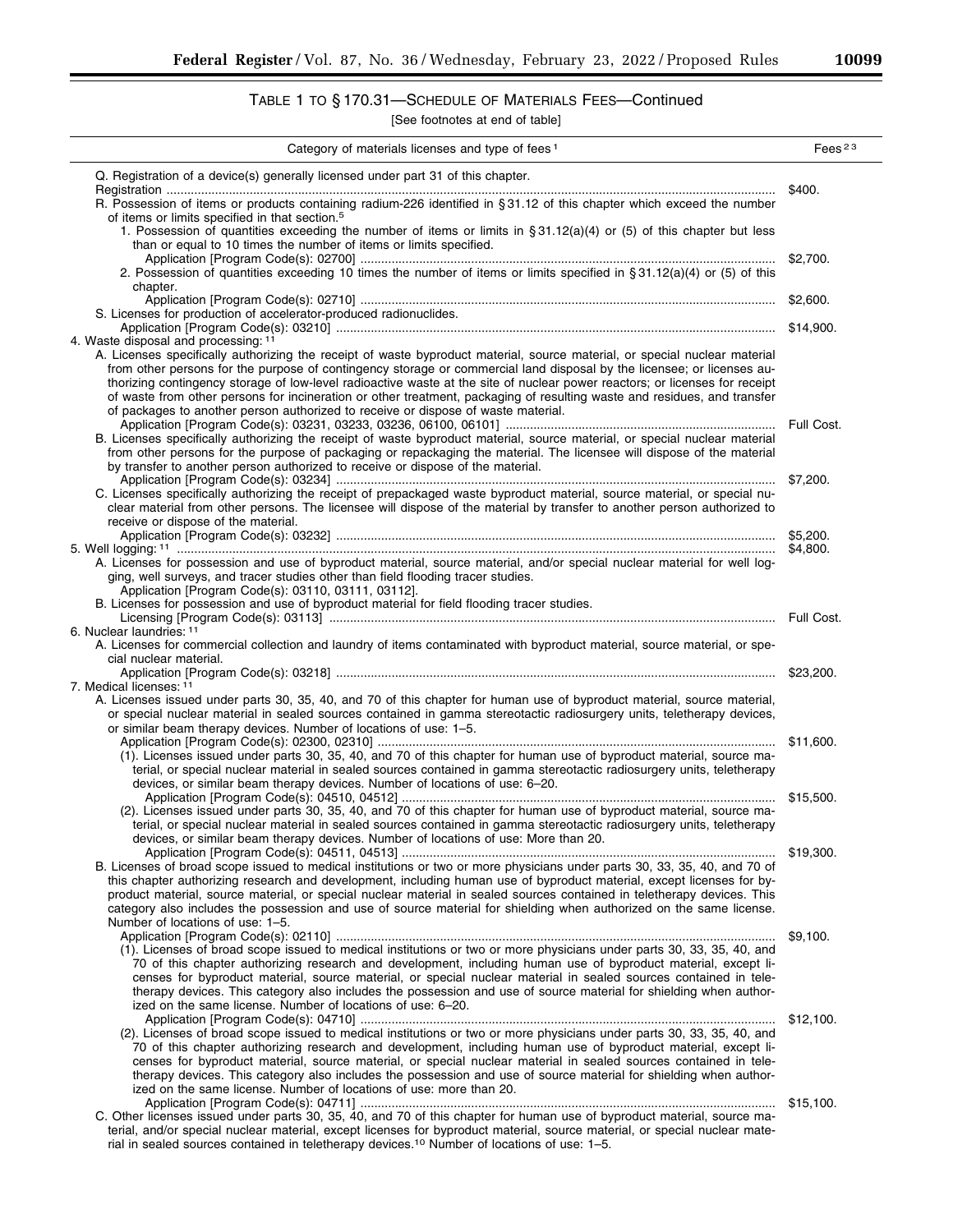-

# TABLE 1 TO § 170.31—SCHEDULE OF MATERIALS FEES—Continued

| Category of materials licenses and type of fees <sup>1</sup>                                                                                                                                                                                                                                                                                                                                                                                                                                                                                                                                               | Fees $23$  |
|------------------------------------------------------------------------------------------------------------------------------------------------------------------------------------------------------------------------------------------------------------------------------------------------------------------------------------------------------------------------------------------------------------------------------------------------------------------------------------------------------------------------------------------------------------------------------------------------------------|------------|
| Application [Program Code(s): 02120, 02121, 02200, 02201, 02210, 02220, 02230, 02231, 02240, 22160] \$11,000.<br>(1). Other licenses issued under parts 30, 35, 40, and 70 of this chapter for human use of byproduct material, source<br>material, and/or special nuclear material, except licenses for byproduct material, source material, or special nuclear<br>material in sealed sources contained in teletherapy devices. <sup>10</sup> Number of locations of use: 6-20.                                                                                                                           |            |
| Application [Program Code(s): 04810, 04812, 04814, 04816, 04818, 04820, 04822, 04824, 04826, 04828]  \$9,100.<br>(2). Other licenses issued under parts 30, 35, 40, and 70 of this chapter for human use of byproduct material, source<br>material, and/or special nuclear material, except licenses for byproduct material, source material, or special nuclear<br>material in sealed sources contained in teletherapy devices. <sup>10</sup> Number of locations of use: More than 20.<br>Application [Program Code(s): 04811, 04813, 04815, 04817, 04819, 04821, 04823, 04825, 04827, 04829]  \$11,400. |            |
| 8. Civil defense: 11<br>A. Licenses for possession and use of byproduct material, source material, or special nuclear material for civil defense<br>activities.                                                                                                                                                                                                                                                                                                                                                                                                                                            |            |
|                                                                                                                                                                                                                                                                                                                                                                                                                                                                                                                                                                                                            |            |
| 9. Device, product, or sealed source safety evaluation:<br>A. Safety evaluation of devices or products containing byproduct material, source material, or special nuclear material,<br>except reactor fuel devices, for commercial distribution.                                                                                                                                                                                                                                                                                                                                                           | \$18,100.  |
| B. Safety evaluation of devices or products containing byproduct material, source material, or special nuclear material<br>manufactured in accordance with the unique specifications of, and for use by, a single applicant, except reactor fuel de-<br>vices.                                                                                                                                                                                                                                                                                                                                             |            |
| C. Safety evaluation of sealed sources containing byproduct material, source material, or special nuclear material, except<br>reactor fuel, for commercial distribution.                                                                                                                                                                                                                                                                                                                                                                                                                                   | \$9,400.   |
| D. Safety evaluation of sealed sources containing byproduct material, source material, or special nuclear material, manu-<br>factured in accordance with the unique specifications of, and for use by, a single applicant, except reactor fuel,                                                                                                                                                                                                                                                                                                                                                            | \$5,500.   |
| 10. Transportation of radioactive material:                                                                                                                                                                                                                                                                                                                                                                                                                                                                                                                                                                |            |
| A. Evaluation of casks, packages, and shipping containers.                                                                                                                                                                                                                                                                                                                                                                                                                                                                                                                                                 |            |
| B. Quality assurance program approvals issued under part 71 of this chapter.<br>1. Users and Fabricators.                                                                                                                                                                                                                                                                                                                                                                                                                                                                                                  |            |
|                                                                                                                                                                                                                                                                                                                                                                                                                                                                                                                                                                                                            |            |
| 2. Users.                                                                                                                                                                                                                                                                                                                                                                                                                                                                                                                                                                                                  |            |
|                                                                                                                                                                                                                                                                                                                                                                                                                                                                                                                                                                                                            |            |
| C. Evaluation of security plans, route approvals, route surveys, and transportation security devices (including immobiliza- Full Cost.                                                                                                                                                                                                                                                                                                                                                                                                                                                                     |            |
| tion devices).                                                                                                                                                                                                                                                                                                                                                                                                                                                                                                                                                                                             |            |
| 12. Special projects:                                                                                                                                                                                                                                                                                                                                                                                                                                                                                                                                                                                      |            |
| Including approvals, pre-application/licensing activities, and inspections.                                                                                                                                                                                                                                                                                                                                                                                                                                                                                                                                |            |
| 13. A. Spent fuel storage cask Certificate of Compliance.                                                                                                                                                                                                                                                                                                                                                                                                                                                                                                                                                  | Full Cost. |
| B. Inspections related to storage of spent fuel under §72.210 of this chapter.                                                                                                                                                                                                                                                                                                                                                                                                                                                                                                                             | Full Cost. |
| 14. Decommissioning/Reclamation: 11                                                                                                                                                                                                                                                                                                                                                                                                                                                                                                                                                                        |            |
| A. Byproduct, source, or special nuclear material licenses and other approvals authorizing decommissioning, decon- Full Cost.<br>tamination, reclamation, or site restoration activities under parts 30, 40, 70, 72, and 76 of this chapter, including master<br>materials licenses (MMLs). The transition to this fee category occurs when a licensee has permanently ceased prin-<br>cipal activities. [Program Code(s): 03900, 11900, 21135, 21215, 21325, 22200]                                                                                                                                       |            |
| B. Site-specific decommissioning activities associated with unlicensed sites, including MMLs, regardless of whether or not Full Cost.<br>the sites have been previously licensed.                                                                                                                                                                                                                                                                                                                                                                                                                          |            |
| 15. Import and Export licenses: 12<br>Licenses issued under part 110 of this chapter for the import and export only of special nuclear material, source material,                                                                                                                                                                                                                                                                                                                                                                                                                                          |            |
| tritium and other byproduct material, and the export only of heavy water, or nuclear grade graphite (fee categories<br>15.A. through 15.E.).                                                                                                                                                                                                                                                                                                                                                                                                                                                               |            |
| A. Application for export or import of nuclear materials, including radioactive waste requiring Commission and Execu-<br>tive Branch review, for example, those actions under §110.40(b) of this chapter.                                                                                                                                                                                                                                                                                                                                                                                                  |            |
| B. Application for export or import of nuclear material, including radioactive waste, requiring Executive Branch review,                                                                                                                                                                                                                                                                                                                                                                                                                                                                                   |            |
| but not Commission review. This category includes applications for the export and import of radioactive waste and<br>requires the NRC to consult with domestic host state authorities (i.e., Low-Level Radioactive Waste Compact Com-<br>mission, the U.S. Environmental Protection Agency, etc.).                                                                                                                                                                                                                                                                                                         |            |
| C. Application for export of nuclear material, for example, routine reloads of low enriched uranium reactor fuel and/or<br>natural uranium source material requiring the assistance of the Executive Branch to obtain foreign government as-<br>surances.                                                                                                                                                                                                                                                                                                                                                  |            |
|                                                                                                                                                                                                                                                                                                                                                                                                                                                                                                                                                                                                            |            |
| D. Application for export or import of nuclear material not requiring Commission or Executive Branch review, or ob-<br>taining foreign government assurances.                                                                                                                                                                                                                                                                                                                                                                                                                                              |            |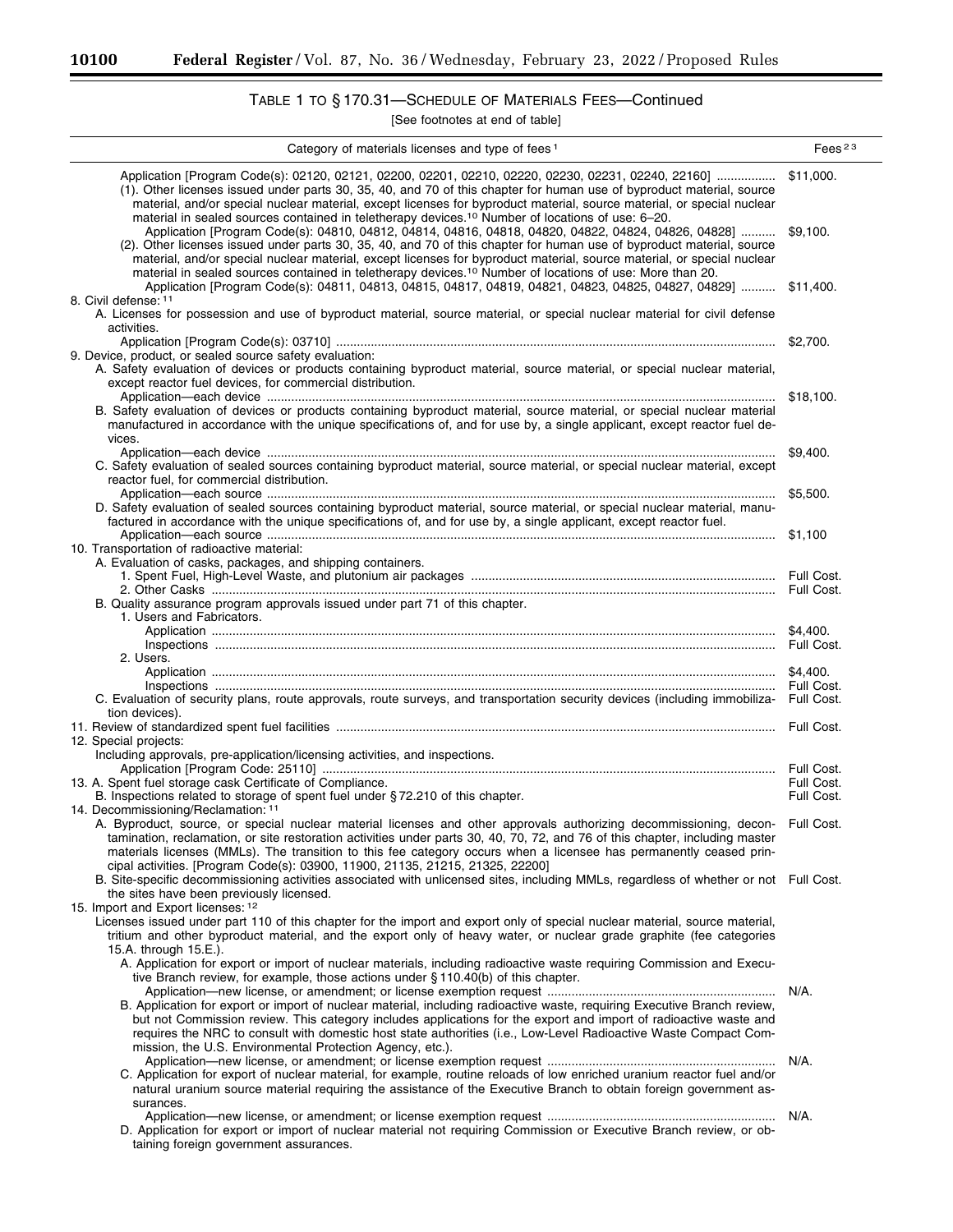## TABLE 1 TO § 170.31—SCHEDULE OF MATERIALS FEES—Continued

[See footnotes at end of table]

| Category of materials licenses and type of fees <sup>1</sup>                                                                                                                                                                                                                                                                                                                                                                                                                                                                                                                                    | Fees <sup>23</sup> |
|-------------------------------------------------------------------------------------------------------------------------------------------------------------------------------------------------------------------------------------------------------------------------------------------------------------------------------------------------------------------------------------------------------------------------------------------------------------------------------------------------------------------------------------------------------------------------------------------------|--------------------|
| E. Minor amendment of any active export or import license, for example, to extend the expiration date, change do-<br>mestic information, or make other revisions which do not involve any substantive changes to license terms and<br>conditions or to the type/quantity/chemical composition of the material authorized for export and, therefore, do not<br>require in-depth analysis, review, or consultations with other Executive Branch, U.S. host state, or foreign govern-<br>ment authorities.                                                                                         | $N/A$ .            |
| Licenses issued under part 110 of this chapter for the import and export only of Category 1 and Category 2 quan-<br>tities of radioactive material listed in appendix P to part 110 of this chapter (fee categories 15.F. through 15.R.).<br>Category 1 (Appendix P, 10 CFR Part 110) Exports:<br>F. Application for export of appendix P Category 1 materials requiring Commission review (e.g., exceptional circumstance<br>review under §110.42(e)(4) of this chapter) and to obtain one government-to-government consent for this process. For<br>additional consent see fee category 15.I. | N/A.               |
| G. Application for export of appendix P Category 1 materials requiring Executive Branch review and to obtain one gov-<br>ernment-to-government consent for this process. For additional consents see fee category 15.I.                                                                                                                                                                                                                                                                                                                                                                         | $N/A$ .            |
| H. Application for export of appendix P Category 1 materials and to obtain one government-to-government consent for<br>this process. For additional consents see fee category 15.1.                                                                                                                                                                                                                                                                                                                                                                                                             |                    |
| I. Requests for each additional government-to-government consent in support of an export license application or active<br>export license.                                                                                                                                                                                                                                                                                                                                                                                                                                                       | N/A.               |
| Category 2 (Appendix P, 10 CFR Part 110) Exports:<br>J. Application for export of appendix P Category 2 materials requiring Commission review (e.g., exceptional circumstance<br>review under $\S 110.42(e)(4)$ of this chapter).                                                                                                                                                                                                                                                                                                                                                               |                    |
| K. Applications for export of appendix P Category 2 materials requiring Executive Branch review.                                                                                                                                                                                                                                                                                                                                                                                                                                                                                                |                    |
| L. Application for the export of Category 2 materials.                                                                                                                                                                                                                                                                                                                                                                                                                                                                                                                                          |                    |
|                                                                                                                                                                                                                                                                                                                                                                                                                                                                                                                                                                                                 |                    |
|                                                                                                                                                                                                                                                                                                                                                                                                                                                                                                                                                                                                 |                    |
|                                                                                                                                                                                                                                                                                                                                                                                                                                                                                                                                                                                                 |                    |
|                                                                                                                                                                                                                                                                                                                                                                                                                                                                                                                                                                                                 |                    |
|                                                                                                                                                                                                                                                                                                                                                                                                                                                                                                                                                                                                 |                    |
|                                                                                                                                                                                                                                                                                                                                                                                                                                                                                                                                                                                                 |                    |
| Minor Amendments (Category 1 and 2, Appendix P, 10 CFR Part 110, Export):                                                                                                                                                                                                                                                                                                                                                                                                                                                                                                                       |                    |
| R. Minor amendment of any active export license, for example, to extend the expiration date, change domestic informa-<br>tion, or make other revisions which do not involve any substantive changes to license terms and conditions or to the<br>type/quantity/chemical composition of the material authorized for export and, therefore, do not require in-depth analysis,<br>review, or consultations with other Executive Branch, U.S. host state, or foreign authorities.                                                                                                                   |                    |
|                                                                                                                                                                                                                                                                                                                                                                                                                                                                                                                                                                                                 |                    |
| 16. Reciprocity:                                                                                                                                                                                                                                                                                                                                                                                                                                                                                                                                                                                |                    |
| Agreement State licensees who conduct activities under the reciprocity provisions of §150.20 of this chapter.                                                                                                                                                                                                                                                                                                                                                                                                                                                                                   | \$2,700.           |
| 17. Master materials licenses of broad scope issued to Government agencies.                                                                                                                                                                                                                                                                                                                                                                                                                                                                                                                     |                    |
|                                                                                                                                                                                                                                                                                                                                                                                                                                                                                                                                                                                                 |                    |
| 18. Department of Energy.                                                                                                                                                                                                                                                                                                                                                                                                                                                                                                                                                                       |                    |
| A. Certificates of Compliance. Evaluation of casks, packages, and shipping containers (including spent fuel, high-level Full Cost<br>waste, and other casks, and plutonium air packages).                                                                                                                                                                                                                                                                                                                                                                                                       |                    |
| B. Uranium Mill Tailings Radiation Control Act (UMTRCA) activities.                                                                                                                                                                                                                                                                                                                                                                                                                                                                                                                             | Full Cost.         |

1*Types of fees*—Separate charges, as shown in the schedule, will be assessed for pre-application consultations and reviews; applications for new licenses, approvals, or license terminations; possession-only licenses; issuances of new licenses and approvals; certain amendments and renewals to existing licenses and approvals; safety evaluations of sealed sources and devices; generally licensed device registrations; and certain inspections. The following guidelines apply to these charges:

(1) *Application and registration fees.* Applications for new materials licenses and export and import licenses; applications to reinstate expired, terminated, or inactive licenses, except those subject to fees assessed at full costs; applications filed by Agreement State licensees to register under the general license provisions of 10 CFR 150.20; and applications for amendments to materials licenses that would place the license in a higher fee category or add a new fee category must be accompanied by the prescribed application fee for each category.

(i) Applications for licenses covering more than one fee category of special nuclear material or source material must be accompanied by the prescribed application fee for the highest fee category.

(ii) Applications for new licenses that cover both byproduct material and special nuclear material in sealed sources for use in gauging devices will pay the appropriate application fee for fee category 1.C. only.

(2) *Licensing fees.* Fees for reviews of applications for new licenses, renewals, and amendments to existing licenses, pre-application consultations and other documents submitted to the NRC for review, and project manager time for fee categories subject to full cost fees are due upon notification by the Commission in accordance with § 170.12(b).

(3) *Amendment fees.* Applications for amendments to export and import licenses must be accompanied by the prescribed amendment fee for each license affected. An application for an amendment to an export or import license or approval classified in more than one fee category must be accompanied by the prescribed amendment fee for the category affected by the amendment, unless the amendment is applicable to two or more fee categories, in which case the amendment fee for the highest fee category would apply.

(4) *Inspection fees.* Inspections resulting from investigations conducted by the Office of Investigations and nonroutine inspections that result from third-party allegations are not subject to fees. Inspection fees are due upon notification by the Commission in accordance with § 170.12(c).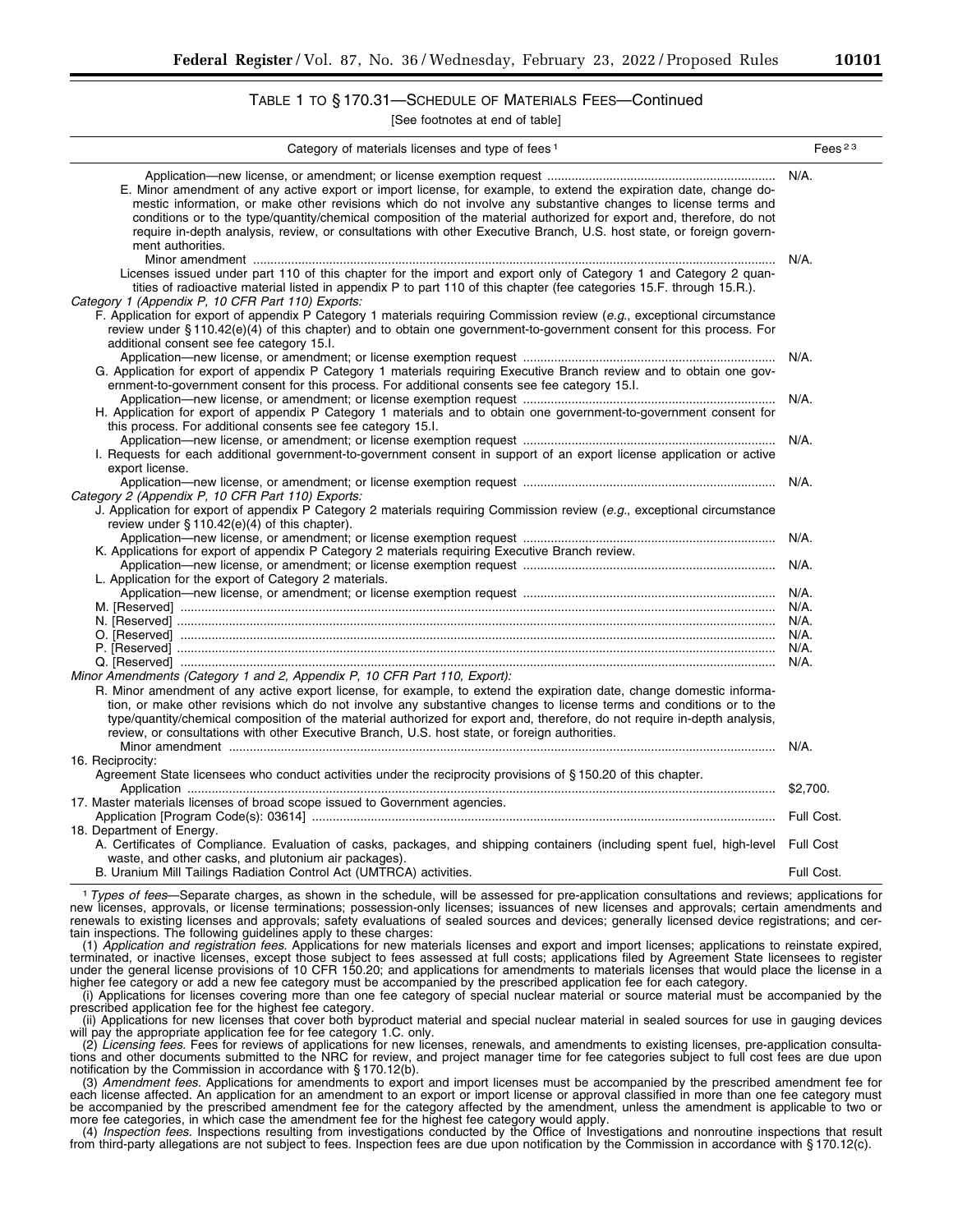(5) *Generally licensed device registrations under 10 CFR 31.5.* Submittals of registration information must be accompanied by the prescribed

fee. 2Fees will be charged for approvals issued under a specific exemption provision of the Commission's regulations under title 10 of the *Code of Federal Regulations* (*e.g.,* 10 CFR 30.11, 40.14, 70.14, 73.5, and any other sections in effect now or in the future), regardless of whether the approval is in the form of a license amendment, letter of approval, safety evaluation report, or other form. In addition to the fee shown, an applicant may be assessed an additional fee for sealed source and device evaluatio may be assessed an additional fee for sealed source and device evaluations as shown in fee categories 9.A. through 9.D.<br><sup>3</sup> Full cost fees will be determined based on the professional staff time multiplied by the appropria

§ 170.20 in effect when the service is provided, and the appropriate contractual support services expended.<br>4 Licensees paying fees under categories 1.A., 1.B., and 1.E. are not subject to fees under categories 1.C., 1.D.

authorized in the same license, except for an application that deals only with the sealed sources authorized by the license.<br><sup>5</sup> Persons who possess radium sources that are used for operational purposes in another fee cate

<sup>5</sup> Persons who possess radium sources that are used for operational purposes in another fee category are not also subject to the fees in this category. (This exception does not apply if the radium sources are possessed fo

fees listed in this table.<br>7 Licensees paying fees under 3.C., 3.C.1, or 3.C.2 are not subject to fees under 2.B. for possession and shielding authorized on the same li-

cense.<br><sup>8</sup> Licensees paying fees under 7.C. are not subject to fees under 2.B. for possession and shielding authorized on the same license.<br><sup>9</sup> Licensees paying fees under 3.N. are not subject to paying fees under 3.P., 3.

10 Licensees paying fees under 7.B., 7.B.1, or 7.B.2 are not subject to paying fees under 7.C., 7.C.1, or 7.C.2. for broad scope licenses issued under parts 30, 35, 40, and 70 of this chapter for human use of byproduct material, source material, and/or special nuclear material, except licenses for byproduct material, source material, or special nuclear material in sealed sources contained in teletherapy devices authorized on the<br>same license.

<sup>11</sup>A materials license (or part of a materials license) that transitions to fee category 14.A is assessed full-cost fees under 10 CFR part 170, but is not assessed an annual fee under 10 CFR part 171. If only part of a materials license is transitioned to fee category 14.A, the licensee may be charged annual fees (and any applicable 10 CFR part 170 fees) for other activities authorized under the license that are not in decommissioning<br>status.

<sup>12</sup> Because the resources for import and export licensing activities are identified as a fee-relief activity to be excluded from the fee-recoverable budget, import and export licensing actions will not incur fees.<br><sup>13</sup> Licensees paying fees under 4.A., 4.B. or 4.C. are not subject to paying fees under 3.N. licenses that authorize services for other licensees

authorized on the same license.

## **PART 171—ANNUAL FEES FOR REACTOR LICENSES AND FUEL CYCLE LICENSES AND MATERIALS LICENSES, INCLUDING HOLDERS OF CERTIFICATES OF COMPLIANCE, REGISTRATIONS, AND QUALITY ASSURANCE PROGRAM APPROVALS AND GOVERNMENT AGENCIES LICENSED BY THE NRC**

■ 8. The authority citation for part 171 continues to read as follows:

**Authority:** Atomic Energy Act of 1954, secs. 11, 161(w), 223, 234 (42 U.S.C. 2014, 2201(w), 2273, 2282); Energy Reorganization Act of 1974, sec. 201 (42 U.S.C. 5841); 42 U.S.C. 2215; 44 U.S.C. 3504 note. ■ 9. In § 171.15, revise paragraphs  $(b)(1)$ , (b)(2) introductory text,  $(c)(1)$ ,  $(c)(2)$ introductory text, and (e) to read as follows:

#### **§ 171.15 Annual fees: Non-power production or utilization licenses, reactor licenses, and independent spent fuel storage licenses.**

\* \* \* \* \*

(b)(1) The FY 2022 annual fee for each operating power reactor that must be collected by September 30, 2022, is \$5,165,000.

(2) The FY 2022 annual fees are comprised of a base annual fee for

power reactors licensed to operate, a base spent fuel storage/reactor decommissioning annual fee and associated additional charges. The activities comprising the spent fuel storage/reactor decommissioning base annual fee are shown in paragraphs (c)(2)(i) and (ii) of this section. The activities comprising the FY 2022 base annual fee for operating power reactors are as follows:

\* \* \* \* \* (c)(1) The FY 2022 annual fee for each power reactor holding a 10 CFR part 50 license or combined license issued under 10 CFR part 52 that is in a decommissioning or possession-only status and has spent fuel onsite, and for each independent spent fuel storage 10 CFR part 72 licensee who does not hold a 10 CFR part 50 license or a 10 CFR part 52 combined license, is \$254,000.

(2) The FY 2022 annual fee is comprised of a base spent fuel storage/ reactor decommissioning annual fee (which is also included in the operating power reactor annual fee shown in paragraph (b) of this section). The activities comprising the FY 2022 spent fuel storage/reactor decommissioning rebaselined annual fee are: \* \* \* \* \*

(e) The FY 2022 annual fee for licensees authorized to operate one or more non-power production or utilization facilities under a single 10 CFR part 50 license, unless the reactor is exempted from fees under § 171.11(b), is \$93,000.

■ 10. In § 171.16, revise paragraphs (b) introductory text and (d) to read as follows:

**§ 171.16 Annual fees: Materials licensees, holders of certificates of compliance, holders of sealed source and device registrations, holders of quality assurance program approvals, and government agencies licensed by the NRC.** 

\* \* \* \* \*

(b) The FY 2022 annual fee is comprised of a base annual fee and associated additional charges. The base FY 2022 annual fee is the sum of budgeted costs for the following activities:

\* \* \* \* \*

(d) The FY 2022 annual fees for materials licensees and holders of certificates, registrations, or approvals subject to fees under this section are shown in table 2 to this paragraph (d):

TABLE 2 TO PARAGRAPH (d)—SCHEDULE OF MATERIALS ANNUAL FEES AND FEES FOR GOVERNMENT AGENCIES LICENSED BY NRC

| Category of materials licenses | Annual<br>fees $123$ |
|--------------------------------|----------------------|
| 1. Special nuclear material:   |                      |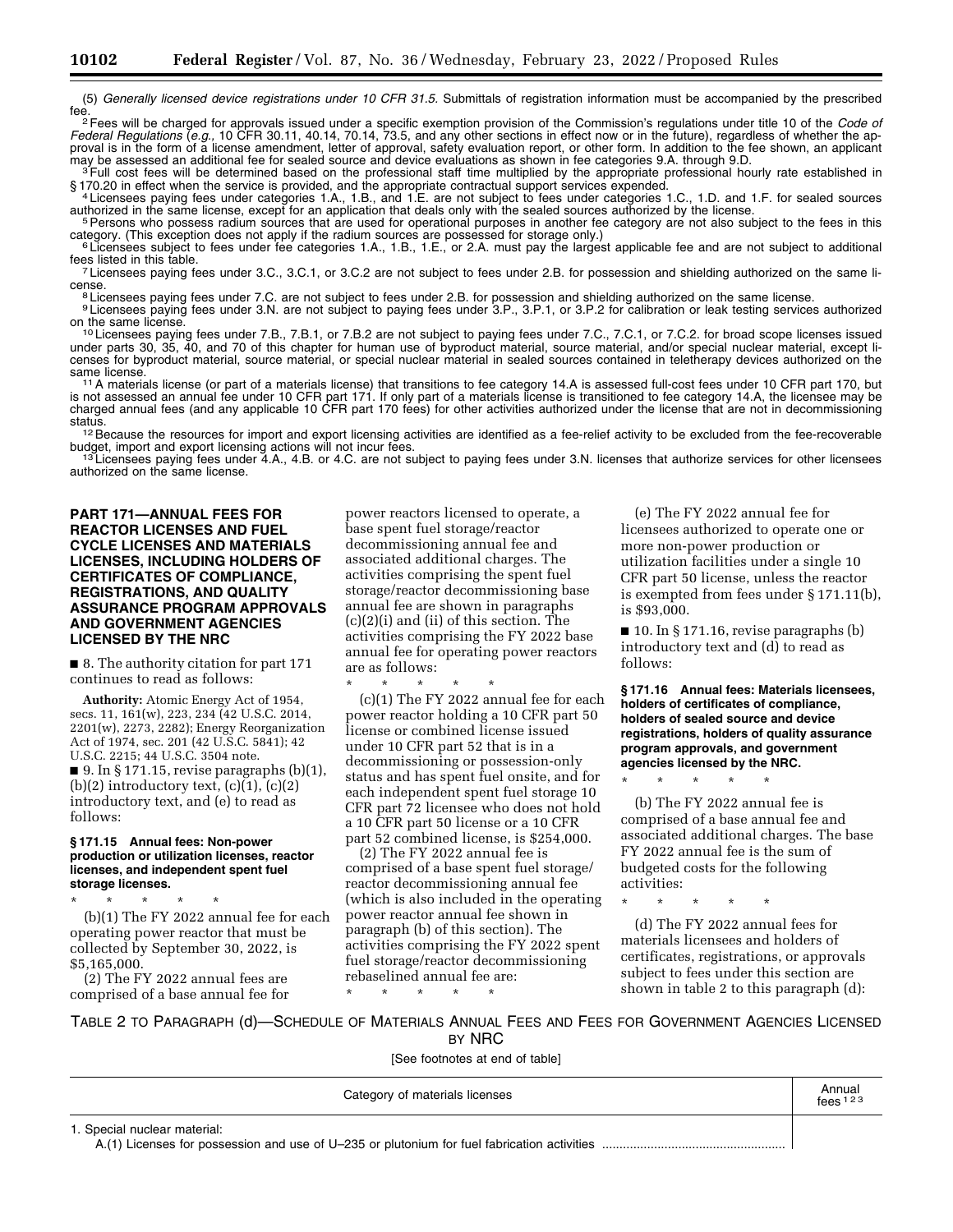# TABLE 2 TO PARAGRAPH (d)—SCHEDULE OF MATERIALS ANNUAL FEES AND FEES FOR GOVERNMENT AGENCIES LICENSED BY NRC—Continued

[See footnotes at end of table]

| Category of materials licenses                                                                                                                                                                                                                                                                                                                                                                                                                                                                                                                                                                                                                                                                                                                                 | Annual<br>fees $123$    |
|----------------------------------------------------------------------------------------------------------------------------------------------------------------------------------------------------------------------------------------------------------------------------------------------------------------------------------------------------------------------------------------------------------------------------------------------------------------------------------------------------------------------------------------------------------------------------------------------------------------------------------------------------------------------------------------------------------------------------------------------------------------|-------------------------|
|                                                                                                                                                                                                                                                                                                                                                                                                                                                                                                                                                                                                                                                                                                                                                                | \$4,441,000             |
| (b) Low Enriched Uranium in Dispersible Form Used for Fabrication of Power Reactor Fuel <sup>15</sup> [Program Code(s):                                                                                                                                                                                                                                                                                                                                                                                                                                                                                                                                                                                                                                        | \$1,505,000             |
| (2) All other special nuclear materials licenses not included in Category 1.A.(1) which are licensed for fuel cycle activities                                                                                                                                                                                                                                                                                                                                                                                                                                                                                                                                                                                                                                 | \$992,000<br>N/A<br>N/A |
| B. Licenses for receipt and storage of spent fuel and reactor-related Greater than Class C (GTCC) waste at an inde-                                                                                                                                                                                                                                                                                                                                                                                                                                                                                                                                                                                                                                            | N/A                     |
| C. Licenses for possession and use of special nuclear material of less than a critical mass, as defined in §70.4 of this<br>chapter, in sealed sources contained in devices used in industrial measuring systems, including x-ray fluorescence ana-                                                                                                                                                                                                                                                                                                                                                                                                                                                                                                            | \$2.400                 |
| D. All other special nuclear material licenses, except licenses authorizing special nuclear material in sealed or unsealed<br>form in combination that would constitute a critical mass, as defined in §70.4 of this chapter, for which the licensee shall<br>pay the same fees as those under Category 1.A. [Program Code(s): 22110, 22111, 22120, 22131, 22136, 22150, 22151,                                                                                                                                                                                                                                                                                                                                                                                |                         |
| F. Licenses for possession and use of special nuclear materials greater than critical mass, as defined in §70.4 of this                                                                                                                                                                                                                                                                                                                                                                                                                                                                                                                                                                                                                                        | \$5,900<br>\$1,935,000  |
| chapter, for development and testing of commercial products, and other non-fuel cycle activities. <sup>4</sup> [Program Code: 22155]<br>2. Source material:                                                                                                                                                                                                                                                                                                                                                                                                                                                                                                                                                                                                    | \$4,400                 |
| A.(1) Licenses for possession and use of source material for refining uranium mill concentrates to uranium hexafluoride or<br>for deconverting uranium hexafluoride in the production of uranium oxides for disposal. <sup>15</sup> [Program Code: 11400]<br>(2) Licenses for possession and use of source material in recovery operations such as milling, in-situ recovery, heap-<br>leaching, ore buying stations, ion-exchange facilities and in-processing of ores containing source material for extrac-<br>tion of metals other than uranium or thorium, including licenses authorizing the possession of byproduct waste mate-<br>rial (tailings) from source material recovery operations, as well as licenses authorizing the possession and mainte- | \$447,000               |
| nance of a facility in a standby mode.                                                                                                                                                                                                                                                                                                                                                                                                                                                                                                                                                                                                                                                                                                                         | N/A                     |
|                                                                                                                                                                                                                                                                                                                                                                                                                                                                                                                                                                                                                                                                                                                                                                | \$47,000                |
|                                                                                                                                                                                                                                                                                                                                                                                                                                                                                                                                                                                                                                                                                                                                                                | N/A<br>5 N/A            |
|                                                                                                                                                                                                                                                                                                                                                                                                                                                                                                                                                                                                                                                                                                                                                                | 5 N/A                   |
|                                                                                                                                                                                                                                                                                                                                                                                                                                                                                                                                                                                                                                                                                                                                                                | 5 N/A                   |
| (3) Licenses that authorize the receipt of byproduct material, as defined in Section 11e.(2) of the Atomic Energy Act,<br>from other persons for possession and disposal, except those licenses subject to the fees in Category 2.A.(2) or                                                                                                                                                                                                                                                                                                                                                                                                                                                                                                                     |                         |
| (4) Licenses that authorize the receipt of byproduct material, as defined in Section 11e.(2) of the Atomic Energy Act,<br>from other persons for possession and disposal incidental to the disposal of the uranium waste tailings generated by<br>the licensee's milling operations, except those licenses subject to the fees in Category 2.A.(2) <sup>15</sup> [Program Code(s):                                                                                                                                                                                                                                                                                                                                                                             | 5 N/A                   |
| B. Licenses which authorize the possession, use, and/or installation of source material for shielding. <sup>1617</sup> Application [Pro-                                                                                                                                                                                                                                                                                                                                                                                                                                                                                                                                                                                                                       | N/A                     |
|                                                                                                                                                                                                                                                                                                                                                                                                                                                                                                                                                                                                                                                                                                                                                                | \$2,700                 |
| C. Licenses to distribute items containing source material to persons exempt from the licensing requirements of part 40 of<br>D. Licenses to distribute source material to persons generally licensed under part 40 of this chapter. [Program Code(s):                                                                                                                                                                                                                                                                                                                                                                                                                                                                                                         | \$9,000                 |
|                                                                                                                                                                                                                                                                                                                                                                                                                                                                                                                                                                                                                                                                                                                                                                | \$5,100                 |
| E. Licenses for possession and use of source material for processing or manufacturing of products or materials containing                                                                                                                                                                                                                                                                                                                                                                                                                                                                                                                                                                                                                                      | \$6,500                 |
|                                                                                                                                                                                                                                                                                                                                                                                                                                                                                                                                                                                                                                                                                                                                                                | \$8,800                 |
| 3. Byproduct material:<br>A. Licenses of broad scope for possession and use of byproduct material issued under parts 30 and 33 of this chapter for<br>processing or manufacturing of items containing byproduct material for commercial distribution. Number of locations of                                                                                                                                                                                                                                                                                                                                                                                                                                                                                   |                         |
| (1). Licenses of broad scope for the possession and use of byproduct material issued under parts 30 and 33 of this                                                                                                                                                                                                                                                                                                                                                                                                                                                                                                                                                                                                                                             | \$28,000                |
| chapter for processing or manufacturing of items containing byproduct material for commercial distribution. Number                                                                                                                                                                                                                                                                                                                                                                                                                                                                                                                                                                                                                                             | \$37,100                |
| (2). Licenses of broad scope for the possession and use of byproduct material issued under parts 30 and 33 of this<br>chapter for processing or manufacturing of items containing byproduct material for commercial distribution. Number                                                                                                                                                                                                                                                                                                                                                                                                                                                                                                                       |                         |
| B. Other licenses for possession and use of byproduct material issued under part 30 of this chapter for processing or man-                                                                                                                                                                                                                                                                                                                                                                                                                                                                                                                                                                                                                                     | \$46,300                |
| ufacturing of items containing byproduct material for commercial distribution. Number of locations of use: 1-5. [Program<br>(1). Other licenses for possession and use of byproduct material issued under part 30 of this chapter for processing or                                                                                                                                                                                                                                                                                                                                                                                                                                                                                                            | \$9,800                 |
| manufacturing of items containing byproduct material for commercial distribution. Number of locations of use: 6–20.                                                                                                                                                                                                                                                                                                                                                                                                                                                                                                                                                                                                                                            |                         |
| (2). Other licenses for possession and use of byproduct material issued under part 30 of this chapter for processing or                                                                                                                                                                                                                                                                                                                                                                                                                                                                                                                                                                                                                                        | \$13,000                |
| manufacturing of items containing byproduct material for commercial distribution. Number of locations of use: More                                                                                                                                                                                                                                                                                                                                                                                                                                                                                                                                                                                                                                             | \$16,100                |

 $\equiv$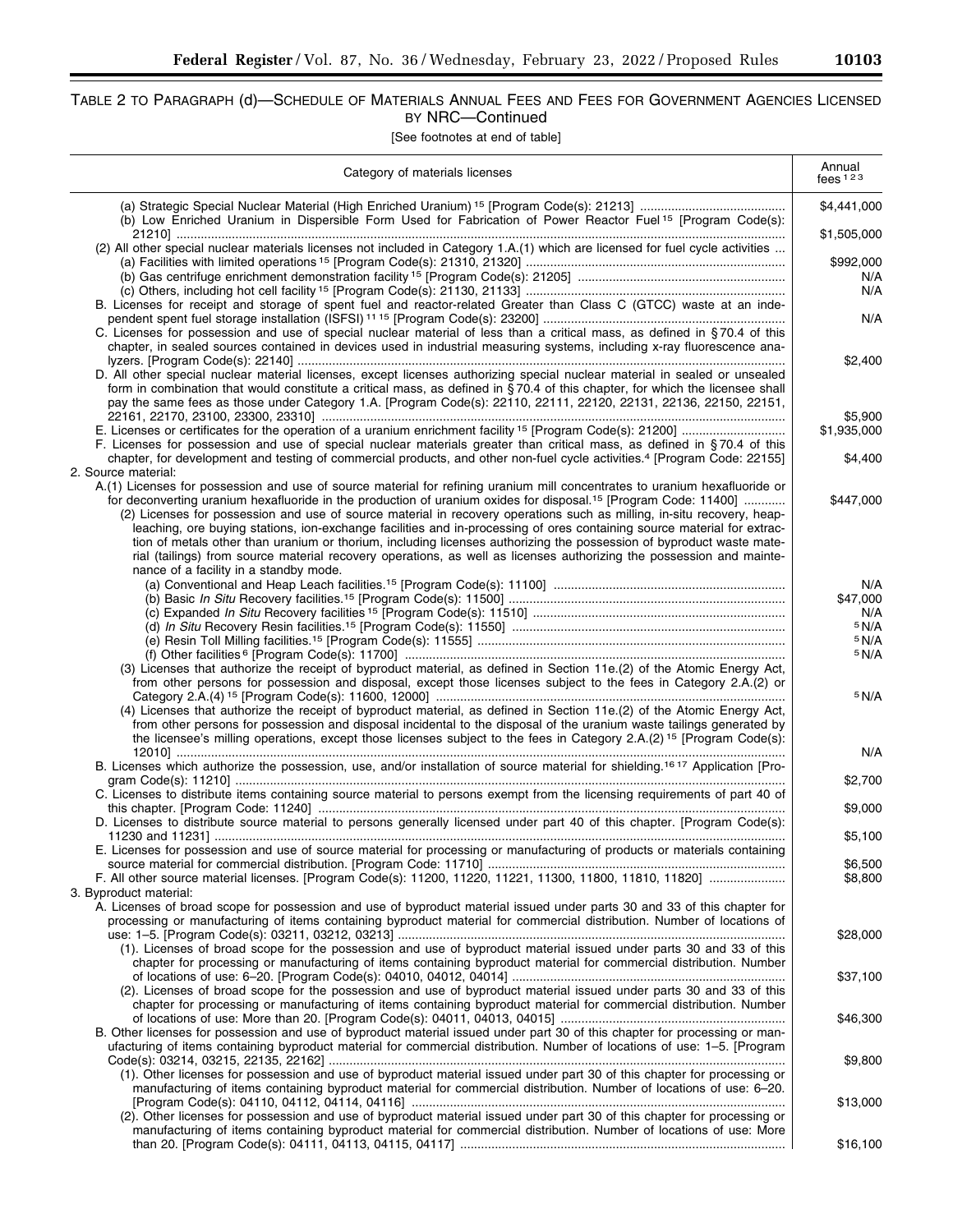$\equiv$ 

L.

٠

# TABLE 2 TO PARAGRAPH (d)—SCHEDULE OF MATERIALS ANNUAL FEES AND FEES FOR GOVERNMENT AGENCIES LICENSED BY NRC—Continued

| Category of materials licenses                                                                                                                                                                                                                                                                                                                                                                                                                                                                                    | Annual<br>fees $123$ |
|-------------------------------------------------------------------------------------------------------------------------------------------------------------------------------------------------------------------------------------------------------------------------------------------------------------------------------------------------------------------------------------------------------------------------------------------------------------------------------------------------------------------|----------------------|
| C. Licenses issued under §§ 32.72 and/or 32.74 of this chapter that authorize the processing or manufacturing and distribu-<br>tion or redistribution of radiopharmaceuticals, generators, reagent kits, and/or sources and devices containing byproduct<br>material. This category does not apply to licenses issued to nonprofit educational institutions whose processing or manu-<br>facturing is exempt under §170.11(a)(4) of this chapter. Number of locations of use: 1-5. [Program Code(s): 02500,       | \$9,200              |
| (1). Licenses issued under §§ 32.72 and/or 32.74 of this chapter that authorize the processing or manufacturing and<br>distribution or redistribution of radiopharmaceuticals, generators, reagent kits, and/or sources and devices containing<br>byproduct material. This category does not apply to licenses issued to nonprofit educational institutions whose proc-<br>essing or manufacturing is exempt under §170.11(a)(4). Number of locations of use: 6-20. [Program Code(s):                             | \$12,100             |
| (2). Licenses issued under §§ 32.72 and/or 32.74 of this chapter that authorize the processing or manufacturing and<br>distribution or redistribution of radiopharmaceuticals, generators, reagent kits, and/or sources and devices containing<br>byproduct material. This category does not apply to licenses issued to nonprofit educational institutions whose proc-<br>essing or manufacturing is exempt under §170.11(a)(4). Number of locations of use: More than 20. [Program                              | \$16,600             |
|                                                                                                                                                                                                                                                                                                                                                                                                                                                                                                                   | 5 N/A                |
| E. Licenses for possession and use of byproduct material in sealed sources for irradiation of materials in which the source<br>F. Licenses for possession and use of less than or equal to 10,000 curies of byproduct material in sealed sources for irra-<br>diation of materials in which the source is exposed for irradiation purposes. This category also includes underwater<br>irradiators for irradiation of materials in which the source is not exposed for irradiation purposes. [Program Code(s):     | \$10,100             |
| G. Licenses for possession and use of greater than 10,000 curies of byproduct material in sealed sources for irradiation of<br>materials in which the source is exposed for irradiation purposes. This category also includes underwater irradiators for                                                                                                                                                                                                                                                          | \$9,100              |
| irradiation of materials in which the source is not exposed for irradiation purposes. [Program Code(s): 03521]<br>H. Licenses issued under subpart A of part 32 of this chapter to distribute items containing byproduct material that require<br>device review to persons exempt from the licensing requirements of part 30 of this chapter, except specific licenses au-<br>thorizing redistribution of items that have been authorized for distribution to persons exempt from the licensing require-          | \$73,000             |
| I. Licenses issued under subpart A of part 32 of this chapter to distribute items containing byproduct material or quantities<br>of byproduct material that do not require device evaluation to persons exempt from the licensing requirements of part 30<br>of this chapter, except for specific licenses authorizing redistribution of items that have been authorized for distribution to<br>persons exempt from the licensing requirements of part 30 of this chapter. [Program Code(s): 03250, 03251, 03253, | \$8,700              |
| J. Licenses issued under subpart B of part 32 of this chapter to distribute items containing byproduct material that require<br>sealed source and/or device review to persons generally licensed under part 31 of this chapter, except specific licenses<br>authorizing redistribution of items that have been authorized for distribution to persons generally licensed under part 31                                                                                                                            | \$17,700<br>\$3,600  |
| K. Licenses issued under subpart B of part 32 of this chapter to distribute items containing byproduct material or quantities<br>of byproduct material that do not require sealed source and/or device review to persons generally licensed under part 31<br>of this chapter, except specific licenses authorizing redistribution of items that have been authorized for distribution to                                                                                                                          |                      |
| L. Licenses of broad scope for possession and use of byproduct material issued under parts 30 and 33 of this chapter for<br>research and development that do not authorize commercial distribution. Number of locations of use: 1-5. [Program                                                                                                                                                                                                                                                                     | \$2,700              |
| (1) Licenses of broad scope for possession and use of product material issued under parts 30 and 33 of this chapter<br>for research and development that do not authorize commercial distribution. Number of locations of use: 6–20. [Pro-                                                                                                                                                                                                                                                                        | \$12,800             |
| (2) Licenses of broad scope for possession and use of byproduct material issued under parts 30 and 33 of this chapter<br>for research and development that do not authorize commercial distribution. Number of locations of use: More than                                                                                                                                                                                                                                                                        | \$17,000             |
| M. Other licenses for possession and use of byproduct material issued under part 30 of this chapter for research and de-                                                                                                                                                                                                                                                                                                                                                                                          | \$21,100             |
| N. Licenses that authorize services for other licensees, except: (1) Licenses that authorize only calibration and/or leak test-<br>ing services are subject to the fees specified in fee Category 3.P.; and (2) Licenses that authorize waste disposal serv-                                                                                                                                                                                                                                                      | \$13,600             |
| ices are subject to the fees specified in fee categories 4.A., 4.B., and 4.C. <sup>21</sup> [Program Code(s): 03219, 03225, 03226]<br>O. Licenses for possession and use of byproduct material issued under part 34 of this chapter for industrial radiography op-<br>erations. This category also includes the possession and use of source material for shielding authorized under part 40 of                                                                                                                   | \$15,500             |
| this chapter when authorized on the same license Number of locations of use: 1–5. [Program Code(s): 03310, 03320]<br>(1). Licenses for possession and use of byproduct material issued under part 34 of this chapter for industrial radiog-<br>raphy operations. This category also includes the possession and use of source material for shielding authorized<br>under part 40 of this chapter when authorized on the same license. Number of locations of use: 6-20. [Program                                  | \$29,700             |
| (2). Licenses for possession and use of byproduct material issued under part 34 of this chapter for industrial radiog-<br>raphy operations. This category also includes the possession and use of source material for shielding authorized<br>under part 40 of this chapter when authorized on the same license. Number of locations of use: More than 20. [Pro-                                                                                                                                                  | \$39,500             |
|                                                                                                                                                                                                                                                                                                                                                                                                                                                                                                                   | \$49,500             |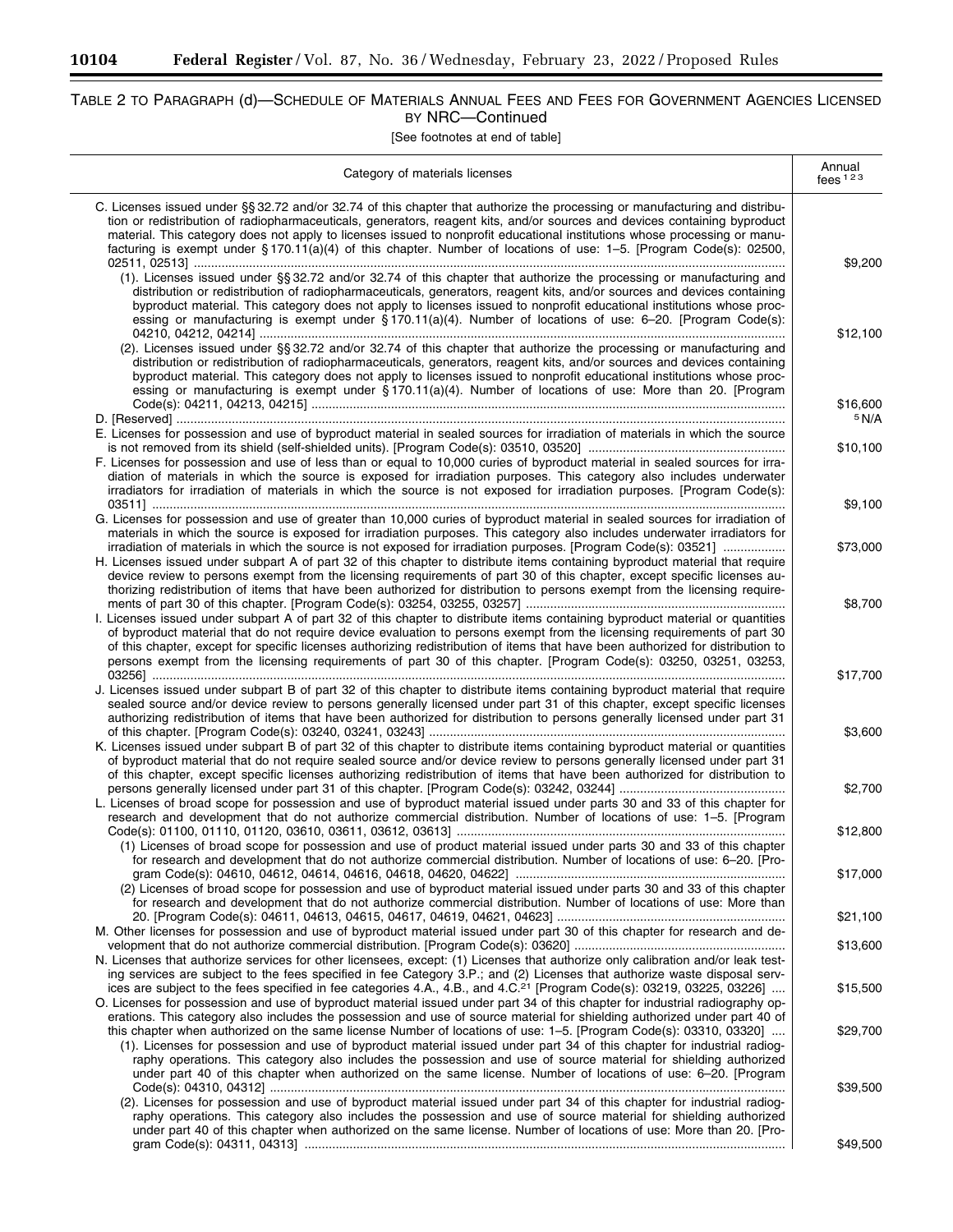## TABLE 2 TO PARAGRAPH (d)—SCHEDULE OF MATERIALS ANNUAL FEES AND FEES FOR GOVERNMENT AGENCIES LICENSED BY NRC—Continued

[See footnotes at end of table]

| Category of materials licenses                                                                                                                                                                                                                                                                                                                                                                                                                                                                                                                                                                                                       | Annual<br>fees $123$ |
|--------------------------------------------------------------------------------------------------------------------------------------------------------------------------------------------------------------------------------------------------------------------------------------------------------------------------------------------------------------------------------------------------------------------------------------------------------------------------------------------------------------------------------------------------------------------------------------------------------------------------------------|----------------------|
| P. All other specific byproduct material licenses, except those in Categories 4.A. through 9.D. <sup>18</sup> Number of locations of use:<br>1-5. [Program Code(s): 02400, 02410, 03120, 03121, 03122, 03123, 03124, 03140, 03130, 03220, 03221, 03222,                                                                                                                                                                                                                                                                                                                                                                              | \$9,900              |
| (1). All other specific byproduct material licenses, except those in Categories 4.A. through 9.D. <sup>18</sup> Number of locations<br>of use: 6-20. [Program Code(s): 04410, 04412, 04414, 04416, 04418, 04420, 04422, 04424, 04426, 04428, 04430,                                                                                                                                                                                                                                                                                                                                                                                  | \$13,300             |
| (2). All other specific byproduct material licenses, except those in Categories 4.A. through 9.D. <sup>18</sup> Number of locations<br>of use: More than 20. [Program Code(s): 04411, 04413, 04415, 04417, 04419, 04421, 04423, 04425, 04427, 04429,                                                                                                                                                                                                                                                                                                                                                                                 |                      |
| R. Possession of items or products containing radium–226 identified in §31.12 of this chapter which exceed the number of<br>items or limits specified in that section: 14                                                                                                                                                                                                                                                                                                                                                                                                                                                            | \$16,600<br>13 N/A   |
| (1). Possession of quantities exceeding the number of items or limits in $\S 31.12(a)(4)$ , or (5) of this chapter but less<br>(2). Possession of quantities exceeding 10 times the number of items or limits specified in §31.12(a)(4) or (5) of this                                                                                                                                                                                                                                                                                                                                                                               | \$6,200              |
| 4. Waste disposal and processing:                                                                                                                                                                                                                                                                                                                                                                                                                                                                                                                                                                                                    | \$6,500<br>\$24,300  |
| A. Licenses specifically authorizing the receipt of waste byproduct material, source material, or special nuclear material<br>from other persons for the purpose of contingency storage or commercial land disposal by the licensee; or licenses au-<br>thorizing contingency storage of low-level radioactive waste at the site of nuclear power reactors; or licenses for receipt<br>of waste from other persons for incineration or other treatment, packaging of resulting waste and residues, and transfer<br>of packages to another person authorized to receive or dispose of waste material. [Program Code(s): 03231, 03233, | \$23,100             |
| B. Licenses specifically authorizing the receipt of waste byproduct material, source material, or special nuclear material<br>from other persons for the purpose of packaging or repackaging the material. The licensee will dispose of the material by                                                                                                                                                                                                                                                                                                                                                                              | \$16,000             |
| C. Licenses specifically authorizing the receipt of prepackaged waste byproduct material, source material, or special nu-<br>clear material from other persons. The licensee will dispose of the material by transfer to another person authorized to                                                                                                                                                                                                                                                                                                                                                                                | \$8,900              |
| 5. Well logging:<br>A. Licenses for possession and use of byproduct material, source material, and/or special nuclear material for well logging,                                                                                                                                                                                                                                                                                                                                                                                                                                                                                     |                      |
| well surveys, and tracer studies other than field flooding tracer studies. [Program Code(s): 03110, 03111, 03112]<br>B. Licenses for possession and use of byproduct material for field flooding tracer studies. [Program Code(s): 03113]<br>6. Nuclear laundries:                                                                                                                                                                                                                                                                                                                                                                   | \$12,700<br>5 N/A    |
| A. Licenses for commercial collection and laundry of items contaminated with byproduct material, source material, or spe-<br>7. Medical licenses:                                                                                                                                                                                                                                                                                                                                                                                                                                                                                    | \$28,700             |
| A. Licenses issued under parts 30, 35, 40, and 70 of this chapter for human use of byproduct material, source material, or<br>special nuclear material in sealed sources contained in gamma stereotactic radiosurgery units, teletherapy devices, or<br>similar beam therapy devices. This category also includes the possession and use of source material for shielding when                                                                                                                                                                                                                                                       | \$27,700             |
| (1). Licenses issued under parts 30, 35, 40, and 70 of this chapter for human use of byproduct material, source mate-<br>rial, or special nuclear material in sealed sources contained in gamma stereotactic radiosurgery units, teletherapy<br>devices, or similar beam therapy devices. This category also includes the possession and use of source material for<br>shielding when authorized on the same license. <sup>9</sup> Number of locations of use: 6-20. [Program Code(s): 04510,                                                                                                                                        |                      |
| (2). Licenses issued under parts 30, 35, 40, and 70 of this chapter for human use of byproduct material, source mate-<br>rial, or special nuclear material in sealed sources contained in gamma stereotactic radiosurgery units, teletherapy<br>devices, or similar beam therapy devices. This category also includes the possession and use of source material for                                                                                                                                                                                                                                                                  | \$36,900             |
| shielding when authorized on the same license. <sup>9</sup> Number of locations of use: More than 20. [Program Code(s):<br>B. Licenses of broad scope issued to medical institutions or two or more physicians under parts 30, 33, 35, 40, and 70 of<br>this chapter authorizing research and development, including human use of byproduct material, except licenses for by-<br>product material, source material, or special nuclear material in sealed sources contained in teletherapy devices. This                                                                                                                             | \$46,100             |
| category also includes the possession and use of source material for shielding when authorized on the same license. <sup>9</sup><br>(1). Licenses of broad scope issued to medical institutions or two or more physicians under parts 30, 33, 35, 40, and<br>70 of this chapter authorizing research and development, including human use of byproduct material, except li-                                                                                                                                                                                                                                                          | \$37,900             |
| censes for byproduct material, source material, or special nuclear material in sealed sources contained in tele-<br>therapy devices. This category also includes the possession and use of source material for shielding when author-<br>(2). Licenses of broad scope issued to medical institutions or two or more physicians under parts 30, 33, 35, 40, and<br>70 of this chapter authorizing research and development, including human use of byproduct material, except li-<br>censes for byproduct material, source material, or special nuclear material in sealed sources contained in tele-                                 | \$50,400             |
| therapy devices. This category also includes the possession and use of source material for shielding when author-                                                                                                                                                                                                                                                                                                                                                                                                                                                                                                                    | \$63,000             |

۰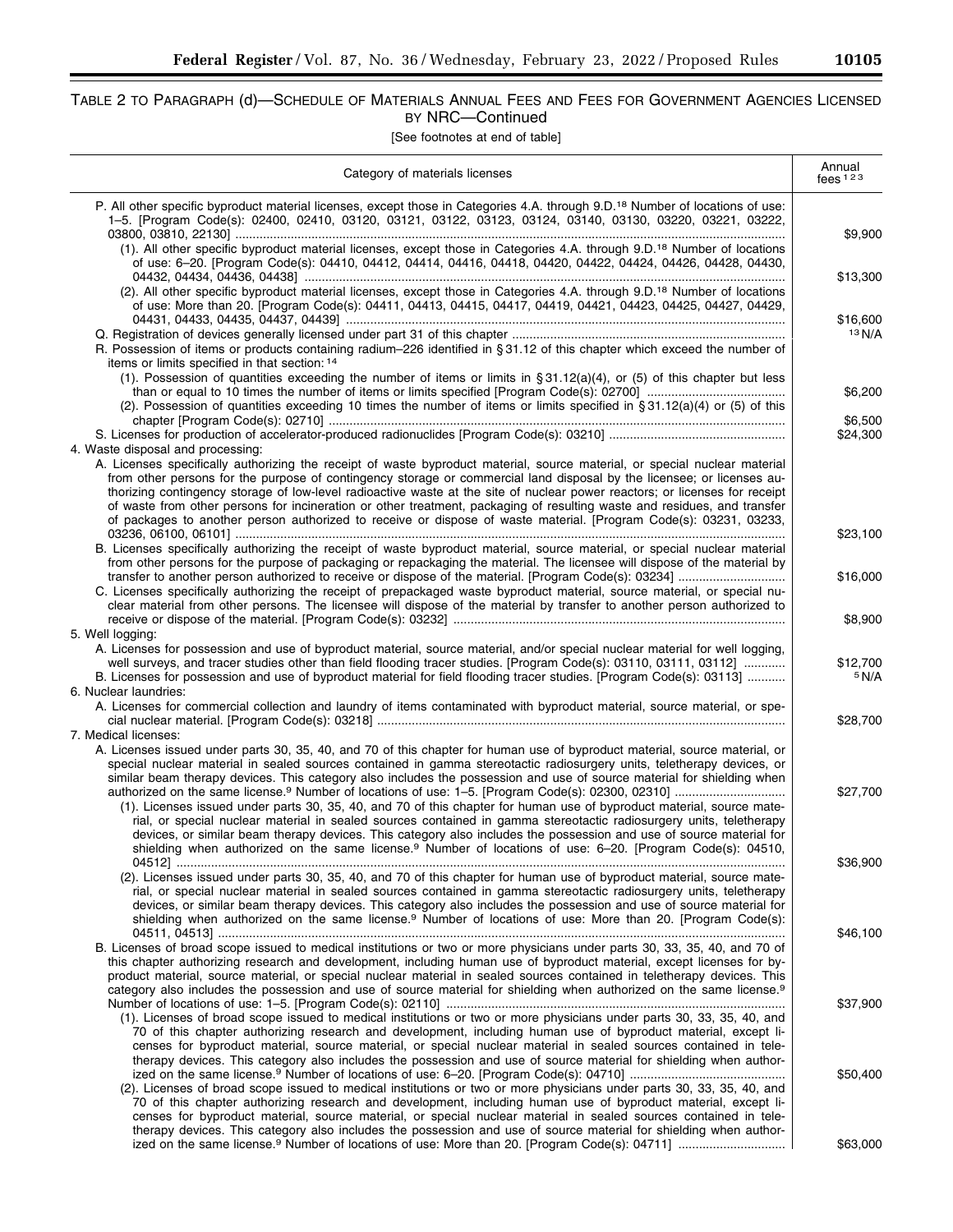## TABLE 2 TO PARAGRAPH (d)—SCHEDULE OF MATERIALS ANNUAL FEES AND FEES FOR GOVERNMENT AGENCIES LICENSED BY NRC—Continued

[See footnotes at end of table]

| Category of materials licenses                                                                                                                                                                                                                                                                                                                                                                                                                                                                           | Annual<br>fees $123$                 |
|----------------------------------------------------------------------------------------------------------------------------------------------------------------------------------------------------------------------------------------------------------------------------------------------------------------------------------------------------------------------------------------------------------------------------------------------------------------------------------------------------------|--------------------------------------|
| C. Other licenses issued under parts 30, 35, 40, and 70 of this chapter for human use of byproduct material, source mate-<br>rial, and/or special nuclear material, except licenses for byproduct material, source material, or special nuclear material in<br>sealed sources contained in teletherapy devices. This category also includes the possession and use of source material<br>for shielding when authorized on the same license.919 Number of locations of use: 1-5. [Program Code(s): 02120, | \$17,000                             |
| (1). Other licenses issued under parts 30, 35, 40, and 70 of this chapter for human use of byproduct material, source<br>material, and/or special nuclear material, except licenses for byproduct material, source material, or special nuclear<br>material in sealed sources contained in teletherapy devices. This category also includes the possession and use of<br>source material for shielding when authorized on the same license. <sup>919</sup> Number of locations of use: 6-20. [Program    | \$17,200                             |
| (2). Other licenses issued under parts 30, 35, 40, and 70 of this chapter for human use of byproduct material, source<br>material, and/or special nuclear material, except licenses for byproduct material, source material, or special nuclear<br>material in sealed sources contained in teletherapy devices. This category also includes the possession and use of<br>source material for shielding when authorized on the same license. <sup>919</sup> Number of locations of use: More than 20.     | \$21,400                             |
| 8. Civil defense:<br>A. Licenses for possession and use of byproduct material, source material, or special nuclear material for civil defense ac-                                                                                                                                                                                                                                                                                                                                                        | \$6,200                              |
| 9. Device, product, or sealed source safety evaluation:<br>A. Registrations issued for the safety evaluation of devices or products containing byproduct material, source material, or<br>B. Registrations issued for the safety evaluation of devices or products containing byproduct material, source material, or                                                                                                                                                                                    | \$18,200                             |
| special nuclear material manufactured in accordance with the unique specifications of, and for use by, a single applicant,                                                                                                                                                                                                                                                                                                                                                                               | \$9,400                              |
| C. Registrations issued for the safety evaluation of sealed sources containing byproduct material, source material, or spe-<br>D. Registrations issued for the safety evaluation of sealed sources containing byproduct material, source material, or spe-<br>cial nuclear material, manufactured in accordance with the unique specifications of, and for use by, a single applicant,                                                                                                                   | \$5,500                              |
|                                                                                                                                                                                                                                                                                                                                                                                                                                                                                                          | \$1,100                              |
| 10. Transportation of radioactive material:<br>A. Certificates of Compliance or other package approvals issued for design of casks, packages, and shipping containers.                                                                                                                                                                                                                                                                                                                                   | 6 N/A                                |
| B. Quality assurance program approvals issued under part 71 of this chapter.                                                                                                                                                                                                                                                                                                                                                                                                                             | <sup>6</sup> N/A                     |
|                                                                                                                                                                                                                                                                                                                                                                                                                                                                                                          | 6 N/A                                |
| C. Evaluation of security plans, route approvals, route surveys, and transportation security devices (including immobilization                                                                                                                                                                                                                                                                                                                                                                           | 6 N/A                                |
|                                                                                                                                                                                                                                                                                                                                                                                                                                                                                                          | 6 N/A                                |
|                                                                                                                                                                                                                                                                                                                                                                                                                                                                                                          | 6 N/A<br>6 N/A                       |
|                                                                                                                                                                                                                                                                                                                                                                                                                                                                                                          | 6 N/A                                |
|                                                                                                                                                                                                                                                                                                                                                                                                                                                                                                          | 12 N/A                               |
| 14. Decommissioning/Reclamation:                                                                                                                                                                                                                                                                                                                                                                                                                                                                         |                                      |
| A. Byproduct, source, or special nuclear material licenses and other approvals authorizing decommissioning, decontamina-<br>tion, reclamation, or site restoration activities under parts 30, 40, 70, 72, and 76 of this chapter, including master mate-                                                                                                                                                                                                                                                 |                                      |
| rials licenses (MMLs). The transition to this fee category occurs when a licensee has permanently ceased principal activi-                                                                                                                                                                                                                                                                                                                                                                               |                                      |
|                                                                                                                                                                                                                                                                                                                                                                                                                                                                                                          | 7 20 N/A                             |
| B. Site-specific decommissioning activities associated with unlicensed sites, including MMLs, whether or not the sites have                                                                                                                                                                                                                                                                                                                                                                              |                                      |
|                                                                                                                                                                                                                                                                                                                                                                                                                                                                                                          | <sup>7</sup> N/A<br><sup>8</sup> N/A |
|                                                                                                                                                                                                                                                                                                                                                                                                                                                                                                          | <sup>8</sup> N/A                     |
|                                                                                                                                                                                                                                                                                                                                                                                                                                                                                                          | \$346,000                            |
| 18. Department of Energy:                                                                                                                                                                                                                                                                                                                                                                                                                                                                                |                                      |
|                                                                                                                                                                                                                                                                                                                                                                                                                                                                                                          | 10\$1.659.000                        |
|                                                                                                                                                                                                                                                                                                                                                                                                                                                                                                          | \$176,000                            |

<sup>1</sup> Annual fees will be assessed based on whether a licensee held a valid license with the NRC authorizing possession and use of radioactive material during the current FY. The annual fee is waived for those materials licenses and holders of certificates, registrations, and approvals who either filed for termination of their licenses or approvals or filed for possession only/storage licenses before October 1 of the current FY, and permanently ceased licensed activities entirely before this date. Annual fees for licensees who filed for termination of a license, downgrade of a license, or for a possession-only license during the FY and for new licenses issued during the FY will be prorated in accordance with the provisions of § 171.17. If a person holds more than one license, certificate, registration, or approval, the annual fee(s) will be assessed for each license, certificate, registration, or approval held by that person. For licenses that authorize more than one activity on a single license (*e.g.,* 

human use and irradiator activities), annual fees will be assessed for each category applicable to the license.<br>Payment of the prescribed annual fee does not automatically renew the license, certificate, registration, or a

Renewal applications must be filed in accordance with the requirements of part 30, 40, 70, 71, 72, or 76 of this chapter.<br><sup>3</sup> Each FY, fees for these materials licenses will be calculated and assessed in accordance with §

**Register** for notice and comment.<br><sup>4</sup>Other facilities include licenses for extraction of metals, heavy metals, and rare earths.